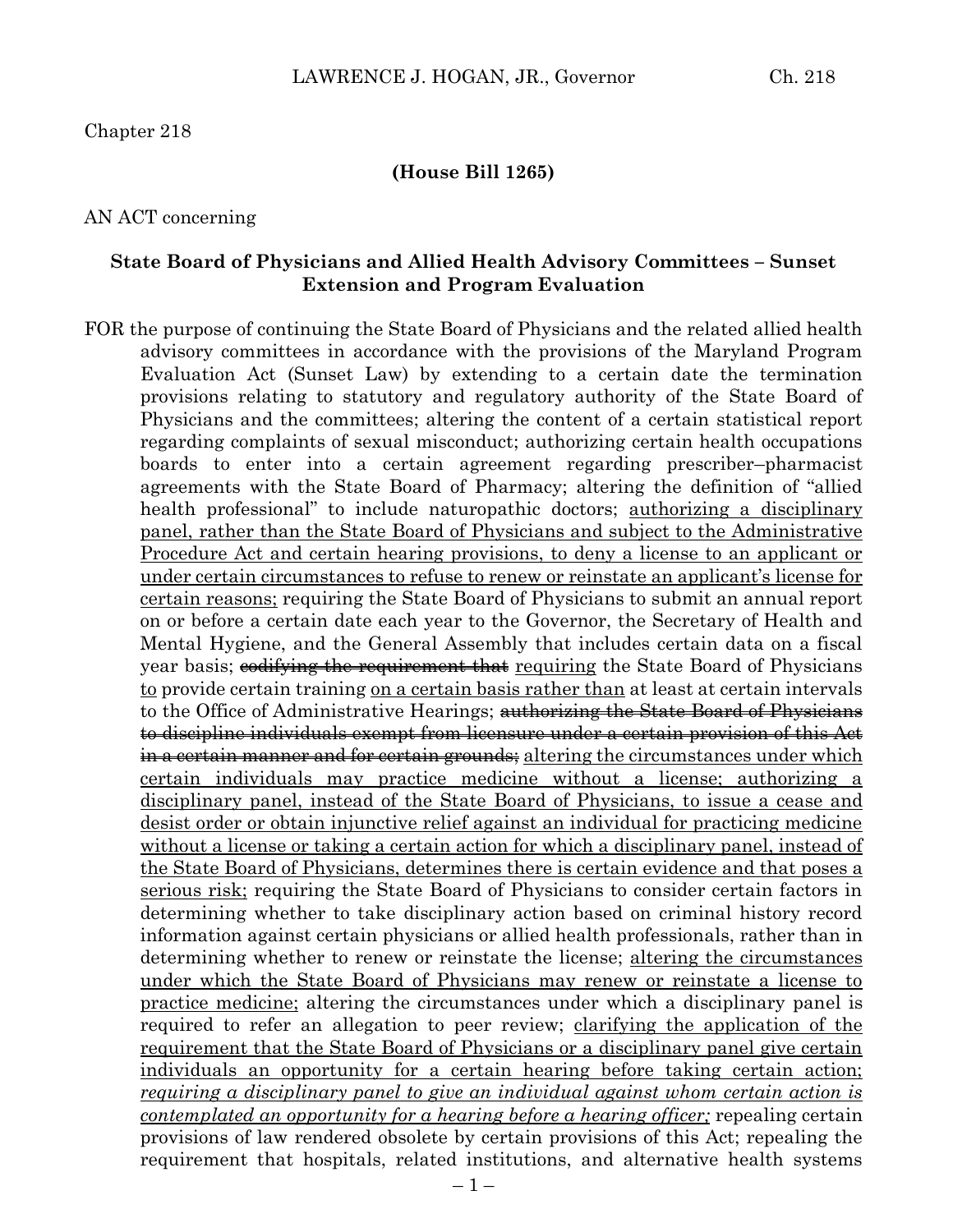report certain information to the State Board of Physicians at certain intervals; authorizing a disciplinary panel, instead of the State Board of Physicians, on a certain vote of a disciplinary panel, instead of the State Board of Physicians, to deny a license to an applicant; authorizing a disciplinary panel, instead of the State Board of Physicians, to levy certain fines; requiring certain licensees to notify the State Board of Physicians in writing of a change in name or address within a certain time period; establishing a certain penalty; altering a certain penalty provision; requiring the State Board of Physicians to pay certain penalties into the Board of Physicians Fund; altering the circumstances under which certain provisions of law related to penalties for the unlicensed practice of medicine do not apply to certain licensees; making conforming and technical changes; requiring the State Board of Physicians, under certain circumstances, to submit a certain proposal to certain committees of the General Assembly regarding moving certain cases from the jurisdiction of the full State Board of Physicians to the jurisdiction of the disciplinary panels; requiring that the State Board of Physicians include certain information in certain reports; limiting the scope of a certain full evaluation to certain matters; *making this Act an emergency measure;* and generally relating to the State Board of Physicians and the related allied health advisory committees.

BY repealing and reenacting, with amendments,

Article – Health Occupations

Section 1–212(e), 12–6A–03(b), 14–101(a–1),  $14$ –205(b), 14–206(e), 14–302(a), *14–302.1,* 14–316(g), 14–401.1(a)(5)(i), (c)(2), (k), and (l), 14–405(a),  $14-411.1(b)(6)(iv)$ ,  $14-413(a)(1)$  and  $(2)$ ,  $14-414(a)(1)$  and  $(2)$ ,  $14-5A-13(g)$ , 14–5A–17(a), 14–5A–23(b), 14–5A–25, 14–5B–12(g), 14–5B–14(a), 14–5B–21,  $14-5C-14(g)$ ,  $14-5C-17(g)$ ,  $14-5C-25$ ,  $14-5D-12(h)$ ,  $14-5D-14(g)$ ,  $14-5D-18(b)$ ,  $14-5D-20$ ,  $14-5E-13(g)$ ,  $14-5E-16(g)$ ,  $14-5E-23(b)$ ,  $14-5E-25$ , 14–5F–15(d),  $14$ –5F–18(a),  $14$ –5F–25,  $14$ –5F–29,  $14$ –5F–32,  $14$ –602(e),  $14-606(a)(5)$ ,  $14-606(a)(4)$  and (5),  $14-702$ ,  $15-307(g)$ ,  $15-311$ ,  $15-313$ , *15–315(a)(1),* and 15–502

Annotated Code of Maryland (2014 Replacement Volume and 2016 Supplement)

BY adding to

Article – Health Occupations Section 14–205.1, 14–205.2,  $\frac{1.14-302.2}{14-302.2}$  14–5C–14.1, and 14–5F–15.1 Annotated Code of Maryland (2014 Replacement Volume and 2016 Supplement)

BY repealing and reenacting, without amendments,

Article – Health Occupations

Section  $14-401.1(c)(1)$  and  $14-606(a)(4)$ Annotated Code of Maryland (2014 Replacement Volume and 2016 Supplement)

BY repealing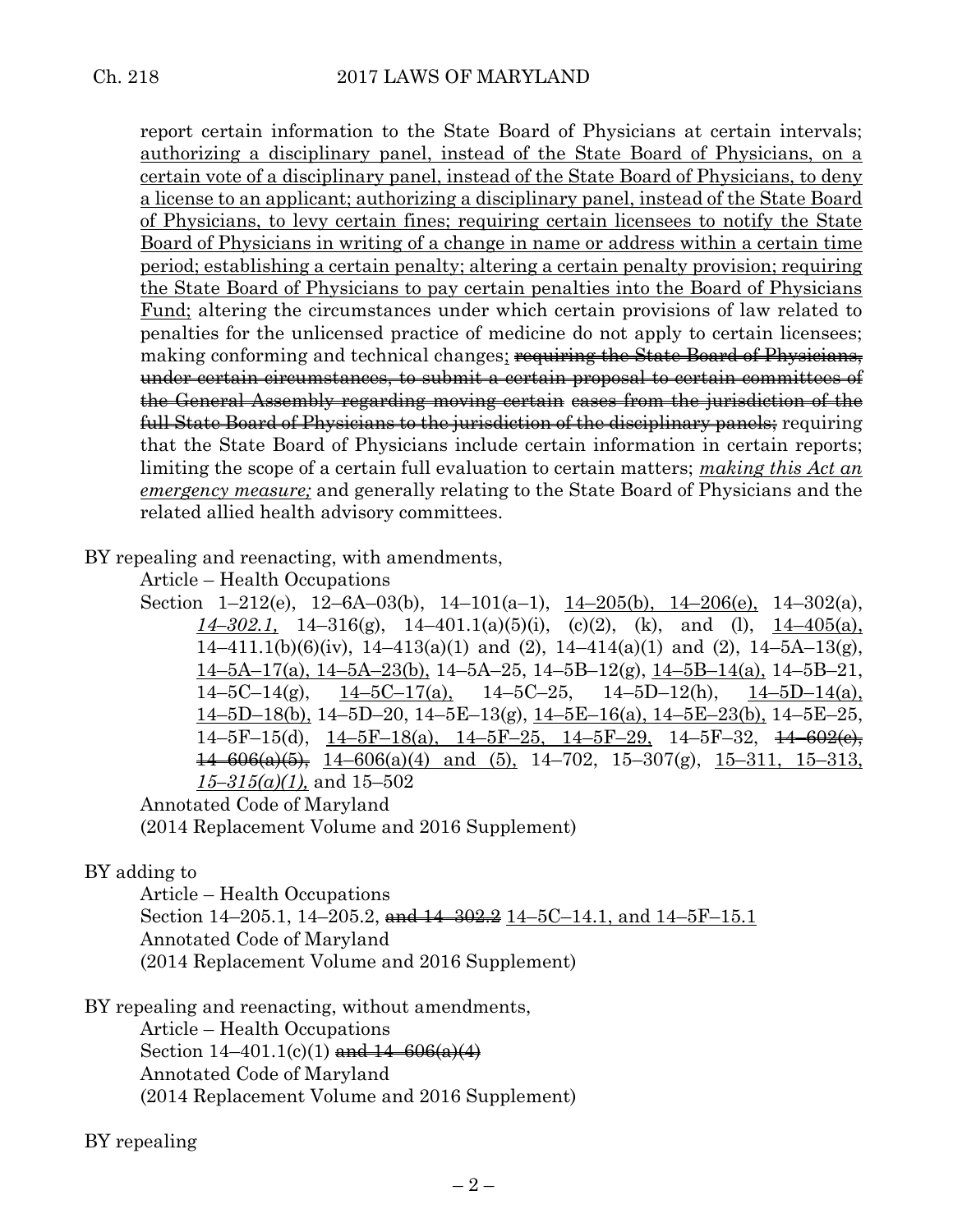Article – Health Occupations Section 14–401.1(j) Annotated Code of Maryland (2014 Replacement Volume and 2016 Supplement)

BY repealing and reenacting, without amendments,

Article – Insurance Section 24–201(a) Annotated Code of Maryland (2011 Replacement Volume and 2016 Supplement)

#### BY repealing and reenacting, with amendments,

Article – Insurance Section 24–201(d) Annotated Code of Maryland (2011 Replacement Volume and 2016 Supplement)

BY repealing and reenacting, without amendments, Article – State Government Section  $8-405(a)$ Annotated Code of Maryland (2014 Replacement Volume and 2016 Supplement)

## BY repealing and reenacting, with amendments,

Article – State Government Section 8–405(b)(5) Annotated Code of Maryland (2014 Replacement Volume and 2016 Supplement)

## BY repealing

Chapter 539 of the Acts of the General Assembly of 2007 Section 4 and 5

#### BY repealing

Chapter 109 of the Acts of the General Assembly of 1988, as amended by Chapter 271 of the Acts of the General Assembly of 1992 and Chapter 662 of the Acts of the General Assembly of 1994

Section 5

SECTION 1. BE IT ENACTED BY THE GENERAL ASSEMBLY OF MARYLAND, That the Laws of Maryland read as follows:

## **Article – Health Occupations**

1–212.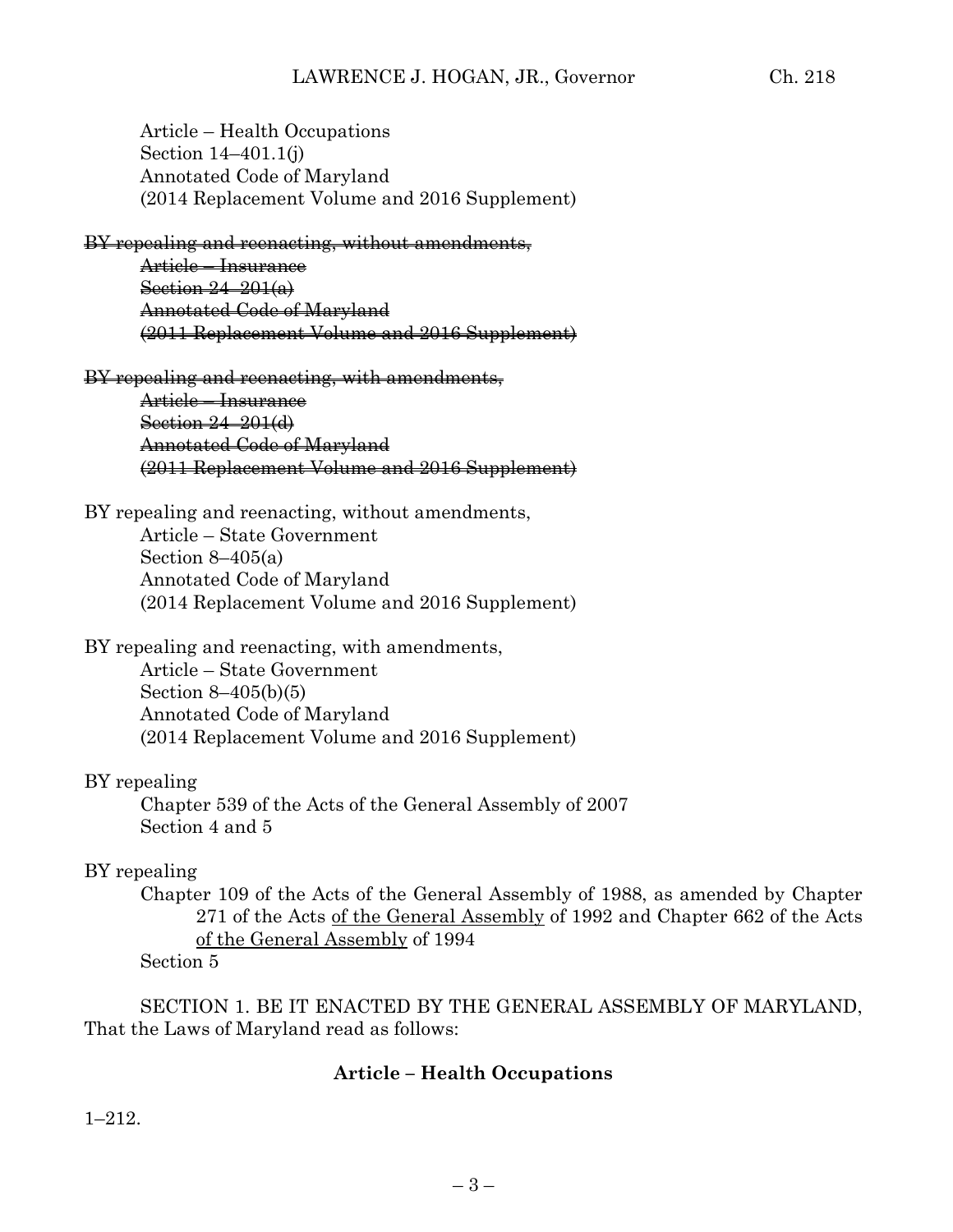(e) (1) (i) Each year, each health occupations board shall submit a statistical report to the Secretary, indicating **[**the**]:**

**1. THE** number of complaints of sexual misconduct received **[**and the resolution of each complaint**];**

**2. THE NUMBER OF LICENSEES, CERTIFICATE HOLDERS, AND COMPLAINANTS INVOLVED IN THE COMPLAINTS OF SEXUAL MISCONDUCT LISTED SEPARATELY BY CATEGORY;**

**3. THE NUMBER OF COMPLAINTS OF SEXUAL MISCONDUCT STILL UNDER INVESTIGATION;**

**4. THE NUMBER OF COMPLAINTS OF SEXUAL MISCONDUCT THAT WERE CLOSED WITH NO DISCIPLINARY ACTION;**

**5. THE NUMBER OF COMPLAINTS OF SEXUAL MISCONDUCT THAT RESULTED IN INFORMAL OR NONPUBLIC ACTION;**

**6. THE NUMBER OF COMPLAINTS OF SEXUAL MISCONDUCT THAT WERE REFERRED TO THE OFFICE OF THE ATTORNEY GENERAL FOR PROSECUTORIAL ACTION;**

**7. THE NUMBER OF COMPLAINTS OF SEXUAL MISCONDUCT THAT RESULTED IN EACH OF THE FOLLOWING:**

- **A. LICENSE REVOCATION;**
- **B. SUSPENSION;**
- **C. PROBATION;**
- **D. REPRIMAND; AND**
- **E. DENIAL OF LICENSURE;**

**8. THE NUMBER OF COMPLAINTS OF SEXUAL MISCONDUCT THAT WERE FORWARDED TO LAW ENFORCEMENT FOR POSSIBLE CRIMINAL PROSECUTION; AND**

**9. FOR ANY OTHER ACTIONS TAKEN REGARDING COMPLAINTS OF SEXUAL MISCONDUCT, A DETAILED BREAKDOWN OF THE TYPES OF ACTIONS TAKEN**.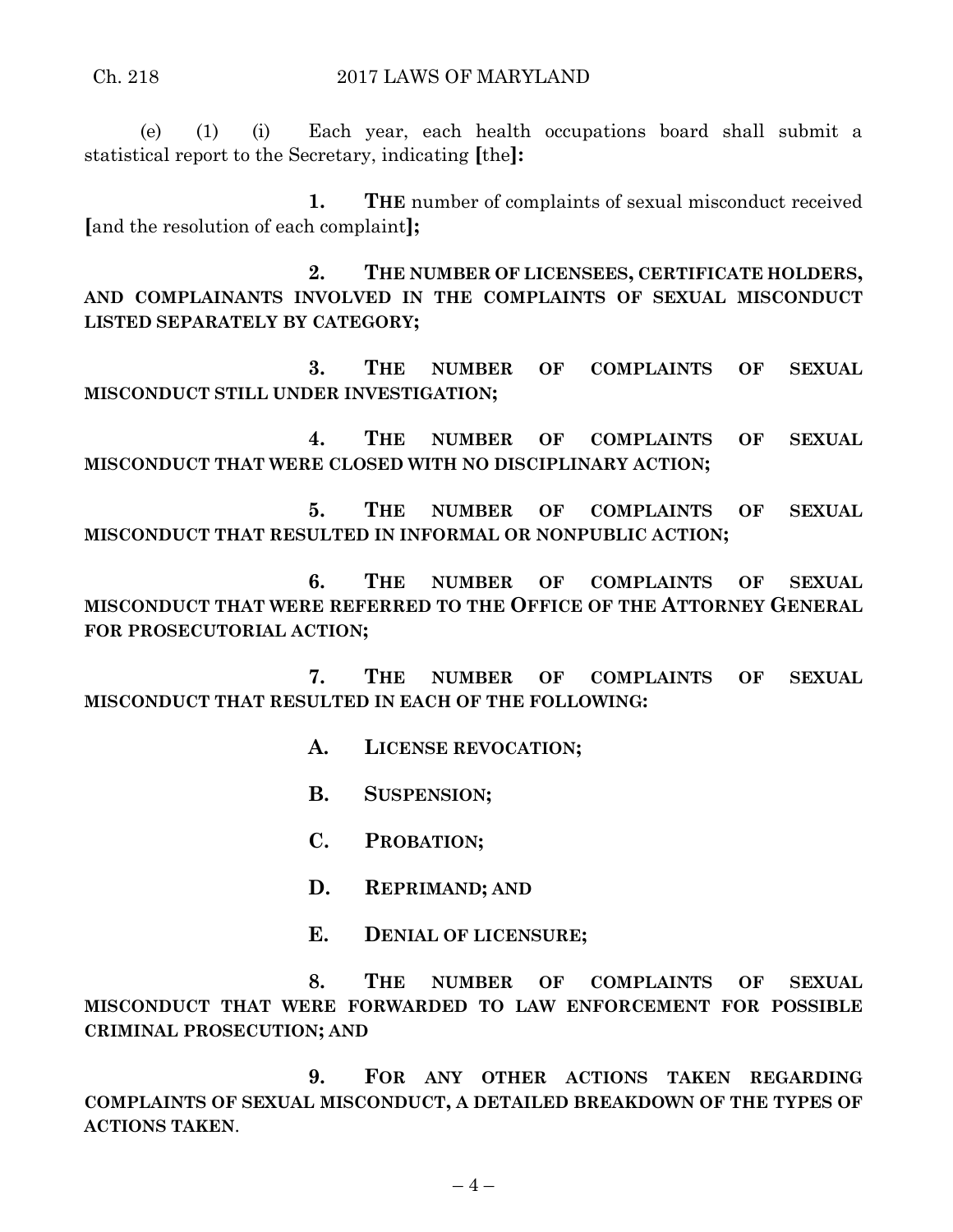(ii) The report shall cover the period beginning October 1 and ending the following September 30 and shall be submitted by the board not later than the November 15 following the reporting period.

(2) The Secretary shall compile the information received from the health occupations boards and submit an annual report to the General Assembly, in accordance with  $\S 2-1246$  of the State Government Article, not later than December 31 of each year.

12–6A–03.

(b) (1) **(I) [**An**] EXCEPT AS PROVIDED IN SUBPARAGRAPH (II) OF THIS PARAGRAPH, AN** authorized prescriber who has entered into a prescriber–pharmacist agreement shall submit to the health occupations board that regulates the authorized prescriber a copy of the prescriber–pharmacist agreement and any subsequent modifications made to the prescriber–pharmacist agreement or the protocols specified in the prescriber–pharmacist agreement.

**(II) A HEALTH OCCUPATIONS BOARD MAY ENTER INTO AN AGREEMENT WITH THE BOARD OF PHARMACY THAT REQUIRES AUTHORIZED PRESCRIBERS REGULATED BY THE HEALTH OCCUPATIONS BOARD TO SUBMIT TO THE BOARD OF PHARMACY DOCUMENTATION THAT OTHERWISE WOULD BE REQUIRED TO BE SUBMITTED TO THE HEALTH OCCUPATIONS BOARD UNDER SUBPARAGRAPH (I) OF THIS PARAGRAPH.**

(2) A licensed pharmacist who has entered into a prescriber–pharmacist agreement shall submit to the Board of Pharmacy a copy of the prescriber–pharmacist agreement and any subsequent modifications made to the prescriber–pharmacist agreement or the protocols specified in the prescriber–pharmacist agreement.

14–101.

(a–1) "Allied health professional" means an individual licensed by the Board under Subtitle 5A, 5B, 5C, 5D, **[**or**]** 5E**, OR 5F** of this title or Title 15 of this article.

## 14–205.

(b) (1) In addition to the powers set forth elsewhere in this title, the Board may:

(i) Adopt regulations to regulate the performance of acupuncture, but only to the extent authorized by § 14–504 of this title;

(ii) After consulting with the State Board of Pharmacy, adopt rules and regulations regarding the dispensing of prescription drugs by a licensed physician;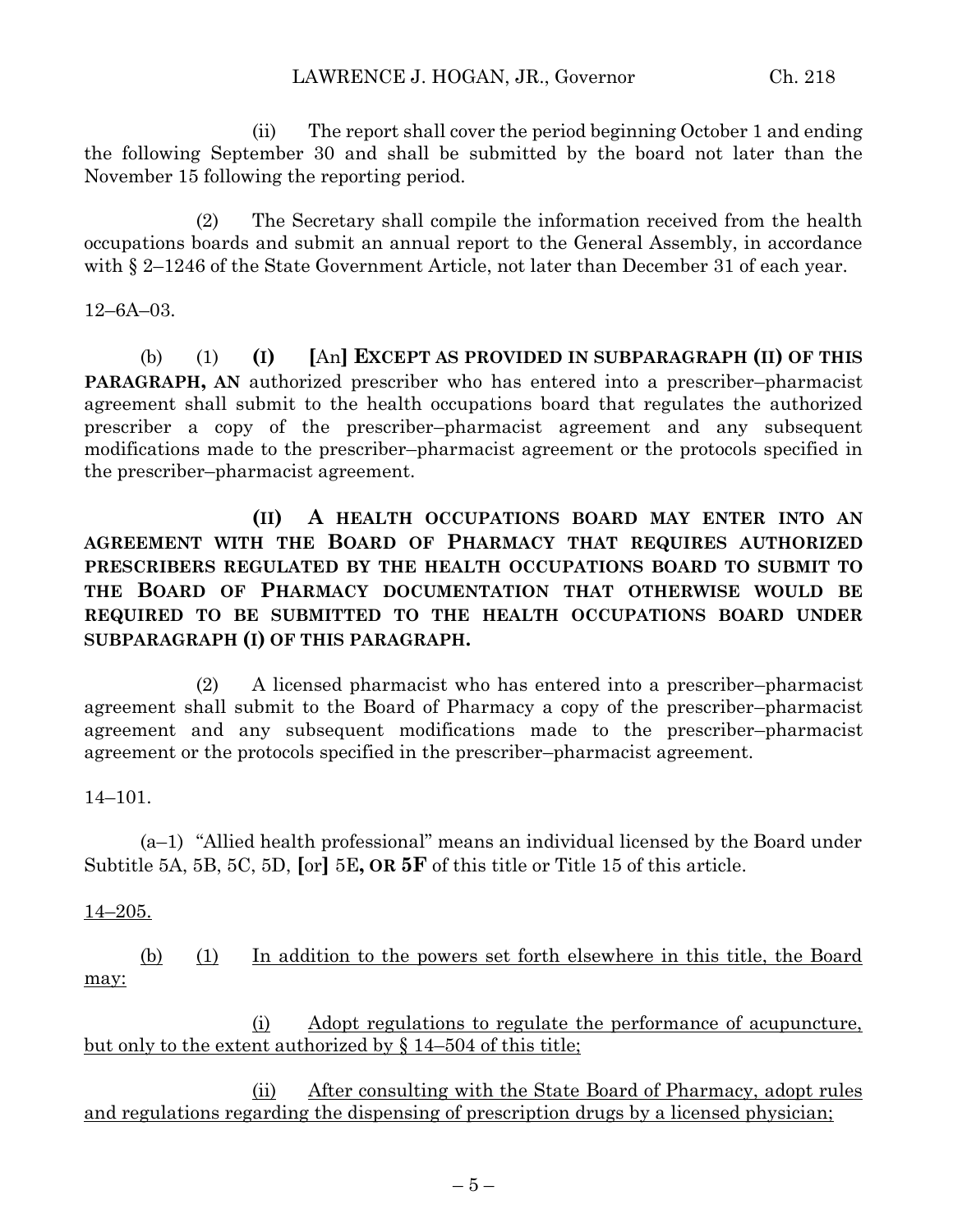Ch. 218 2017 LAWS OF MARYLAND

**[**(iii) Subject to the Administrative Procedure Act, deny a license to an applicant or, if an applicant has failed to renew the applicant's license, refuse to renew or reinstate an applicant's license for:

1. Any of the reasons that are grounds for action under § 14–404 of this title; or

2. Failure to submit to a criminal history records check in accordance with § 14–308.1 of this title;

(iv)**] (III)** On receipt of a written and signed complaint, including a referral from the Commissioner of Labor and Industry, conduct an unannounced inspection of the office of a physician or acupuncturist, other than an office of a physician or acupuncturist in a hospital, related institution, freestanding medical facility, or a freestanding birthing center, to determine compliance at that office with the Centers for Disease Control and Prevention's guidelines on universal precautions; and

**[**(v)**] (IV)** Contract with others for the purchase of administrative and examination services to carry out the provisions of this title.

(2) The Board or a disciplinary panel may investigate an alleged violation of this title.

**(3) SUBJECT TO THE ADMINISTRATIVE PROCEDURE ACT AND THE HEARING PROVISIONS OF § 14–405 OF THIS TITLE, A DISCIPLINARY PANEL MAY DENY A LICENSE TO AN APPLICANT OR, IF AN APPLICANT HAS FAILED TO RENEW THE APPLICANT'S LICENSE, REFUSE TO RENEW OR REINSTATE AN APPLICANT'S LICENSE FOR:**

**(I) ANY OF THE REASONS THAT ARE GROUNDS FOR ACTION UNDER § 14–404 OF THIS TITLE; OR**

**(II) FAILURE TO SUBMIT TO A CRIMINAL HISTORY RECORDS CHECK IN ACCORDANCE WITH § 14–308.1 OF THIS TITLE.**

**14–205.1.**

**ON OR BEFORE OCTOBER 1 EACH YEAR, THE BOARD SHALL SUBMIT TO THE GOVERNOR, THE SECRETARY, AND, IN ACCORDANCE WITH § 2–1246 OF THE STATE GOVERNMENT ARTICLE, THE GENERAL ASSEMBLY AN ANNUAL REPORT THAT INCLUDES THE FOLLOWING DATA CALCULATED ON A FISCAL YEAR BASIS:**

**(1) RELEVANT DISCIPLINARY INDICATORS, INCLUDING:**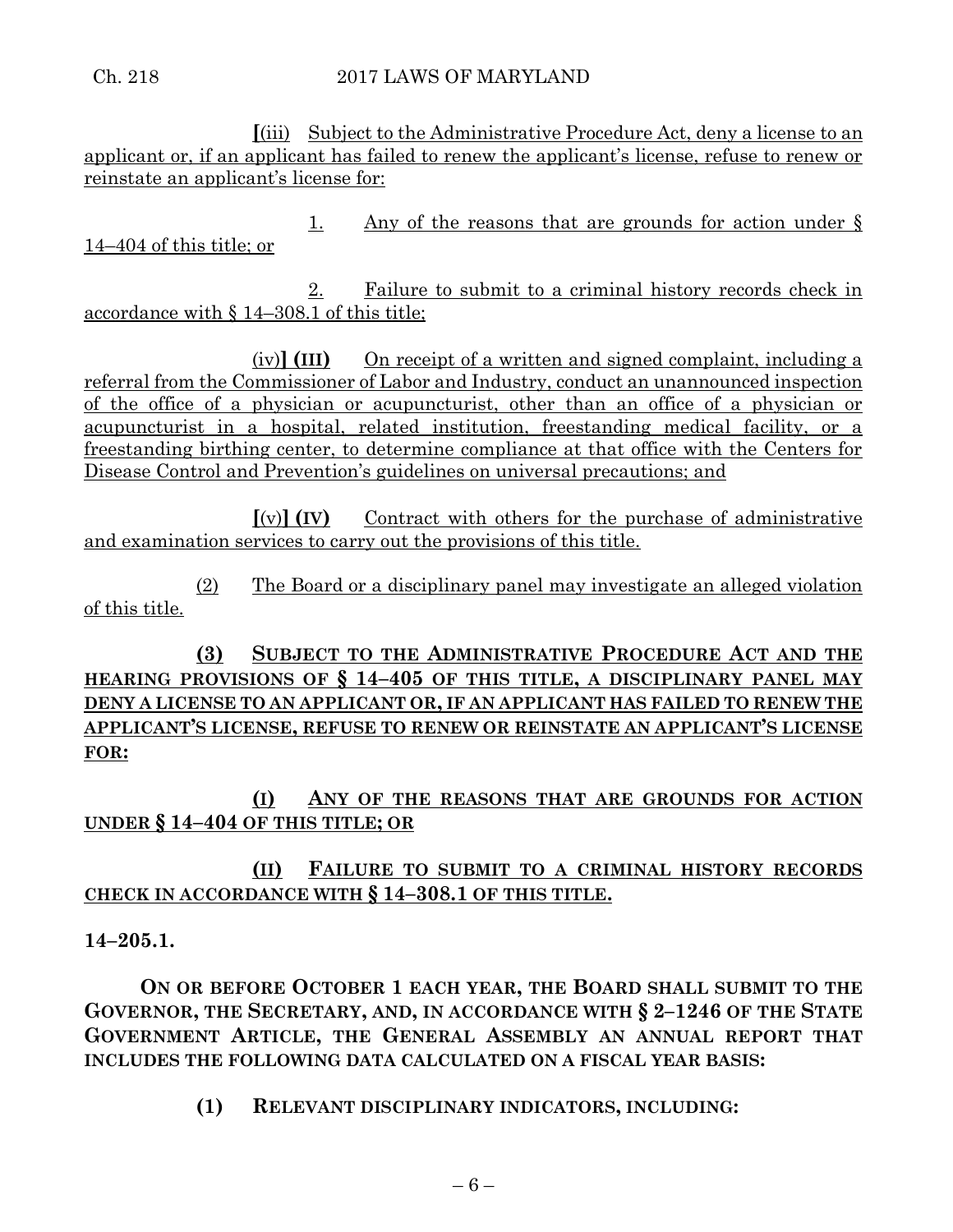**(I) THE NUMBER OF PHYSICIANS INVESTIGATED UNDER EACH OF THE DISCIPLINARY GROUNDS ENUMERATED UNDER § 14–404 OF THE HEALTH OCCUPATIONS ARTICLE THIS ARTICLE;**

**(II) THE NUMBER OF PHYSICIANS WHO WERE REPRIMANDED OR PLACED ON PROBATION OR WHO HAD THEIR LICENSES SUSPENDED OR REVOKED;**

**(III) THE NUMBER OF CASES PROSECUTED AND DISMISSED AND ON WHAT GROUNDS;**

**(IV) THE CRITERIA USED TO ACCEPT AND REJECT CASES FOR PROSECUTION; AND**

**(V) THE NUMBER OF UNRESOLVED ALLEGATIONS PENDING BEFORE THE BOARD;**

**(2) THE AVERAGE LENGTH OF THE TIME SPENT INVESTIGATING ALLEGATIONS BROUGHT AGAINST PHYSICIANS UNDER EACH OF THE DISCIPLINARY GROUNDS ENUMERATED UNDER § 14–404 OF THE HEALTH OCCUPATIONS ARTICLE THIS ARTICLE;**

**(3) THE NUMBER OF CASES NOT COMPLETED WITHIN 18 MONTHS AND THE REASONS FOR THE FAILURE TO COMPLETE THE CASES IN 18 MONTHS;**

**(4) FOR BOTH PHYSICIANS AND ALLIED HEALTH PROFESSIONALS:**

**(I) THE NUMBER OF INITIAL AND RENEWAL LICENSES ISSUED;**

**(II) THE NUMBER OF POSITIVE AND NEGATIVE CRIMINAL HISTORY RECORDS CHECKS RESULTS RECEIVED;**

**(III) THE NUMBER OF INDIVIDUALS DENIED INITIAL OR RENEWAL LICENSURE DUE TO POSITIVE CRIMINAL HISTORY RECORDS CHECKS RESULTS; AND** 

**(IV) THE NUMBER OF INDIVIDUALS DENIED INITIAL OR RENEWAL LICENSURE DUE TO REASONS OTHER THAN A POSITIVE CRIMINAL HISTORY RECORDS CHECK; AND** 

**(5) THE ADEQUACY OF CURRENT BOARD STAFFING IN MEETING THE WORKLOAD OF THE BOARD.**

**14–205.2.**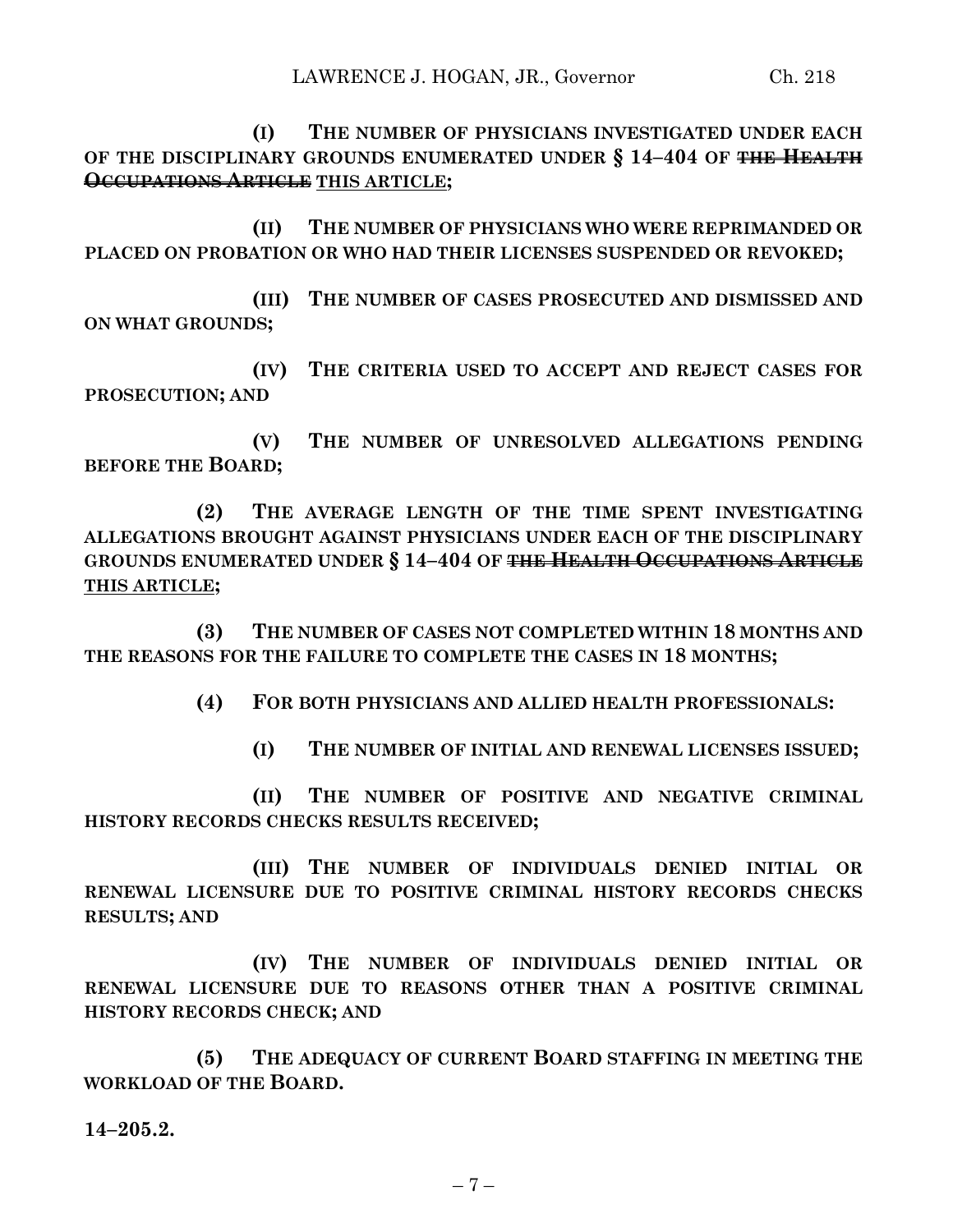**(A) SUBJECT TO SUBSECTION (B) OF THIS SECTION, THE THE BOARD SHALL PROVIDE TRAINING AT LEAST ONCE EVERY 3 YEARS ON AN AS–NEEDED BASIS TO THE PERSONNEL OF THE OFFICE OF ADMINISTRATIVE HEARINGS IN ORDER TO IMPROVE THE QUALITY AND EFFICIENCY OF THE HEARINGS IN PHYSICIAN DISCIPLINE CASES.**

**(B) THE TRAINING PROVIDED UNDER SUBSECTION (A) OF THIS SECTION SHALL INCLUDE MEDICAL TERMINOLOGY, MEDICAL ETHICS, AND, TO THE EXTENT POSSIBLE, DESCRIPTIONS OF BASIC MEDICAL AND SURGICAL PROCEDURES CURRENTLY IN USE.**

14–206.

(e) **[**The Board**] A DISCIPLINARY PANEL** may issue a cease and desist order or obtain injunctive relief against an individual for:

- (1) Practicing medicine without a license; or
- (2) Taking any action:

(i) For which **[**the Board**] A DISCIPLINARY PANEL** determines there is a preponderance of evidence of grounds for discipline under § 14–404 of this title; and

(ii) That poses a serious risk to the health, safety, and welfare of a

patient.

14–302.

(a) Subject to the rules, regulations, and orders of the Board, the following individuals may practice medicine without a license if the individuals submit to a criminal history records check in accordance with § 14–308.1 of this subtitle:

**[**(1) A medical student or an individual in a postgraduate medical training program that is approved by the Board, while doing the assigned duties at any office of a licensed physician, hospital, clinic, or similar facility;**]**

**[**(2)**] (1)** A physician licensed by and residing in another jurisdiction, if the physician:

(i) Is engaged in consultation with a physician licensed in the State about a particular patient and does not direct patient care; or

(ii) Meets the requirements of  $\S 14-302.1$  of this subtitle;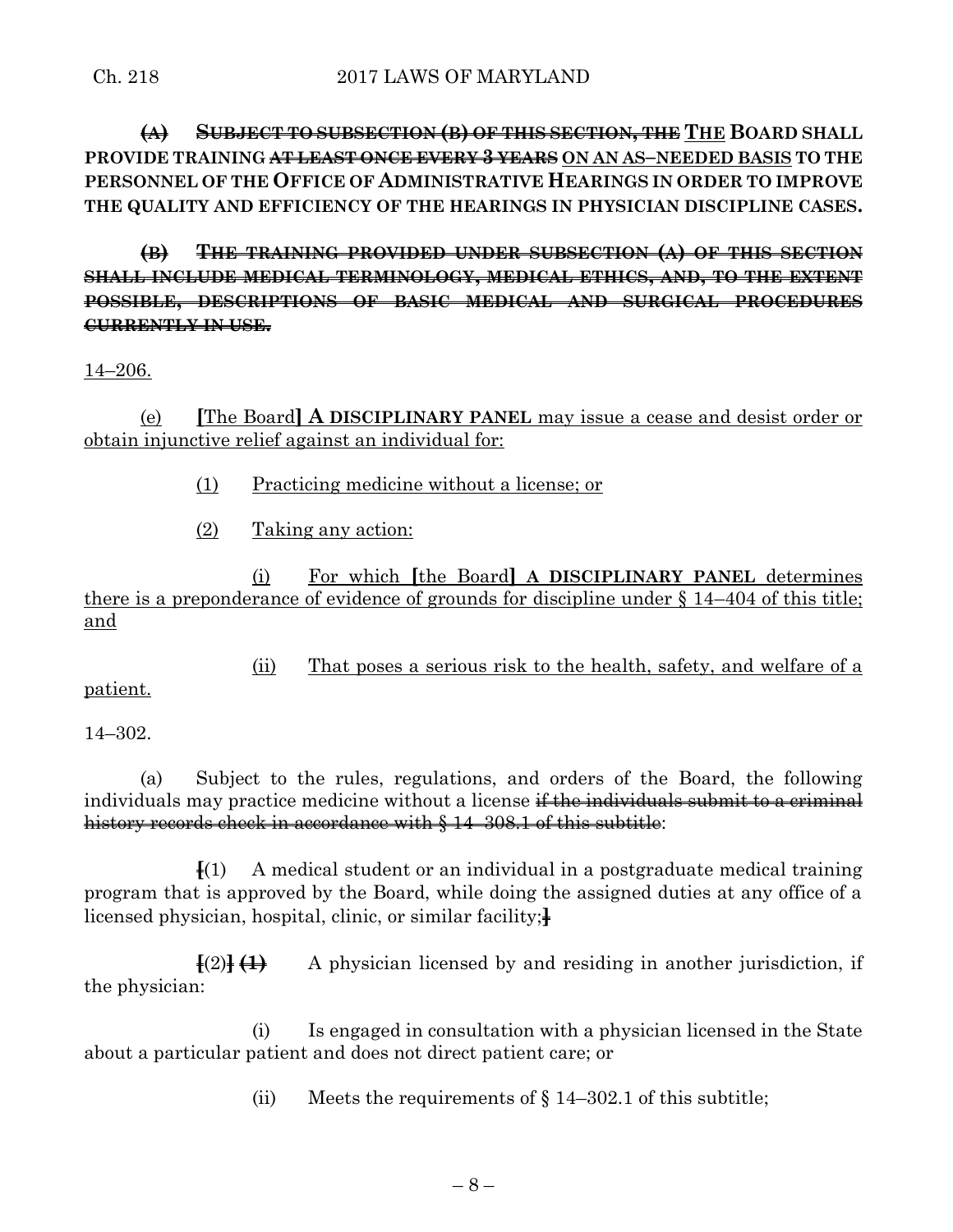**[**(3)**] (2)** A physician employed in the service of the federal government while performing the duties incident to that employment;

**[**(4)**] (3)** A physician who resides in and is authorized to practice medicine by any state adjoining this State and whose practice extends into this State, if:

(i) The physician does not have an office or other regularly appointed place in this State to meet patients; and

(ii) The same privileges are extended to licensed physicians of this State by the adjoining state; and

**[**(5)**] (4)** An individual while under the supervision of a licensed physician who has specialty training in psychiatry, and whose specialty training in psychiatry has been approved by the Board, if the individual submits an application to the Board on or before October 1, 1993, and either:

(i) 1. Has a master's degree from an accredited college or university; and

2. Has completed a graduate program accepted by the Board in a behavioral science that includes 1,000 hours of supervised clinical psychotherapy experience; or

(ii) 1. Has a baccalaureate degree from an accredited college or university; and

2. Has 4,000 hours of supervised clinical experience that is approved by the Board.

*14–302.1.*

*[(a) Subject to subsection (b) of this section, a] A physician who is licensed and resides in another jurisdiction may practice medicine without a license while engaged in clinical training with a licensed physician if:*

*(1) The Board finds, on application by a hospital in the State, that:*

*(i) The physician possesses a skill or uses a procedure that:*

*1. Is advanced beyond those skills or procedures normally taught or exercised in the hospital and in standard medical education or training;*

*2. Could not be otherwise conveniently taught or demonstrated in standard medical education or training in that hospital; and*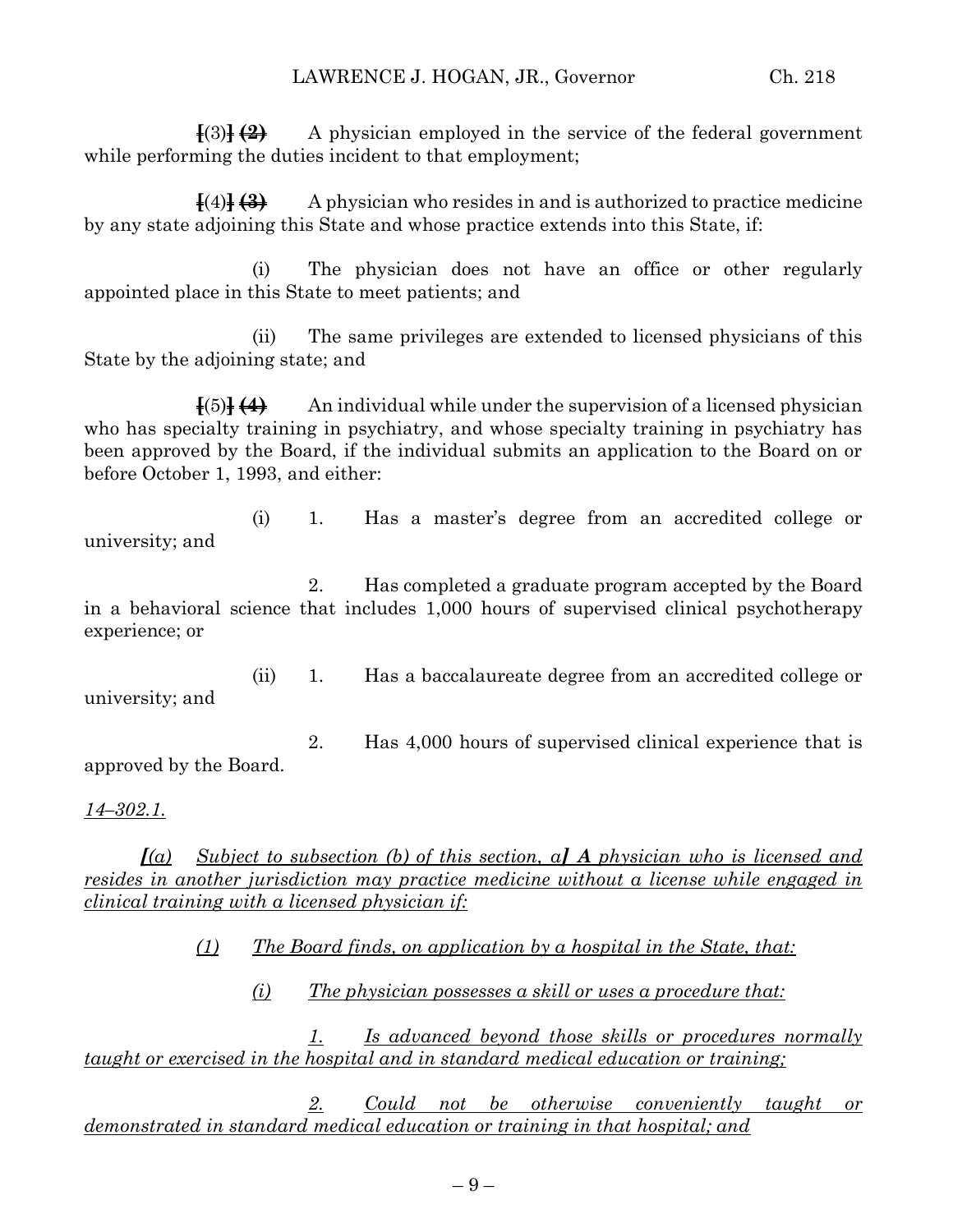## Ch. 218 2017 LAWS OF MARYLAND

*3. Is likely to benefit Maryland patients in this instance;*

*(ii) The demonstration of the skill or procedure would take no more than 14 consecutive days within a calendar year;*

*(iii) A licensed physician who practices at a hospital in the State has certified to the Board that the licensed physician will be responsible for the medical care provided by that visiting physician to patients in the State;*

*(iv) The visiting physician has no history of any medical disciplinary action in any other state, territory, nation, or any branch of the United States uniformed services or the Veterans Administration, and has no significant detrimental malpractice history in the judgment of the Board;*

*(v) The physician is covered by malpractice insurance in the jurisdiction in which the physician practices; and*

*(vi) The hospital assures the Board that the patients will be protected by adequate malpractice insurance; or*

*(2) The Board finds, on application by a Maryland hospital, that:*

*(i) The hospital provides training in a skill or uses a procedure that:*

*1. Is advanced beyond those skills or procedures normally taught or exercised in standard medical education or training;*

*2. Could not be otherwise conveniently taught or demonstrated in the visiting physician's practice; and*

*3. Is likely to benefit Maryland patients in this instance;*

*(ii) The demonstration or exercise of the skill or procedure will take no more than 14 consecutive days within a calendar year;*

*(iii) A hospital physician licensed in the State has certified to the Board that the physician will be responsible for the medical care provided by that visiting physician to patients in the State;*

*(iv) The visiting physician has no history of any medical disciplinary action in any other state, territory, nation, or any branch of the United States uniformed services or the Veterans Administration, and has no significant detrimental malpractice history in the judgment of the Board;*

*(v) The physician is covered by malpractice insurance in the jurisdiction where the physician practices; and*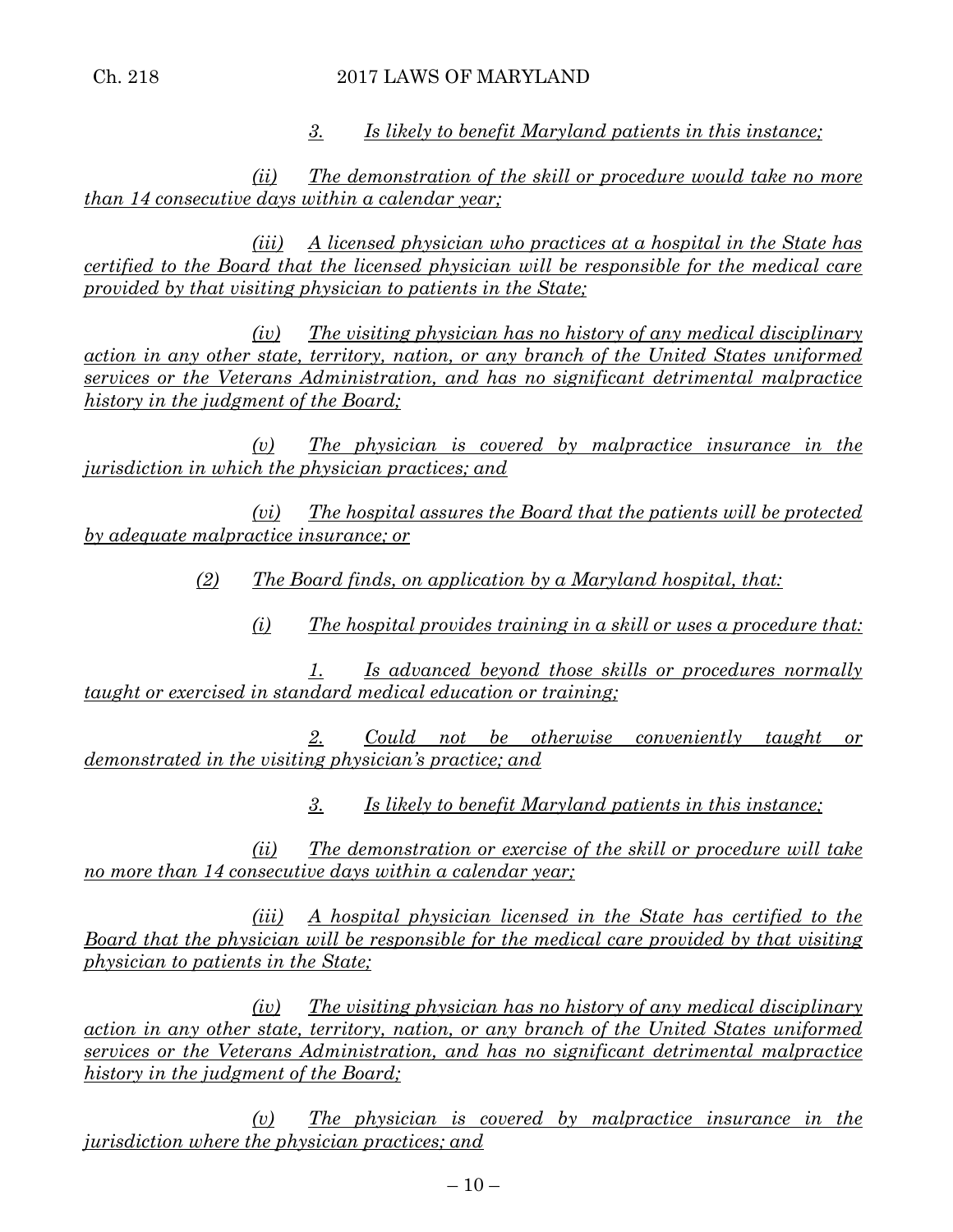*(vi) The hospital assures the Board that the patients will be protected by adequate malpractice insurance.*

*[(b) A physician who is licensed and resides in another jurisdiction may practice medicine without a license under subsection (a) of this section if the physician submits to a criminal history records check in accordance with § 14–308.1 of this subtitle.]*

## **14–302.2.**

**(A) SUBJECT TO THE RULES, REGULATIONS, AND ORDERS OF THE BOARD, A MEDICAL STUDENT OR AN INDIVIDUAL IN A POSTGRADUATE MEDICAL TRAINING PROGRAM THAT IS APPROVED BY THE BOARD, WHILE DOING ASSIGNED DUTIES AT ANY OFFICE OF A LICENSED PHYSICIAN, HOSPITAL, CLINIC, OR SIMILAR FACILITY, MAY PRACTICE MEDICINE WITHOUT A LICENSE IF THE INDIVIDUAL SUBMITS TO A CRIMINAL HISTORY RECORDS CHECK IN ACCORDANCE WITH § 14–308.1 OF THIS SUBTITLE.**

# **(B) THE BOARD MAY DISCIPLINE AN INDIVIDUAL WHO IS EXEMPT FROM LICENSURE UNDER SUBSECTION (A) OF THIS SECTION IN THE SAME MANNER AND BASED ON THE SAME GROUNDS AS IF THE INDIVIDUAL WERE A LICENSED PHYSICIAN.**

## 14–316.

(g) (1) Beginning October 1, 2016, the Board shall require a criminal history records check in accordance with § 14–308.1 of this subtitle for:

(i) Annual renewal applicants as determined by regulations adopted by the Board; and

(ii) Each former licensee who files for reinstatement under § 14–317 of this subtitle after failing to renew the license for a period of 1 year or more.

(2) On receipt of the criminal history record information of a licensee forwarded to the Board in accordance with  $\S$  14–308.1 of this subtitle, in determining whether **[**to renew or reinstate a license**] DISCIPLINARY ACTION SHOULD BE TAKEN, BASED ON THE CRIMINAL RECORD INFORMATION, AGAINST A LICENSEE WHO RENEWED OR REINSTATED A LICENSE**, the Board shall consider:

- (i) The age at which the crime was committed;
- (ii) The nature of the crime;
- (iii) The circumstances surrounding the crime;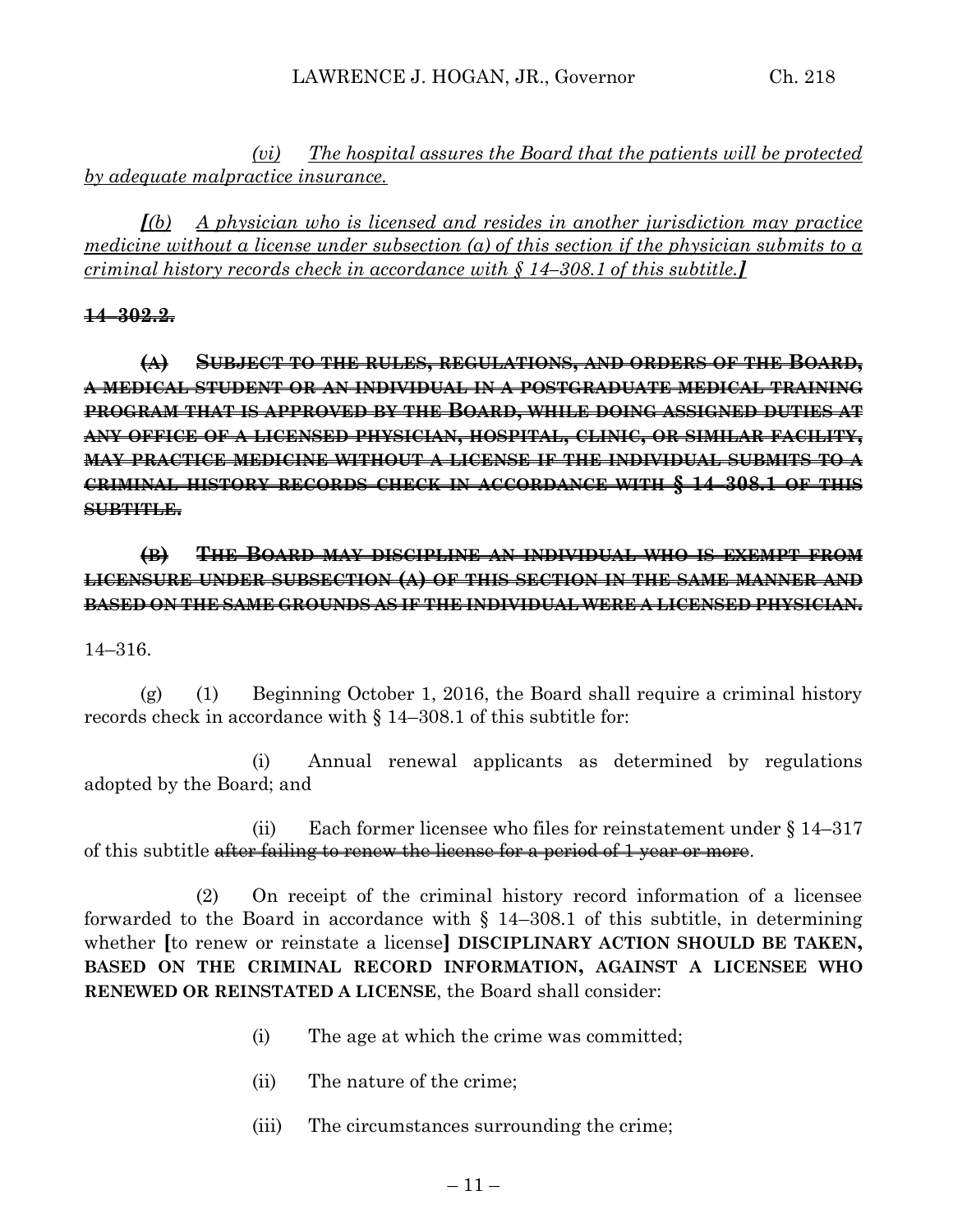## Ch. 218 2017 LAWS OF MARYLAND

- (iv) The length of time that has passed since the crime;
- (v) Subsequent work history;
- (vi) Employment and character references; and

(vii) Other evidence that demonstrates whether the licensee poses a threat to the public health or safety.

(3) The Board may not renew or reinstate a license **ONLY** if the **LICENSEE OR APPLICANT ATTESTS THAT THE LICENSEE OR APPLICANT HAS SUBMITTED TO A** criminal history record **RECORDS CHECK** information required under § 14–308.1 of this subtitle has not been received.

14–401.1.

(a) (5) (i) If a complaint proceeds to a hearing under  $\S$  14–405 of this subtitle, § 14–5A–17, § 14–5B–14, § 14–5C–17, § 14–5D–15, **[**or**]** § 14–5E–16**, OR § 14–5F–21** of this title, or § 15–315 of this article, the chair of the disciplinary panel that was assigned the complaint under paragraph (2)(i) of this subsection shall refer the complaint to the other disciplinary panel.

(c) (1) Except as otherwise provided in this subsection, after being assigned a complaint under subsection (a) of this section, the disciplinary panel may:

(i) Refer an allegation for further investigation to the entity that has contracted with the Board under subsection (e) of this section;

(ii) Take any appropriate and immediate action as necessary; or

(iii) Come to an agreement for corrective action with a licensee pursuant to paragraph (4) of this subsection.

(2) (i) **[**After**] IF, AFTER** being assigned a complaint **AND COMPLETING THE PRELIMINARY INVESTIGATION**, the disciplinary panel **FINDS THAT THE LICENSEE MAY HAVE VIOLATED § 14–404(A)(22) OF THIS SUBTITLE, THE DISCIPLINARY PANEL** shall refer **[**any**] THE** allegation **[**in the complaint based on § 14–404(a)(22) of this subtitle**]** to the entity or entities that have contracted with the Board under subsection (e) of this section for further investigation and physician peer review within the involved medical specialty or specialties.

(ii) A disciplinary panel shall obtain two peer review reports from the entity or individual with whom the Board contracted under subsection (e) of this section for each allegation the disciplinary panel refers for peer review.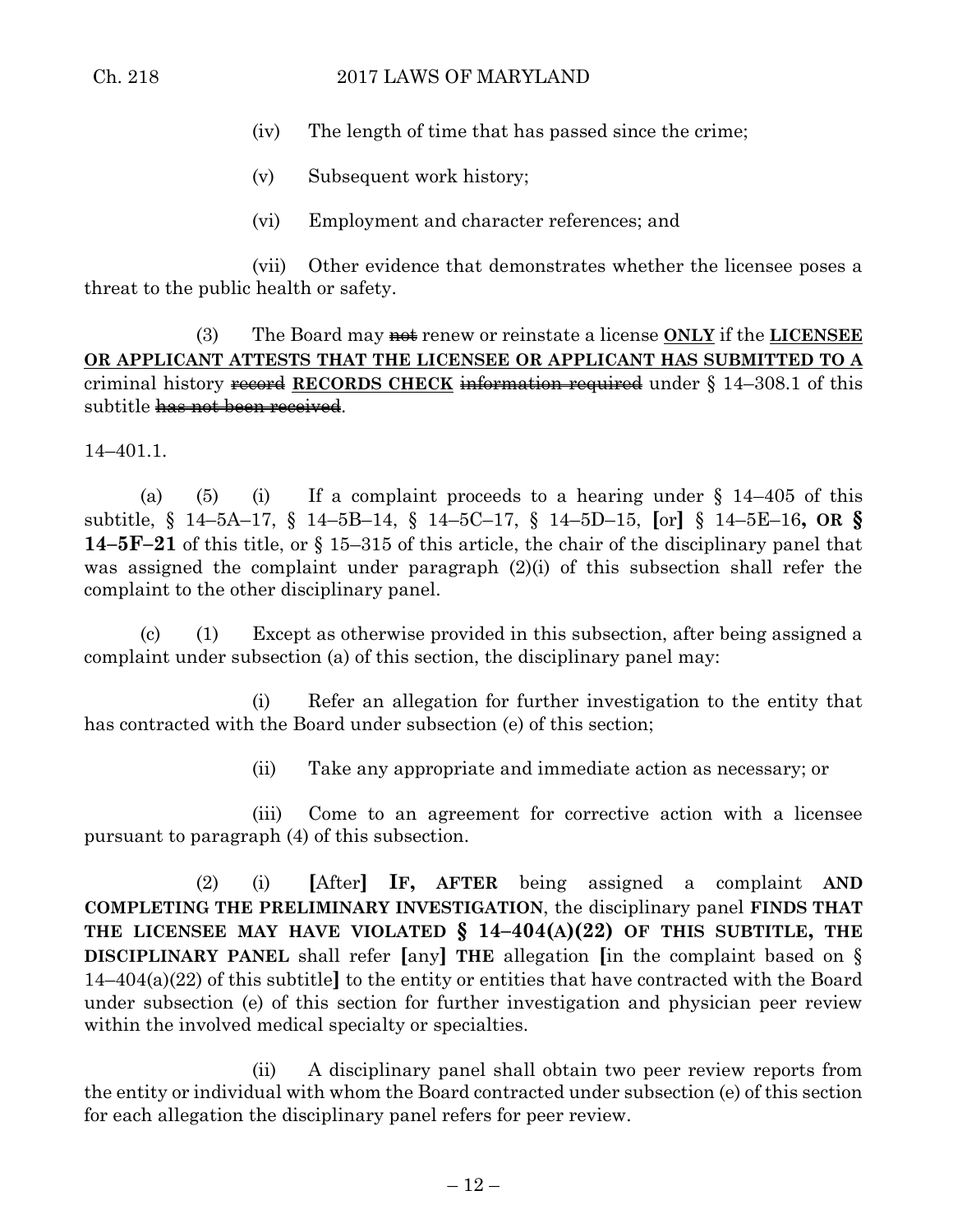**[**(j) Those individuals not licensed under this title but covered under §  $14-413(a)(1)(ii)3$  and 4 of this subtitle are subject to the hearing provisions of § 14–405 of this subtitle.**]**

 $[(k)]$  (**J**) (1) It is the intent of this section that the disposition of every complaint against a licensee that sets forth allegations of grounds for disciplinary action filed with the Board shall be completed as expeditiously as possible and, in any event, within 18 months after the complaint was received by the Board.

(2) If a disciplinary panel is unable to complete the disposition of a complaint within 1 year, the Board shall include in the record of that complaint a detailed explanation of the reason for the delay.

**[**(l)**] (K)** A disciplinary panel, in conducting a meeting with a physician or allied health professional to discuss the proposed disposition of a complaint, shall provide an opportunity to appear before the disciplinary panel to both the licensee who has been charged and the individual who has filed the complaint against the licensee giving rise to the charge.

#### 14–405.

(a) Except as otherwise provided in the Administrative Procedure Act, before the Board or a disciplinary panel takes any action under § 14–404(a) of this subtitle or **§**  $14-205(B)(3)$ , § 14-5A-17(a), § 14-5B-14(A), § 14-5C-17(A), § 14-5D-14(A), § **14–5E–16(A), OR § 14–5F–18** of this title, it shall give the individual against whom the action is contemplated an opportunity for a hearing before a hearing officer.

14–411.1.

(b) The Board shall create and maintain a public individual profile on each licensee that includes the following information:

(6) Medical education and practice information about the licensee including:

(iv) The name of any hospital where the licensee has medical privileges **[**as reported**], IF KNOWN** to the Board **[**under § 14–413 of this subtitle**]**;

#### 14–413.

(a) (1) **[**Every 6 months, each**] EACH** hospital and related institution shall **[**file with**] SUBMIT TO** the Board a report **[**that:

(i) Contains the name of each licensed physician who, during the 6 months preceding the report: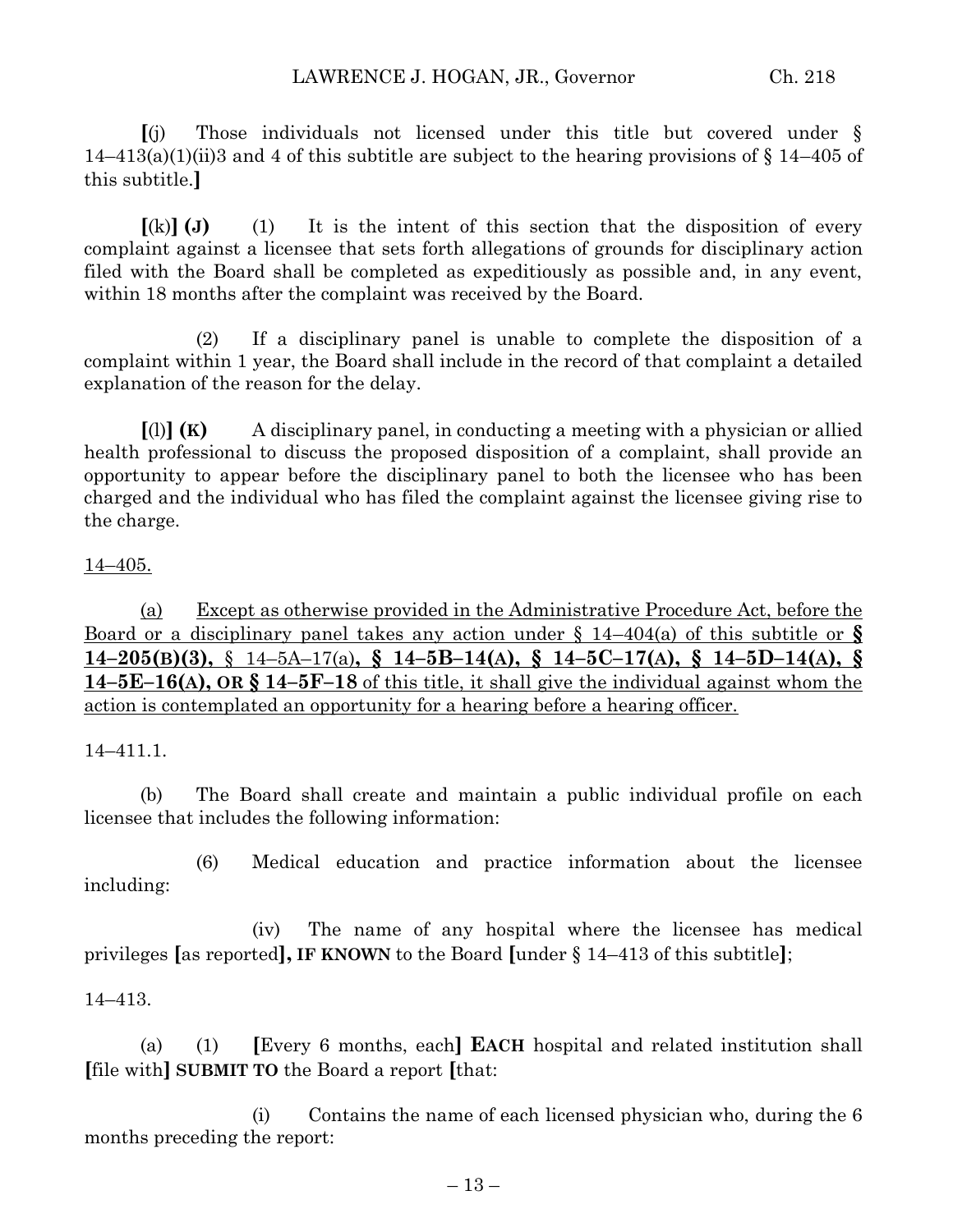#### Ch. 218 2017 LAWS OF MARYLAND

- 1. Is employed by the hospital or related institution;
- 2. Has privileges with the hospital or related institution; and
- 3. Has applied for privileges with the hospital or related

institution; and

(ii) States whether, as to each licensed physician, during the 6 months preceding the report**] WITHIN 10 DAYS AFTER**:

**[**1.**] (I)** The hospital or related institution denied the application of a physician for staff privileges or limited, reduced, otherwise changed, or terminated the staff privileges of a physician, or the physician resigned whether or not under formal accusation, if the denial, limitation, reduction, change, termination, or resignation is for reasons that might be grounds for disciplinary action under § 14–404 of this subtitle;

**[**2.**] (II)** The hospital or related institution took any disciplinary action against a salaried, licensed physician without staff privileges, including termination of employment, suspension, or probation, for reasons that might be grounds for disciplinary action under § 14–404 of this subtitle;

**[**3.**] (III)** The hospital or related institution took any disciplinary action against an individual in a postgraduate medical training program, including removal from the training program, suspension, or probation for reasons that might be grounds for disciplinary action under § 14–404 of this subtitle;

**[**4.**] (IV) (III)** A licensed physician or an individual in a postgraduate training program voluntarily resigned from the staff, employ, or training program of the hospital or related institution for reasons that might be grounds for disciplinary action under § 14–404 of this subtitle; or

**[**5.**] (V) (IV)** The hospital or related institution placed any other restrictions or conditions on any of the licensed physicians **OR INDIVIDUALS IN A POSTGRADUATE TRAINING PROGRAM** as listed in items **[**1 through 4 of this item**] (I) THROUGH (IV) (III) OF THIS PARAGRAPH** for any reasons that might be grounds for disciplinary action under § 14–404 of this subtitle.

(2) The hospital or related institution shall**[**:

(i) Submit the report within 10 days of any action described in paragraph (1)(ii) of this subsection; and

(ii) State**] STATE** in the report the reasons for its action or the nature of the formal accusation pending when the physician resigned.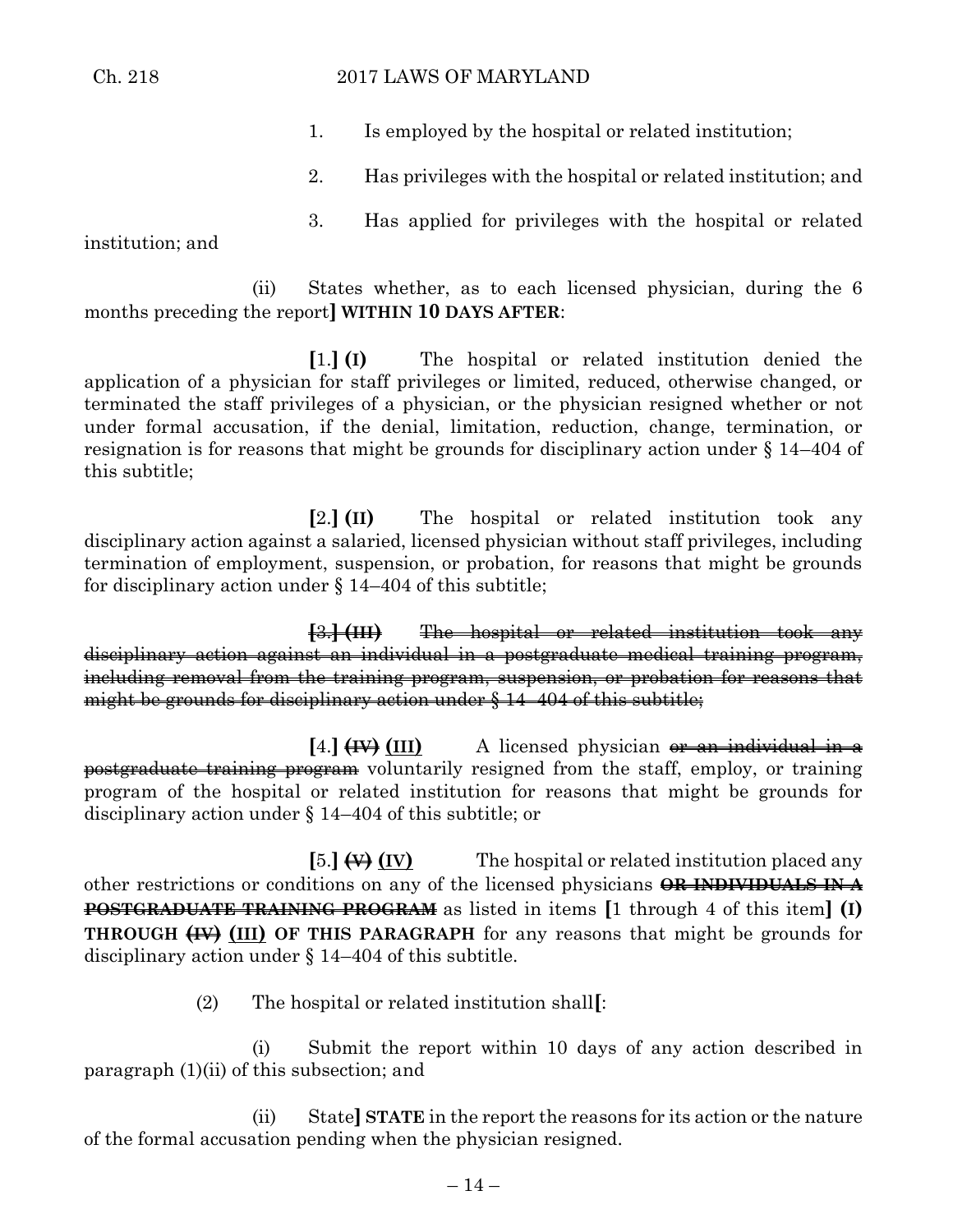## 14–414.

(a) (1) **[**Every 6 months, each**] EACH** alternative health system as defined in § 1–401 of this article shall **[**file with**] SUBMIT TO** the Board a report **[**that:

(i) Contains the name of each licensed physician who, during the 6 months preceding the report:

- 1. Is employed by the alternative health system;
- 2. Is under contract with the alternative health system; and

3. Has completed a formal application process to become under contract with the alternative health system; and

(ii) States whether, as to each licensed physician, during the 6 months preceding the report**] WITHIN 10 DAYS AFTER**:

**[**1.**] (I)** The alternative health system denied the formal application of a physician to contract with the alternative health system or limited, reduced, otherwise changed, or terminated the contract of a physician, or the physician resigned whether or not under formal accusation, if the denial, limitation, reduction, change, termination, or resignation is for reasons that might be grounds for disciplinary action under § 14–404 of this subtitle; or

**[**2.**] (II)** The alternative health system placed any other restrictions or conditions on any licensed physician for any reasons that might be grounds for disciplinary action under § 14–404 of this subtitle.

(2) The alternative health system shall**[**:

(i) Submit the report within 10 days of any action described in paragraph (1)(ii) of this subsection; and

(ii) State**] STATE** in the report the reasons for its action or the nature of the formal accusation pending when the physician resigned.

## 14–5A–13.

(g) (1) Beginning October 1, 2016, the Board shall require a criminal history records check in accordance with § 14–308.1 of this title for:

(i) Annual renewal applicants as determined by regulations adopted by the Board; and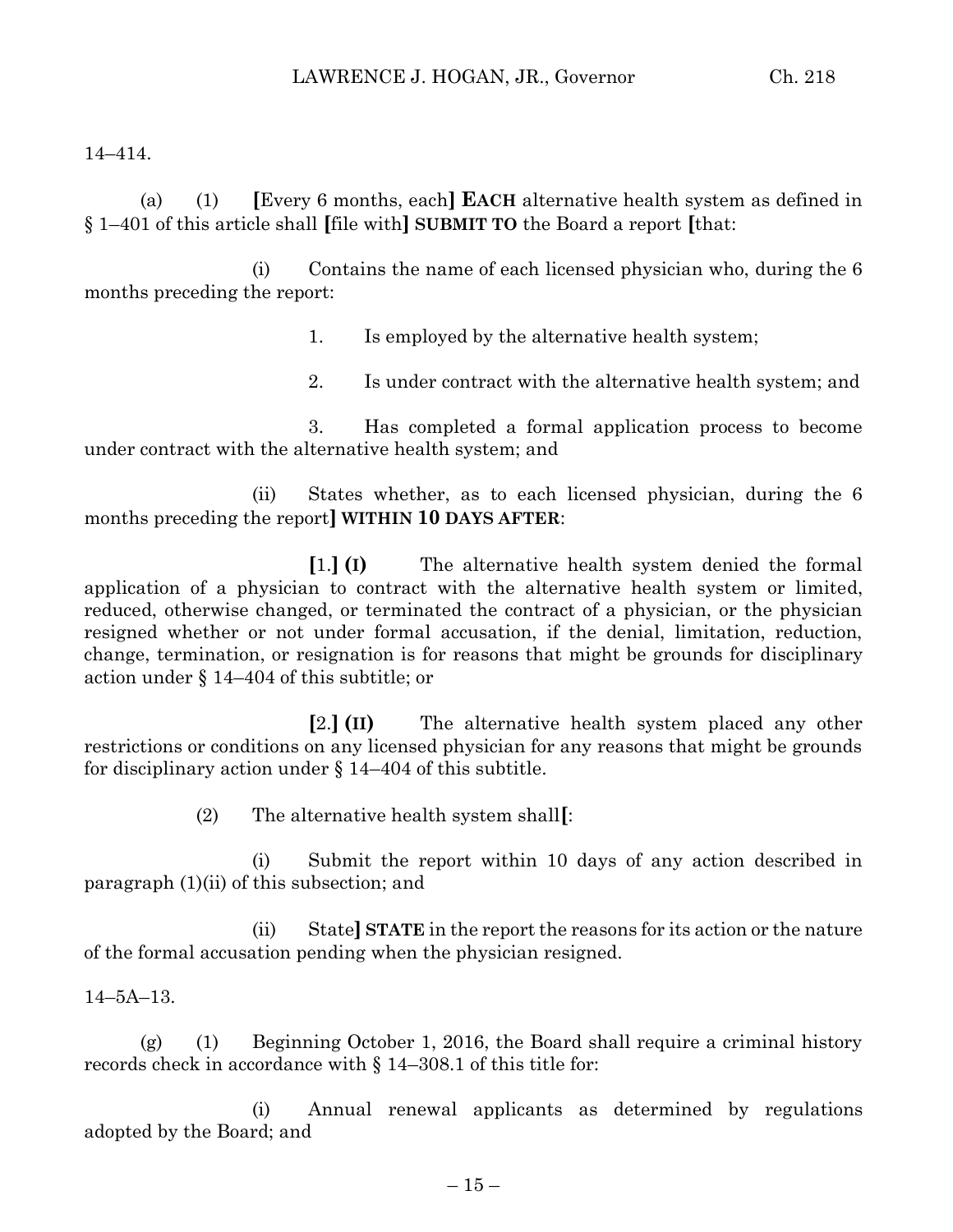(ii) Each former licensee who files for reinstatement under subsection (f) of this section after failing to renew the license for a period of 1 year or more.

(2) On receipt of the criminal history record information of a licensee forwarded to the Board in accordance with § 14–308.1 of this title, in determining whether **[**to renew or reinstate a license**] DISCIPLINARY ACTION SHOULD BE TAKEN, BASED ON THE CRIMINAL HISTORY RECORD INFORMATION, AGAINST A LICENSEE WHO RENEWED OR REINSTATED A LICENSE**, the Board shall consider:

- (i) The age at which the crime was committed;
- (ii) The nature of the crime;
- (iii) The circumstances surrounding the crime;
- (iv) The length of time that has passed since the crime;
- (v) Subsequent work history;
- (vi) Employment and character references; and

(vii) Other evidence that demonstrates whether the licensee poses a threat to the public health or safety.

(3) The Board may **not** renew or reinstate a license *ONLY* if the *LICENSEE OR APPLICANT ATTESTS THAT THE LICENSEE OR APPLICANT HAS SUBMITTED TO A* criminal history record *RECORDS CHECK* information required under § 14–308.1 of this title has not been received.

## 14–5A–17.

(a) Subject to the hearing provisions of § 14–405 of this title, **[**the Board**] A DISCIPLINARY PANEL**, on the affirmative vote of a majority of a quorum of the **[**Board**] DISCIPLINARY PANEL**, may deny a license to any applicant, **[**or a disciplinary panel, on the affirmative vote of a majority of a quorum of the disciplinary panel, may**]** reprimand any licensee, place any licensee on probation, or suspend or revoke a license, if the applicant or licensee:

(1) Fraudulently or deceptively obtains or attempts to obtain a license for the applicant, licensee, or for another;

(2) Fraudulently or deceptively uses a license;

(3) Is guilty of unprofessional or immoral conduct in the practice of respiratory care;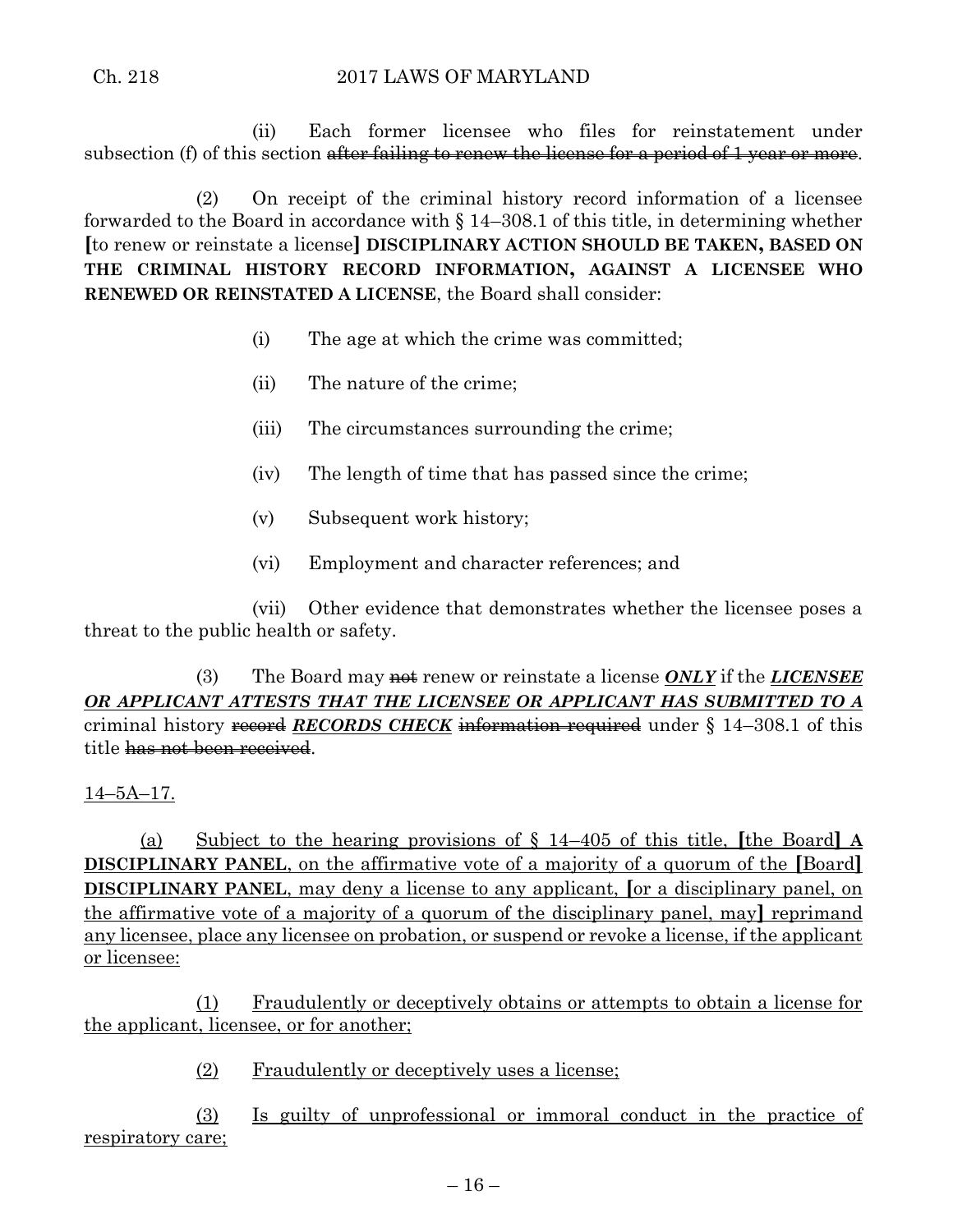(4) Is professionally, physically, or mentally incompetent;

(5) Abandons a patient;

(6) Is habitually intoxicated;

(7) Is addicted to or habitually abuses any narcotic or controlled dangerous substance as defined in § 5–101 of the Criminal Law Article;

(8) Provides professional services while:

(i) Under the influence of alcohol; or

(ii) Using any narcotic or controlled dangerous substance as defined in § 5–101 of the Criminal Law Article or any other drug that is in excess of therapeutic amounts or without valid medical indication;

(9) Promotes the sale of services, drugs, devices, appliances, or goods to a patient so as to exploit the patient for financial gain;

(10) Willfully makes or files a false report or record in the practice of respiratory care;

(11) Willfully fails to file or record any report as required under law, willfully impedes or obstructs the filing or recording of a report, or induces another to fail to file or record a report;

(12) Breaches patient confidentiality;

(13) Pays or agrees to pay any sum or provide any form of remuneration or material benefit to any person for bringing or referring a patient or accepts or agrees to accept any sum or any form of remuneration or material benefit from an individual for bringing or referring a patient;

(14) Knowingly makes a misrepresentation while practicing respiratory care;

(15) Knowingly practices respiratory care with an unauthorized individual or aids an unauthorized individual in the practice of respiratory care;

(16) Offers, undertakes, or agrees to cure or treat disease by a secret method, treatment, or medicine;

(17) Is disciplined by a licensing or disciplinary authority or is convicted or disciplined by a court of any state or country or is disciplined by any branch of the United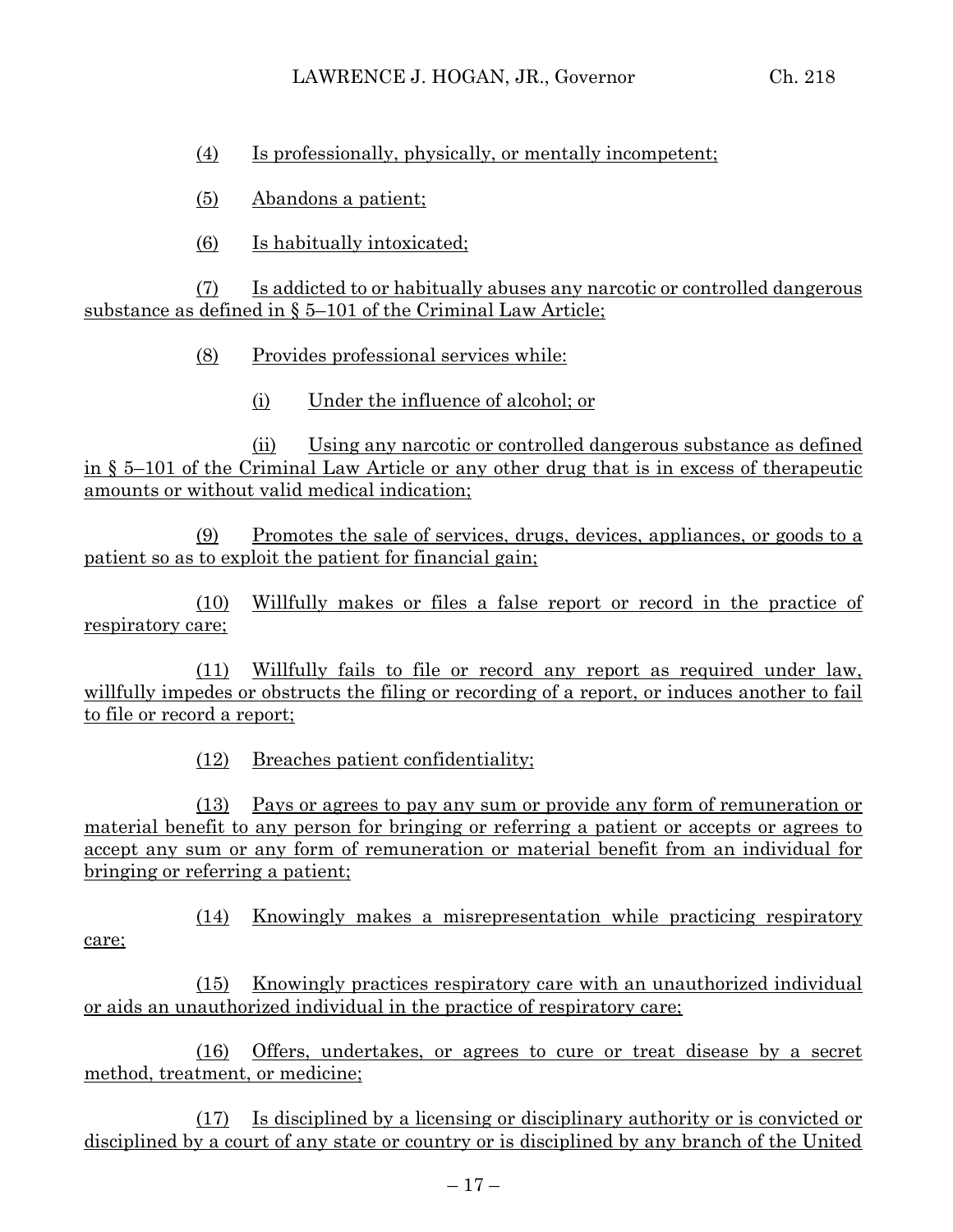States uniformed services or the Veterans' Administration for an act that would be grounds for disciplinary action under the Board's disciplinary statutes;

(18) Fails to meet appropriate standards for the delivery of respiratory care performed in any inpatient or outpatient facility, office, hospital or related institution, domiciliary care facility, patient's home, or any other location in this State;

(19) Knowingly submits false statements to collect fees for which services are not provided;

(20) (i) Has been subject to investigation or disciplinary action by a licensing or disciplinary authority or by a court of any state or country for an act that would be grounds for disciplinary action under the Board's disciplinary statutes; and

- (ii) Has:
	- 1. Surrendered the license issued by the state or country; or
	- 2. Allowed the license issued by the state or country to expire

or lapse;

(21) Knowingly fails to report suspected child abuse in violation of § 5–704 of the Family Law Article;

(22) Sells, prescribes, gives away, or administers drugs for illegal or illegitimate medical purposes;

(23) Practices or attempts to practice beyond the authorized scope of practice;

(24) Refuses, withholds from, denies, or discriminates against an individual with regard to the provision of professional services for which the licensee is licensed and qualified to render because the individual is HIV positive;

(25) Practices or attempts to practice a respiratory care procedure or uses or attempts to use respiratory care equipment if the applicant or licensee has not received education and training in the performance of the procedure or the use of the equipment;

(26) Fails to cooperate with a lawful investigation conducted by the Board or a disciplinary panel;

(27) Fails to practice under the supervision of a physician or violates a supervisory order of a supervising physician; or

(28) Fails to submit to a criminal history records check under § 14–308.1 of this title.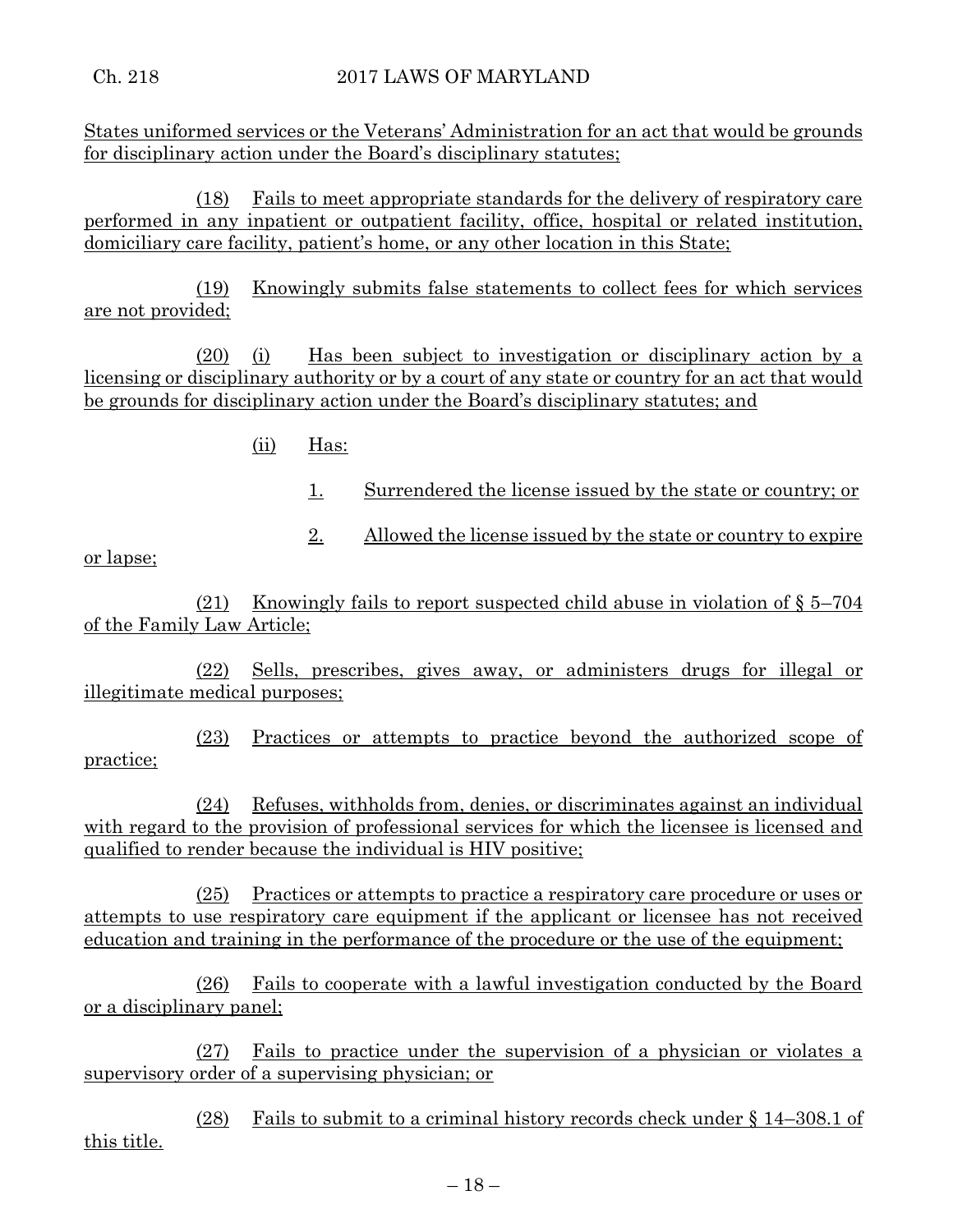## 14–5A–23.

# (b) Any person who violates a provision of this subtitle is subject to a civil fine of not more than \$5,000 to be levied by **[**the Board**] A DISCIPLINARY PANEL**.

## 14–5A–25.

Subject to the evaluation and reestablishment provisions of the Maryland Program Evaluation Act and subject to the termination of this title under § 14–702 of this title, this subtitle and all rules and regulations adopted under this subtitle shall terminate and be of no effect after July 1, **[**2018**] 2023**.

## 14–5B–12.

(g) (1) Beginning October 1, 2016, the Board shall require a criminal history records check in accordance with § 14–308.1 of this title for:

(i) Annual renewal applicants as determined by regulations adopted by the Board; and

(ii) Each former licensee who files for reinstatement under subsection (f) of this section after failing to renew the license for a period of 1 year or more.

(2) On receipt of the criminal history record information of a licensee forwarded to the Board in accordance with § 14–308.1 of this title, in determining whether **[**to renew or reinstate a license**] DISCIPLINARY ACTION SHOULD BE TAKEN, BASED ON THE CRIMINAL HISTORY RECORD INFORMATION, AGAINST A LICENSEE WHO RENEWED OR REINSTATED A LICENSE**, the Board shall consider:

- (i) The age at which the crime was committed;
- (ii) The nature of the crime;
- (iii) The circumstances surrounding the crime;
- (iv) The length of time that has passed since the crime;
- (v) Subsequent work history;
- (vi) Employment and character references; and

(vii) Other evidence that demonstrates whether the licensee poses a threat to the public health or safety.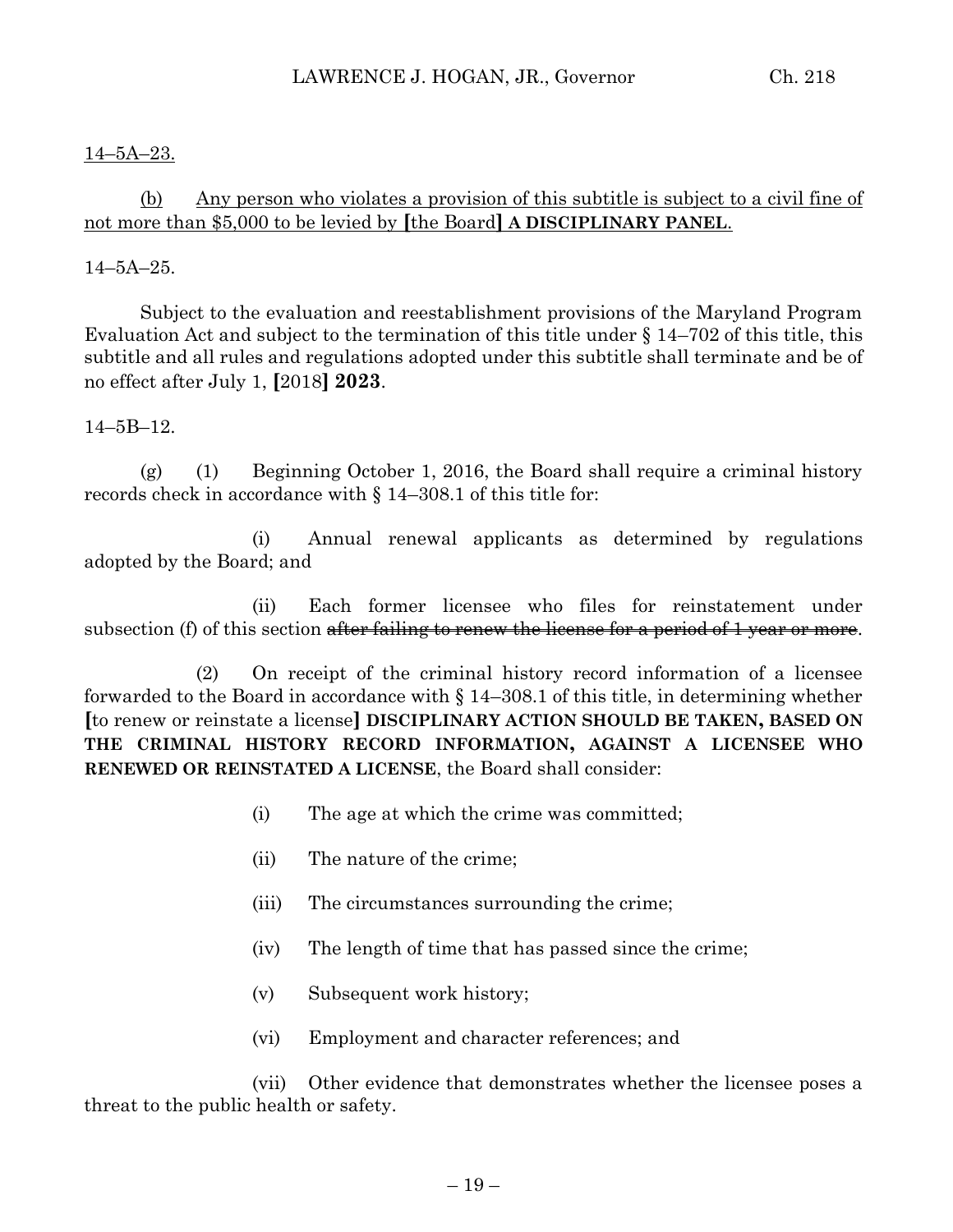(3) The Board may **not** renew or reinstate a license *ONLY* if the *LICENSEE OR APPLICANT ATTESTS THAT THE LICENSEE OR APPLICANT HAS SUBMITTED TO A* criminal history record *RECORDS CHECK* information required under § 14–308.1 of this title has not been received.

14–5B–14.

(a) Subject to the hearing provisions of § 14–405 of this title, **[**the Board**] A DISCIPLINARY PANEL**, on the affirmative vote of a majority of the quorum of the **[**Board**] DISCIPLINARY PANEL**, may deny a license to any applicant, or a disciplinary panel, on the affirmative vote of a majority of the quorum of the disciplinary panel, may reprimand any licensee, place any licensee on probation, or suspend or revoke a license, if the applicant or licensee:

(1) Fraudulently or deceptively obtains or attempts to obtain a license for the applicant, licensed individual, or for another;

(2) Fraudulently or deceptively uses a license;

(3) Is guilty of unprofessional or immoral conduct in the practice of radiation therapy, radiography, nuclear medicine technology, or radiology assistance;

- (4) Is professionally, physically, or mentally incompetent;
- (5) Abandons a patient;
- (6) Is habitually intoxicated;

(7) Is addicted to or habitually abuses any narcotic or controlled dangerous substance as defined in § 5–101 of the Criminal Law Article;

(8) Provides professional services while:

(i) Under the influence of alcohol; or

(ii) Using any narcotic or controlled dangerous substance as defined in § 5–101 of the Criminal Law Article or any other drug that is in excess of therapeutic amounts or without valid medical indication;

(9) Promotes the sale of services, drugs, devices, appliances, or goods to a patient so as to exploit the patient for financial gain;

(10) Willfully makes or files a false report or record in the practice of radiation therapy, radiography, nuclear medicine technology, or radiology assistance;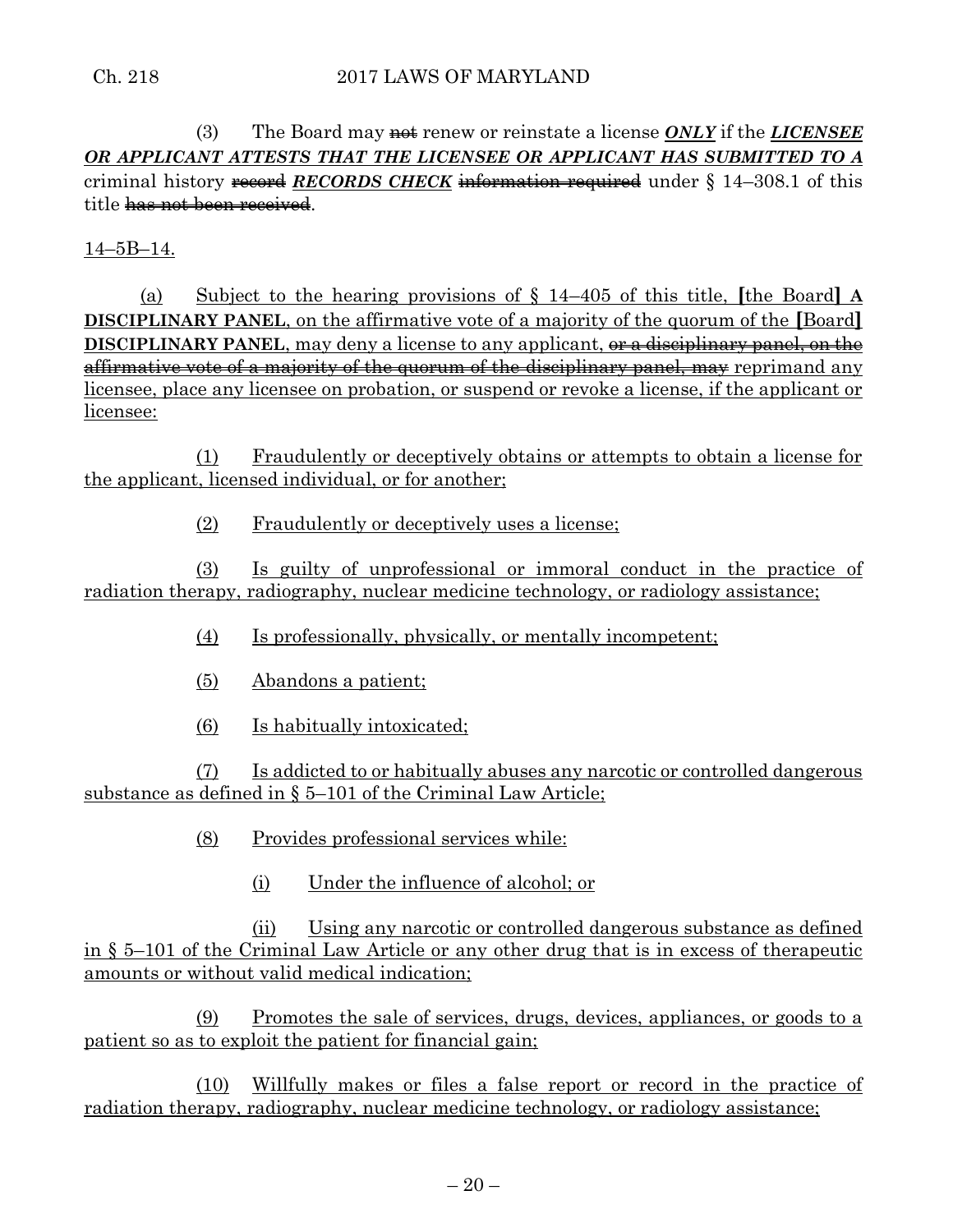(11) Willfully fails to file or record any report as required under law, willfully impedes or obstructs the filing or recording of a report, or induces another to fail to file or record a report;

(12) Breaches patient confidentiality;

(13) Pays or agrees to pay any sum or provide any form of remuneration or material benefit to any person for bringing or referring a patient or accepts or agrees to accept any sum or any form of remuneration or material benefit from an individual for bringing or referring a patient;

(14) Knowingly makes a misrepresentation while practicing radiation therapy, radiography, nuclear medicine technology, or radiology assistance;

(15) Knowingly practices radiation therapy, radiography, nuclear medicine technology, or radiology assistance with an unauthorized individual or aids an unauthorized individual in the practice of radiation therapy, radiography, nuclear medicine technology, or radiology assistance;

(16) Offers, undertakes, or agrees to cure or treat disease by a secret method, treatment, or medicine;

(17) Is disciplined by a licensing or disciplinary authority or is convicted or disciplined by a court of any state or country or is disciplined by any branch of the United States uniformed services or the Veterans' Administration for an act that would be grounds for disciplinary action under the Board's disciplinary statutes;

(18) Fails to meet appropriate standards for the delivery of quality radiation therapy, radiography, nuclear medicine technology, or radiology assistance care performed in any outpatient surgical facility, office, hospital or related institution, or any other location in this State;

(19) Knowingly submits false statements to collect fees for which services are not provided;

(20) (i) Has been subject to investigation or disciplinary action by a licensing or disciplinary authority or by a court of any state or country for an act that would be grounds for disciplinary action under the Board's disciplinary statutes; and

- (ii) Has:
	- 1. Surrendered the license issued by the state or country; or
	- 2. Allowed the license issued by the state or country to expire

or lapse;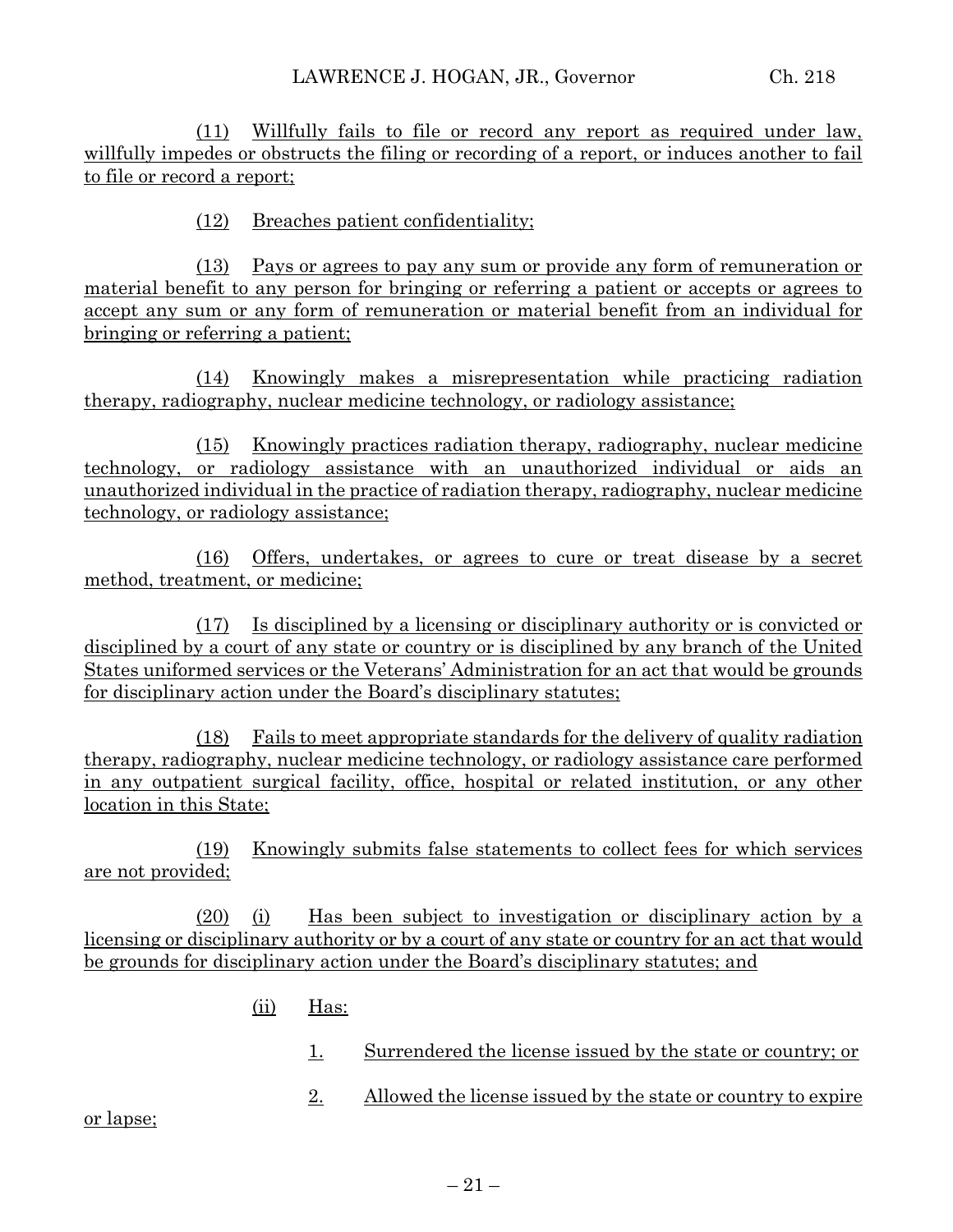(21) Knowingly fails to report suspected child abuse in violation of § 5–704 of the Family Law Article;

(22) Sells, prescribes, gives away, or administers drugs for illegal or illegitimate medical purposes;

(23) Practices or attempts to practice beyond the authorized scope of practice;

(24) Refuses, withholds from, denies, or discriminates against an individual with regard to the provision of professional services for which the licensee is licensed and qualified to render because the individual is HIV positive;

(25) Practices or attempts to practice a radiation therapy, radiography, nuclear medicine technology, or radiology assistance procedure or uses radiation therapy, radiography, nuclear medicine technology, or radiology assistance equipment if the applicant or licensee has not received education, internship, training, or experience in the performance of the procedure or the use of the equipment;

(26) Fails to cooperate with a lawful investigation conducted by the Board or a disciplinary panel;

(27) Fails to practice under the supervision of a physician or violates a supervisory order of a supervising physician; or

(28) Fails to submit to a criminal history records check under § 14–308.1 of this title.

14–5B–21.

Subject to the evaluation and reestablishment provisions of the Maryland Program Evaluation Act, and subject to the termination of this title under  $\S 14-702$  of this title, this subtitle and all rules and regulations adopted under this subtitle shall terminate and be of no effect after July 1, **[**2018**] 2023**.

14–5C–14.

(g) (1) Beginning October 1, 2016, the Board shall require a criminal history records check in accordance with § 14–308.1 of this title for:

(i) Annual renewal applicants as determined by regulations adopted by the Board; and

(ii) Each former licensee who files for reinstatement under subsection (f) of this section after failing to renew the license for a period of 1 year or more.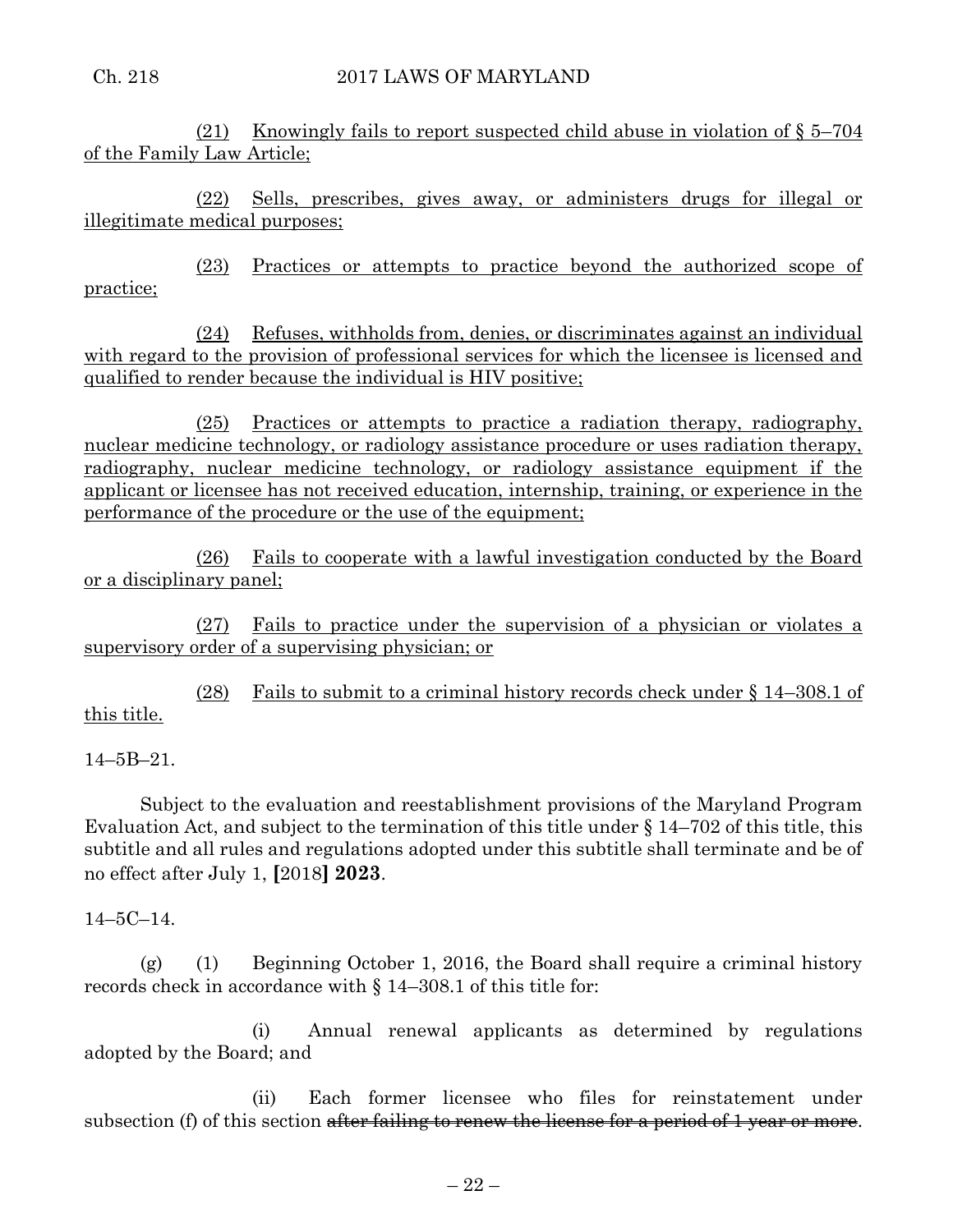(2) On receipt of the criminal history record information of a licensee forwarded to the Board in accordance with § 14–308.1 of this title, in determining whether **[**to renew or reinstate a license**] DISCIPLINARY ACTION SHOULD BE TAKEN, BASED ON THE CRIMINAL HISTORY RECORD INFORMATION, AGAINST A LICENSEE WHO RENEWED OR REINSTATED A LICENSE**, the Board shall consider:

- (i) The age at which the crime was committed;
- (ii) The nature of the crime;
- (iii) The circumstances surrounding the crime;
- (iv) The length of time that has passed since the crime;
- (v) Subsequent work history;
- (vi) Employment and character references; and

(vii) Other evidence that demonstrates whether the licensee poses a threat to the public health or safety.

(3) The Board may **not** renew or reinstate a license *ONLY* if the *LICENSEE OR APPLICANT ATTESTS THAT THE LICENSEE OR APPLICANT HAS SUBMITTED TO A* criminal history record *RECORDS CHECK* information required under § 14–308.1 of this title has not been received.

# **14–5C–14.1.**

# **(A) A LICENSEE SHALL NOTIFY THE BOARD IN WRITING OF A CHANGE IN NAME OR ADDRESS WITHIN 60 DAYS AFTER THE CHANGE.**

## **(B) A LICENSEE WHO FAILS TO COMPLY WITH SUBSECTION (A) OF THIS SECTION IS SUBJECT TO AN ADMINISTRATIVE PENALTY OF \$100.**

## $14-5C-17.$

(a) Subject to the hearing provisions of § 14–405 of this title, **[**the Board**] A DISCIPLINARY PANEL**, on the affirmative vote of a majority of a quorum of the **[**Board**] DISCIPLINARY PANEL**, may deny a license to any applicant, or a disciplinary panel, on the affirmative vote of a majority of a quorum of the disciplinary panel, may reprimand any licensee, place any licensee on probation, or suspend or revoke a license, if the applicant or licensee:

(1) Fraudulently or deceptively obtains or attempts to obtain a license for the applicant, licensee, or for another;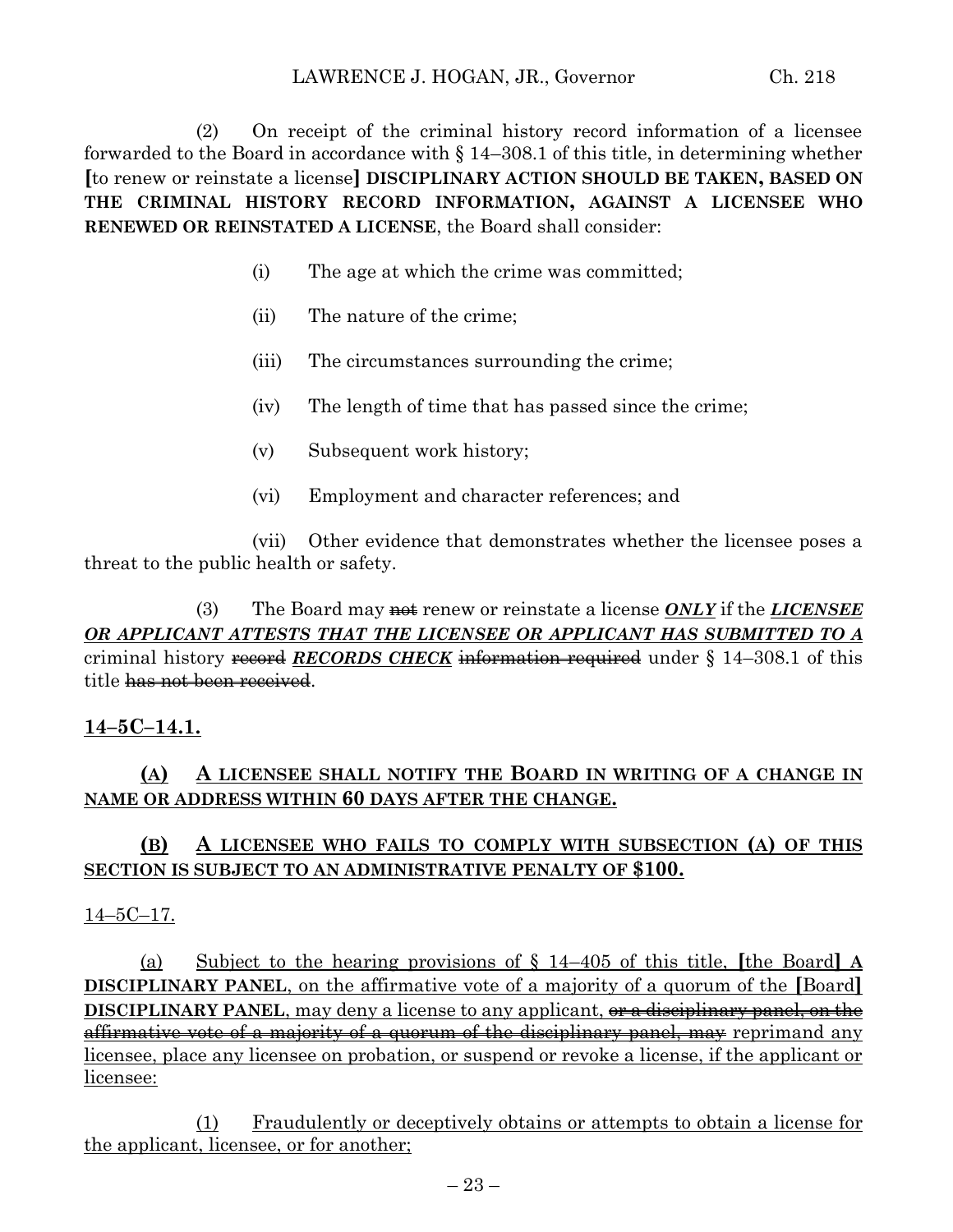(2) Fraudulently or deceptively uses a license;

(3) Is guilty of unprofessional or immoral conduct in the practice of polysomnography;

(4) Is professionally, physically, or mentally incompetent;

- (5) Abandons a patient;
- (6) Is habitually intoxicated;

(7) Is addicted to or habitually abuses any narcotic or controlled dangerous substance as defined in § 5–101 of the Criminal Law Article;

- (8) Provides professional services while:
	- (i) Under the influence of alcohol; or

(ii) Using any narcotic or controlled dangerous substance as defined in § 5–101 of the Criminal Law Article or any other drug that is in excess of therapeutic amounts or without valid medical indication;

(9) Promotes the sale of services, drugs, devices, appliances, or goods to a patient so as to exploit the patient for financial gain;

(10) Willfully makes or files a false report or record in the practice of polysomnography;

(11) Willfully fails to file or record any report as required under law, willfully impedes or obstructs the filing or recording of a report, or induces another to fail to file or record a report;

(12) Breaches patient confidentiality;

(13) Pays or agrees to pay any sum or provide any form of remuneration or material benefit to any person for bringing or referring a patient or accepts or agrees to accept any sum or any form of remuneration or material benefit from an individual for bringing or referring a patient;

(14) Knowingly makes a misrepresentation while practicing polysomnography;

(15) Knowingly practices polysomnography with an unauthorized individual or aids an unauthorized individual in the practice of polysomnography;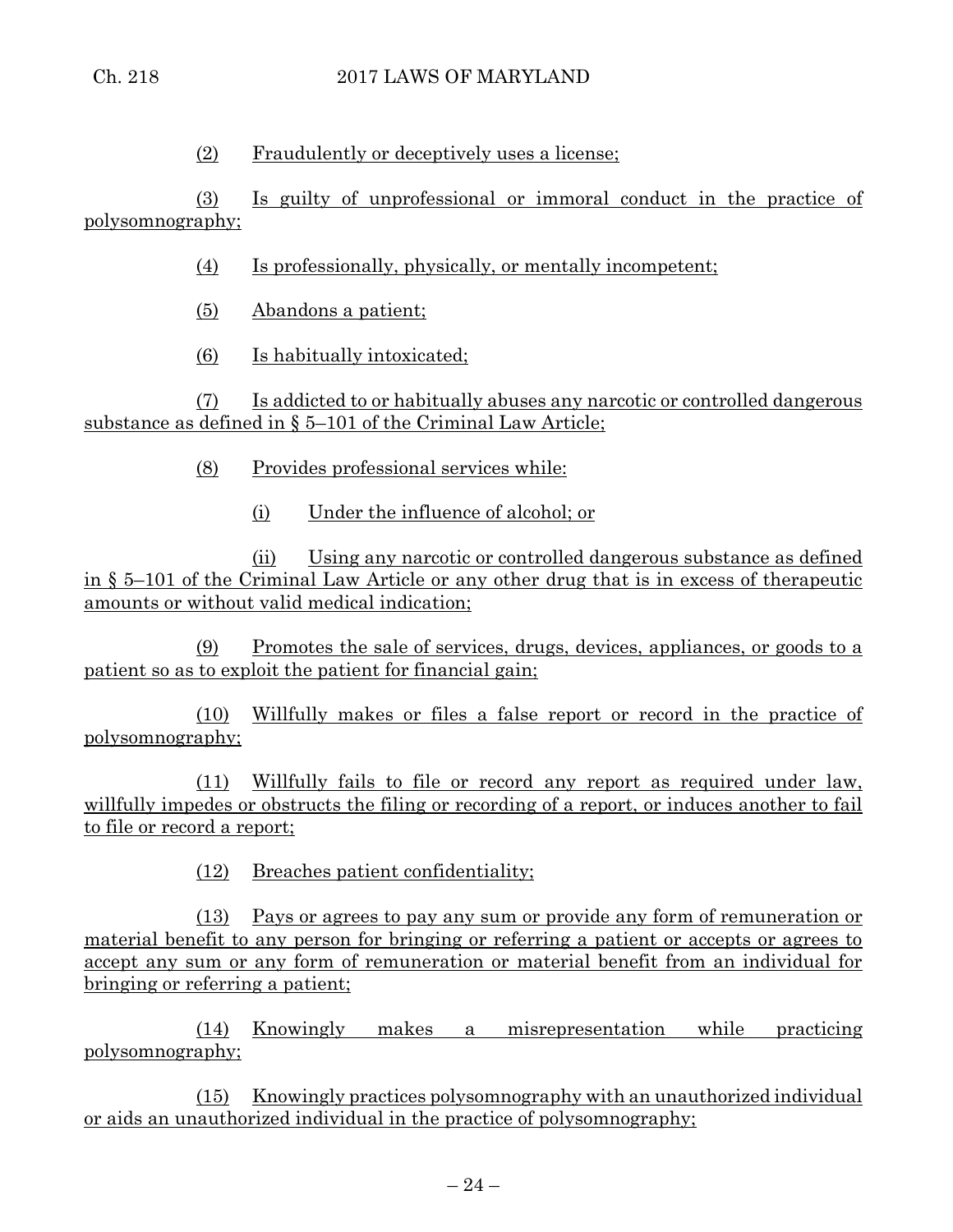(16) Knowingly delegates a polysomnographic duty to an unlicensed individual;

(17) Offers, undertakes, or agrees to cure or treat disease by a secret method, treatment, or medicine;

(18) Is disciplined by a licensing or disciplinary authority or is convicted or disciplined by a court of any state or country or is disciplined by any branch of the United States uniformed services or the U.S. Department of Veterans Affairs for an act that would be grounds for disciplinary action under the Board's disciplinary statutes;

(19) Fails to meet appropriate standards for the delivery of polysomnographic services performed in a hospital sleep laboratory or a stand–alone sleep center;

(20) Knowingly submits false statements to collect fees for which services are not provided;

(21) (i) Has been subject to investigation or disciplinary action by a licensing or disciplinary authority or by a court of any state or country for an act that would be grounds for disciplinary action under the Board's disciplinary statutes; and

- (ii) Has:
	- 1. Surrendered the license, if any, issued by the state or

country; or

2. Allowed the license, if any, issued by the state or country

to expire or lapse;

(22) Knowingly fails to report suspected child abuse in violation of § 5–704 of the Family Law Article;

(23) Sells, prescribes, gives away, or administers drugs for illegal or illegitimate medical purposes;

(24) Practices or attempts to practice beyond the authorized scope of practice;

(25) Is convicted of or pleads guilty or nolo contendere to a felony or to a crime involving moral turpitude, whether or not any appeal or other proceeding is pending to have the conviction or plea set aside;

(26) Refuses, withholds from, denies, or discriminates against an individual with regard to the provision of professional services for which the licensee is licensed and qualified to render because the individual is HIV positive;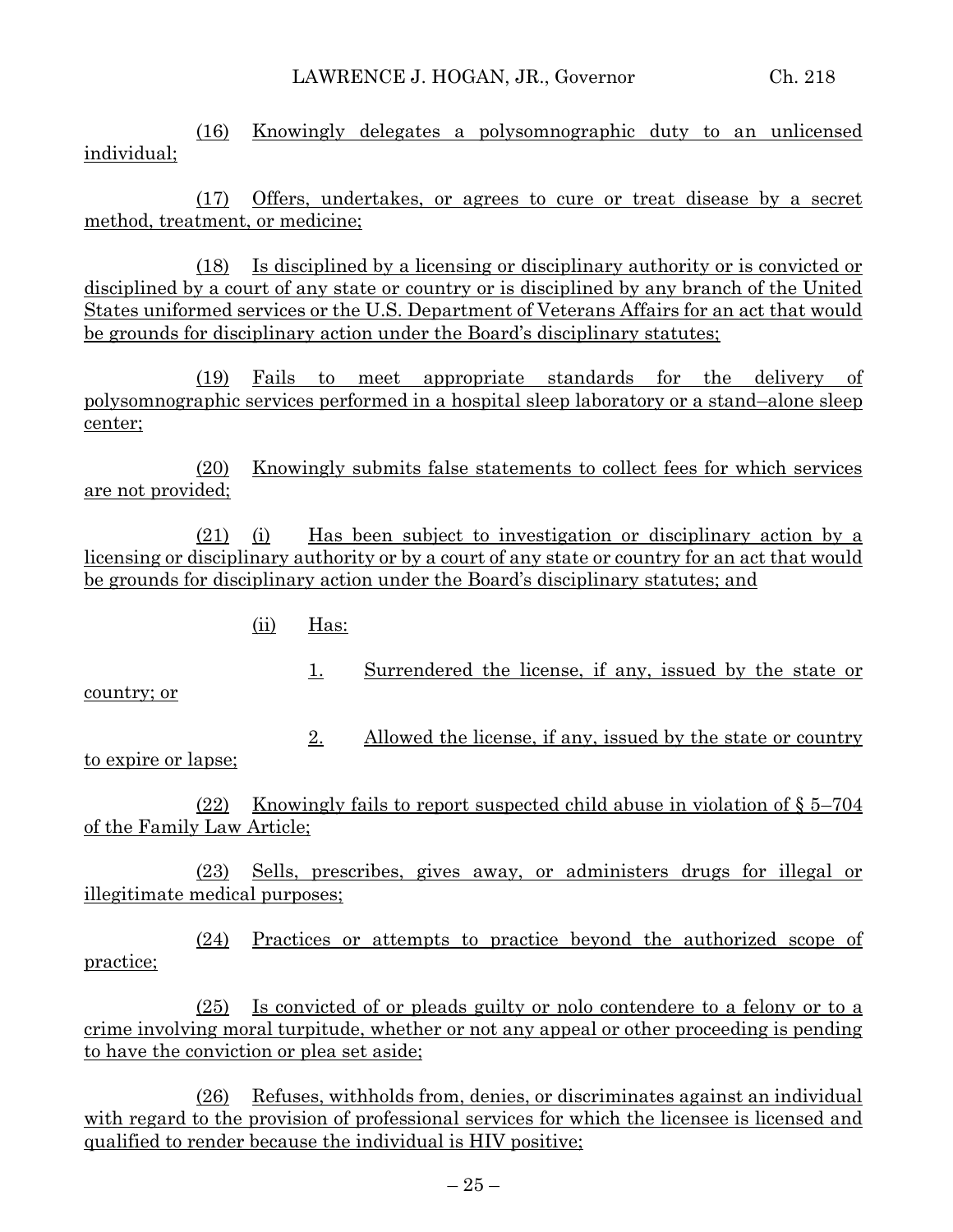(27) Practices or attempts to practice a polysomnography procedure or uses or attempts to use polysomnography equipment if the applicant or licensee has not received education and training in the performance of the procedure or the use of the equipment;

(28) Fails to cooperate with a lawful investigation conducted by the Board;

or

(29) Fails to submit to a criminal history records check under § 14–308.1 of this title.

14–5C–25.

Subject to the evaluation and reestablishment provisions of the Maryland Program Evaluation Act and subject to the termination of this title under § 14–702 of this title, this subtitle and all regulations adopted under this subtitle shall terminate and be of no effect after July 1, **[**2018**] 2023**.

# 14–5D–12.

(h) (1) Beginning October 1, 2016, the Board shall require a criminal history records check in accordance with § 14–308.1 of this title for:

(i) Annual renewal applicants as determined by regulations adopted by the Board; and

(ii) Each former licensee who files for reinstatement under subsection (f) of this section after failing to renew the license for a period of 1 year or more.

(2) On receipt of the criminal history record information of a licensee forwarded to the Board in accordance with § 14–308.1 of this title, in determining whether **[**to renew or reinstate a license**] DISCIPLINARY ACTION SHOULD BE TAKEN, BASED ON THE CRIMINAL HISTORY RECORD INFORMATION, AGAINST A LICENSEE WHO RENEWED OR REINSTATED A LICENSE**, the Board shall consider:

- (i) The age at which the crime was committed;
- (ii) The nature of the crime;
- (iii) The circumstances surrounding the crime;
- (iv) The length of time that has passed since the crime;
- (v) Subsequent work history;
- (vi) Employment and character references; and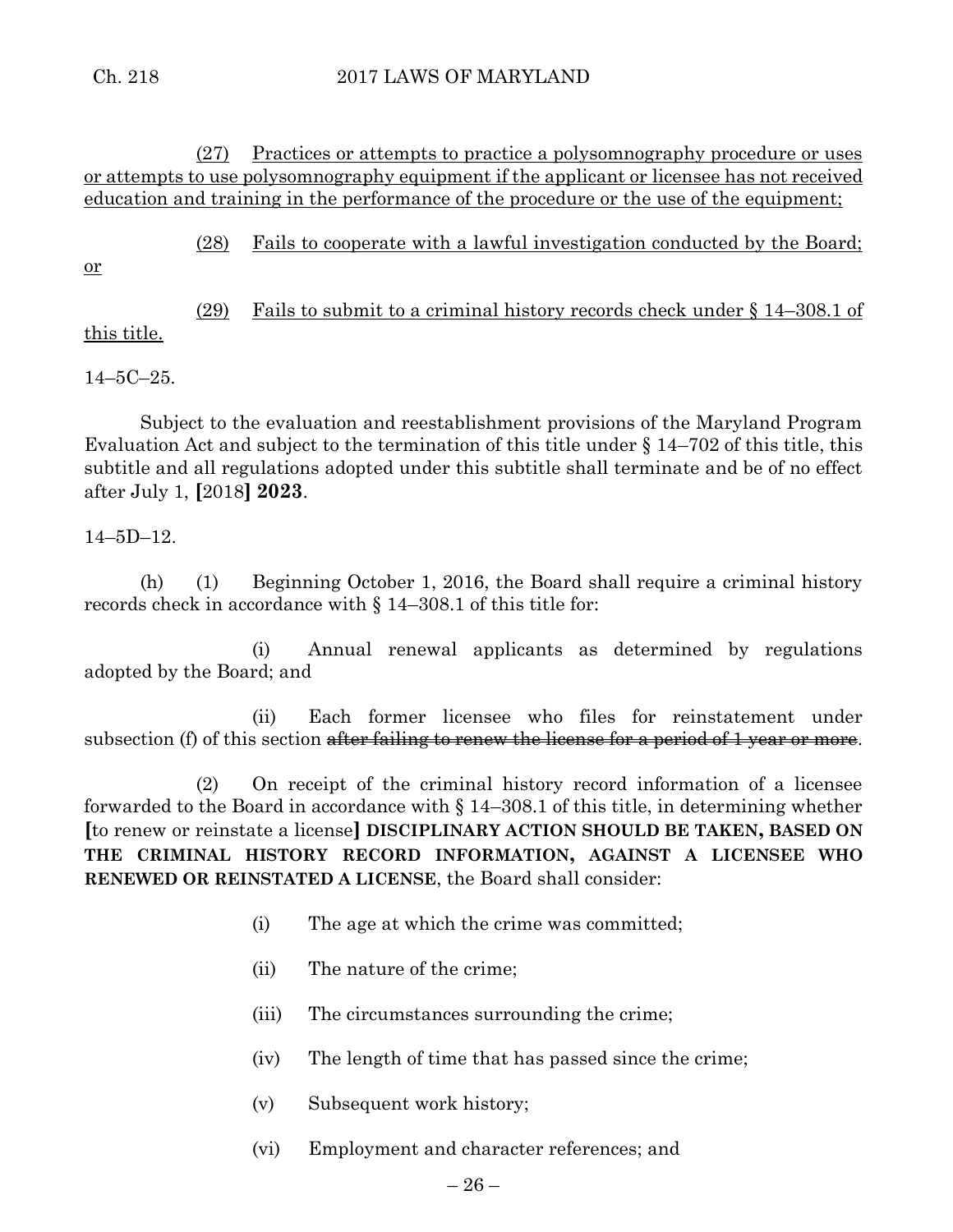(vii) Other evidence that demonstrates whether the licensee poses a threat to the public health or safety.

(3) The Board may not renew or reinstate a license *ONLY* if the *LICENSEE OR APPLICANT ATTESTS THAT THE LICENSEE OR APPLICANT HAS SUBMITTED TO A* criminal history record *RECORDS CHECK* information required under § 14–308.1 of this title has not been received.

14–5D–14.

(a) Subject to the hearing provisions of § 14–405 of this title, **[**the Board**] A DISCIPLINARY PANEL**, on the affirmative vote of a majority of a quorum of the **[**Board**] DISCIPLINARY PANEL**, may deny a license to any applicant, **[**or a disciplinary panel, on the affirmative vote of a majority of a quorum of the disciplinary panel, may**]** reprimand any licensee, place any licensee on probation, or suspend or revoke a license, if the applicant or licensee:

(1) Fraudulently or deceptively obtains or attempts to obtain a license for the applicant, licensee, or for another;

- (2) Fraudulently or deceptively uses a license;
- (3) Is guilty of unprofessional or immoral conduct in the practice of athletic

training;

- (4) Is professionally, physically, or mentally incompetent;
- (5) Abandons a patient;
- (6) Habitually is intoxicated;

(7) Is addicted to, or habitually abuses, any narcotic or controlled dangerous substance as defined in § 5–101 of the Criminal Law Article;

- (8) Provides professional services while:
	- (i) Under the influence of alcohol; or

(ii) Using any narcotic or controlled dangerous substance as defined in § 5–101 of the Criminal Law Article, or any other drug that is in excess of therapeutic amounts or without valid medical indication;

(9) Promotes the sale of services, drugs, devices, appliances, or goods to a patient so as to exploit the patient for financial gain;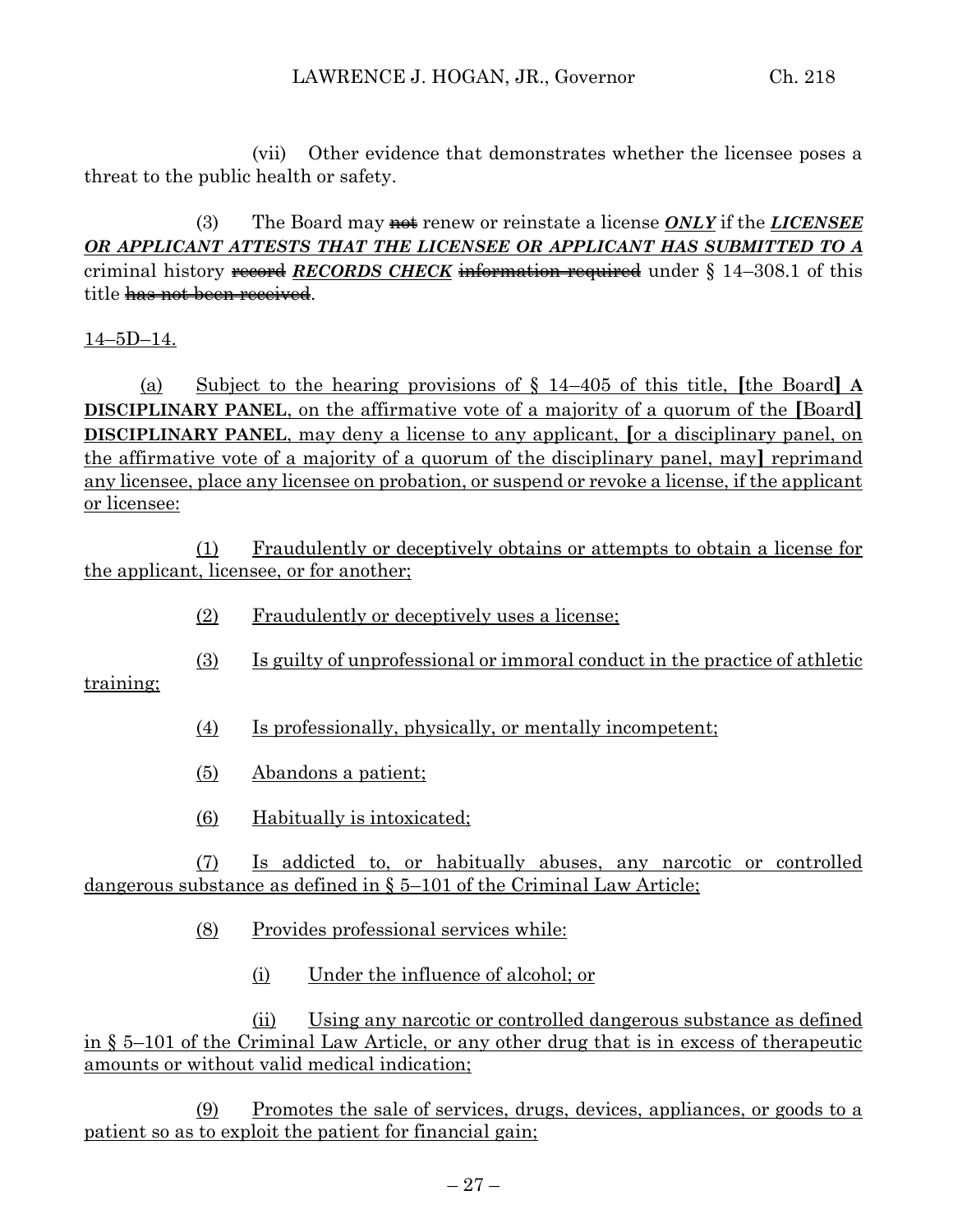(10) Willfully makes or files a false report or record in the practice of athletic training;

(11) Willfully fails to file or record any report as required under law, willfully impedes or obstructs the filing or recording of the report, or induces another to fail to file or record the report;

(12) Breaches patient confidentiality;

(13) Pays or agrees to pay any sum or provide any form of remuneration or material benefit to any individual for bringing or referring a patient or accepts or agrees to accept any sum or any form of remuneration or material benefit from an individual for bringing or referring a patient;

(14) Knowingly makes a misrepresentation while practicing athletic training;

(15) Knowingly practices athletic training with an unauthorized individual or aids an unauthorized individual in the practice of athletic trainer services;

(16) Offers, undertakes, or agrees to cure or treat disease by a secret method, treatment, or medicine;

(17) Is disciplined by a licensing, certifying, or disciplinary authority or is convicted or disciplined by a court of any state or country or is disciplined by any branch of the United States uniformed services or the Veterans Administration for an act that would be grounds for disciplinary action under this section;

(18) Fails to meet appropriate standards for the delivery of athletic training services;

(19) Knowingly submits false statements to collect fees for which services have not been provided;

(20) (i) Has been subject to investigation or disciplinary action by a licensing or disciplinary authority or by a court of any state or country for an act that would be grounds for disciplinary action under the Board's disciplinary statutes; and

- (ii) Has:
	- 1. Surrendered the license issued by the state or country; or
	- 2. Allowed the license issued by the state or country to expire

or lapse;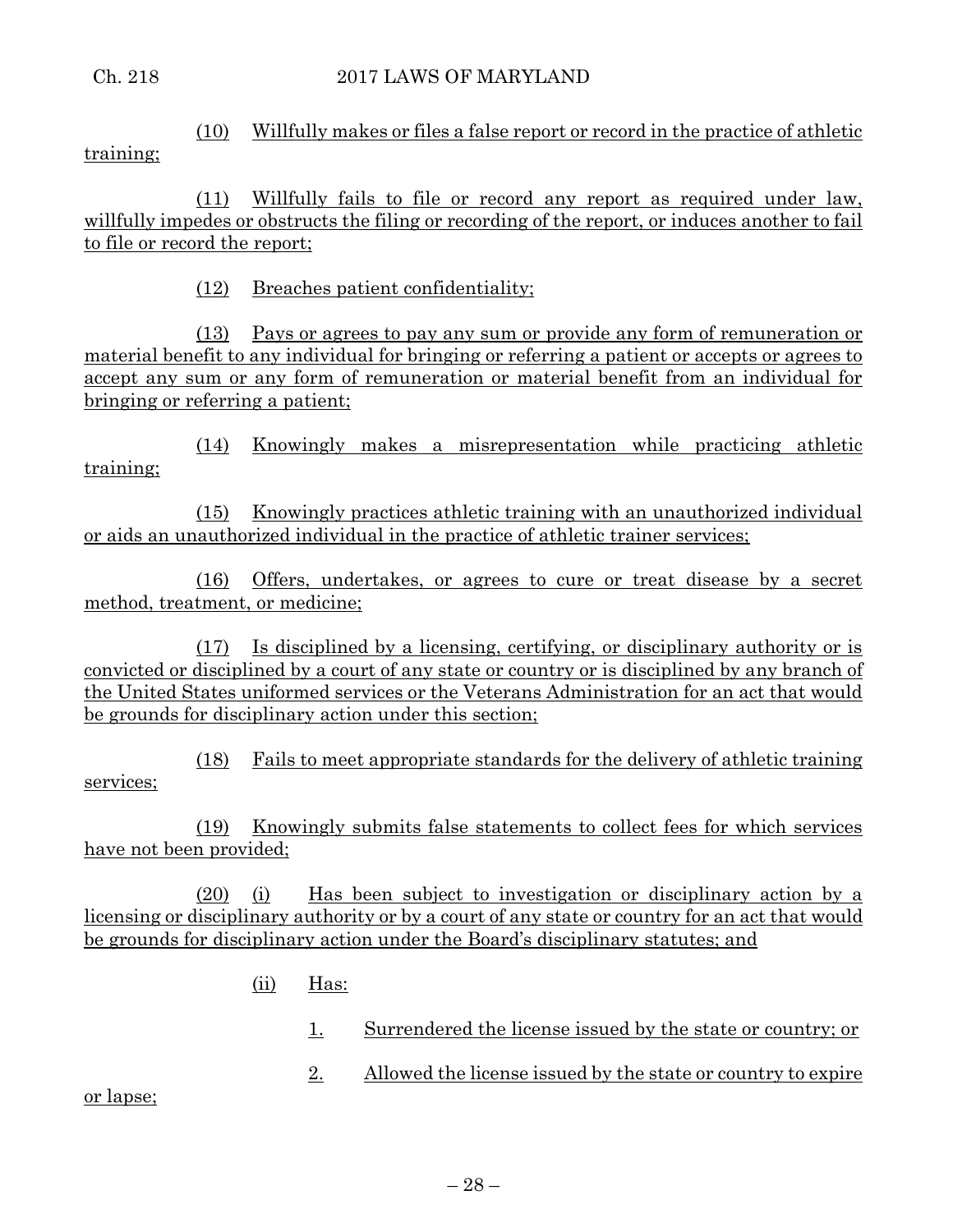(21) Knowingly fails to report suspected child abuse in violation of § 5–704 of the Family Law Article;

(22) Sells, prescribes, gives away, or administers drugs for illegal or illegitimate medical purposes;

(23) Practices or attempts to practice beyond the authorized scope of practice;

(24) Refuses, withholds from, denies, or discriminates against an individual with regard to the provision of professional services for which the licensee is licensed and qualified to render because the individual is HIV positive;

(25) Practices or attempts to practice an athletic training procedure or uses or attempts to use athletic training equipment if the applicant or licensee has not received education and training in the performance of the procedure or the use of the equipment;

(26) Fails to cooperate with a lawful investigation conducted by the Board or a disciplinary panel;

(27) Fails to practice under the supervision of a physician or violates the approved evaluation and treatment protocol;

(28) Violates an order of the Board or a disciplinary panel, including any condition of probation; or

(29) Fails to submit to a criminal history records check under § 14–308.1 of this title.

## 14–5D–18.

(b) Any person who violates any provision of this subtitle is subject to a civil fine of not more than \$5,000 to be levied by **[**the Board**] A DISCIPLINARY PANEL**.

14–5D–20.

Subject to the evaluation and reestablishment provisions of the Maryland Program Evaluation Act and subject to the termination of this title under § 14–702 of this title, this subtitle and all rules and regulations adopted under this subtitle shall terminate and be of no effect after July 1, **[**2018**] 2023**.

## 14–5E–13.

(g) (1) Beginning October 1, 2016, the Board shall require a criminal history records check in accordance with § 14–308.1 of this title for: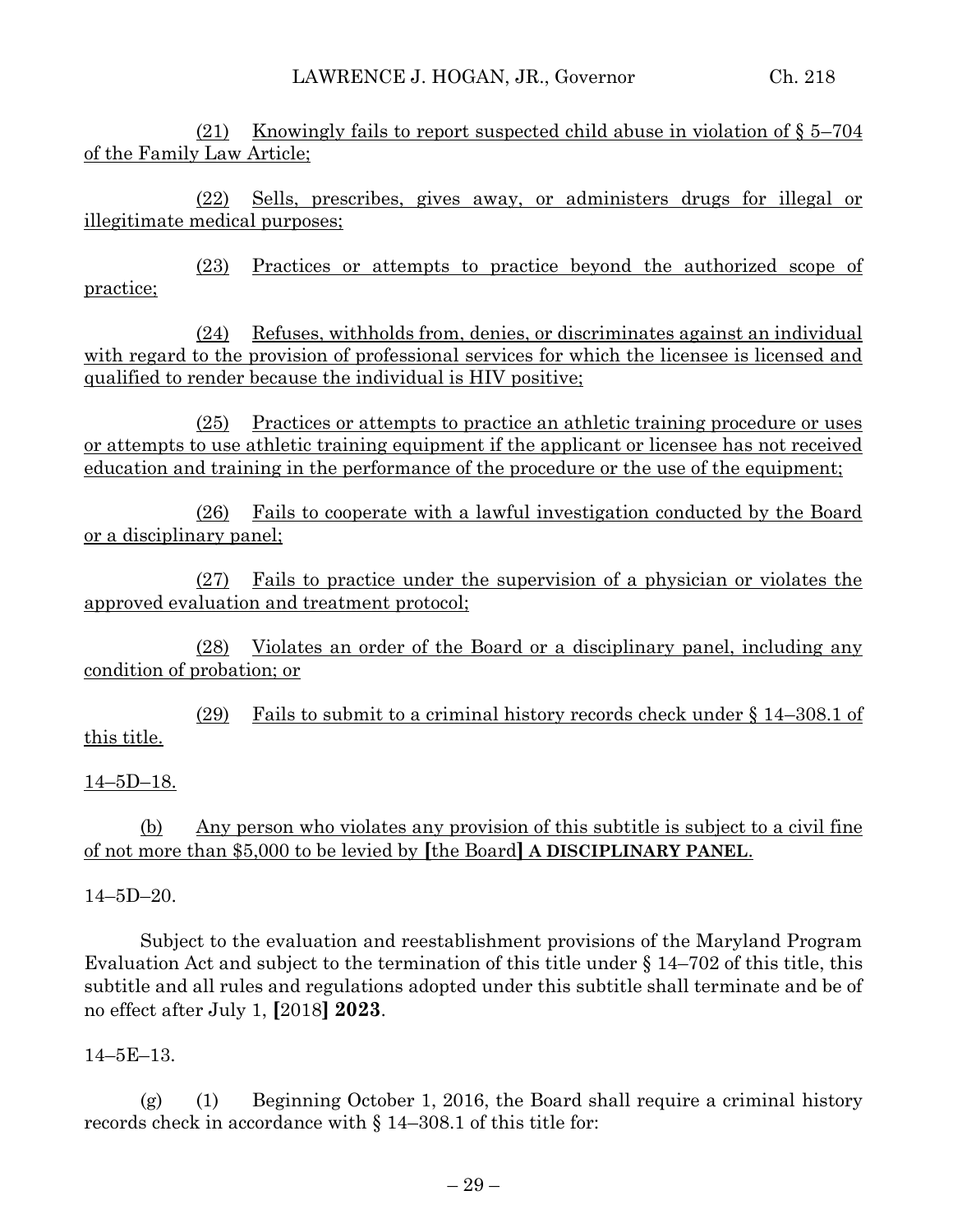(i) Annual renewal applicants as determined by regulations adopted by the Board; and

(ii) Each former licensee who files for reinstatement under subsection (f) of this section after failing to renew the license for a period of 1 year or more.

(2) On receipt of the criminal history record information of a licensee forwarded to the Board in accordance with § 14–308.1 of this title, in determining whether **[**to renew or reinstate a license**] DISCIPLINARY ACTION SHOULD BE TAKEN, BASED ON THE CRIMINAL HISTORY RECORD INFORMATION, AGAINST A LICENSEE WHO RENEWED OR REINSTATED A LICENSE**, the Board shall consider:

- (i) The age at which the crime was committed;
- (ii) The nature of the crime;
- (iii) The circumstances surrounding the crime;
- (iv) The length of time that has passed since the crime;
- (v) Subsequent work history;
- (vi) Employment and character references; and

(vii) Other evidence that demonstrates whether the licensee poses a threat to the public health or safety.

(3) The Board may not renew or reinstate a license *ONLY* if the *LICENSEE OR APPLICANT ATTESTS THAT THE LICENSEE OR APPLICANT HAS SUBMITTED TO A* criminal history record *RECORDS CHECK* information required under § 14-308.1 of this title has not been received.

## 14–5E–16.

(a) Subject to the hearing provisions of § 14–405 of this title, **[**the Board**] A DISCIPLINARY PANEL**, on the affirmative vote of a majority of the quorum of the **[**Board**] DISCIPLINARY PANEL**, may deny a license to any applicant, or a disciplinary panel, on the affirmative vote of a majority of the quorum of the disciplinary panel, may reprimand any licensee, place any licensee on probation, or suspend or revoke a license, if the applicant or licensee:

(1) Fraudulently or deceptively obtains or attempts to obtain a license for the applicant or licensee or for another;

(2) Fraudulently or deceptively uses a license;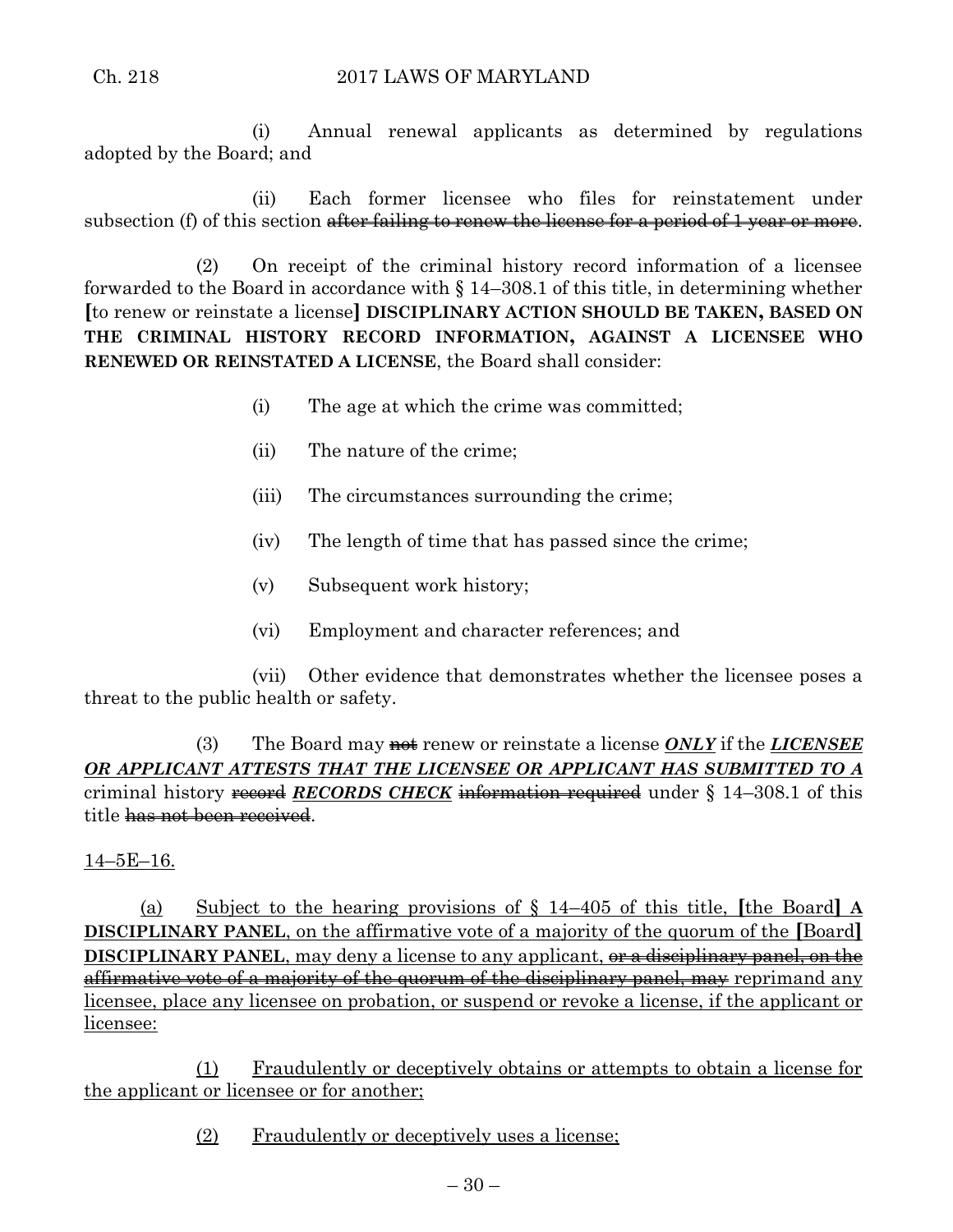(3) Is guilty of unprofessional or immoral conduct in the practice of perfusion;

(4) Is professionally, physically, or mentally incompetent;

- (5) Abandons a patient;
- (6) Is habitually intoxicated;

(7) Is addicted to or habitually abuses any narcotic or controlled dangerous substance as defined in § 5–101 of the Criminal Law Article;

(8) Provides professional services while:

(i) Under the influence of alcohol; or

(ii) Using any narcotic or controlled dangerous substance as defined in § 5–101 of the Criminal Law Article or any other drug that is in excess of therapeutic amounts or without valid medical indication;

(9) Promotes the sale of services, drugs, devices, appliances, or goods to a patient so as to exploit the patient for financial gain;

(10) Willfully makes or files a false report or record in the practice of perfusion;

(11) Willfully fails to file or record any report as required under law, willfully impedes or obstructs the filing or recording of a report, or induces another to fail to file or record a report;

(12) Breaches patient confidentiality;

(13) Pays or agrees to pay any sum or provide any form of remuneration or material benefit to any person for bringing or referring a patient or accepts or agrees to accept any sum or any form of remuneration or material benefit from an individual for bringing or referring a patient;

(14) Knowingly makes a misrepresentation while practicing perfusion;

(15) Knowingly practices perfusion with an unauthorized individual or aids an unauthorized individual in the practice of perfusion;

(16) Knowingly delegates a perfusion duty to an unlicensed individual;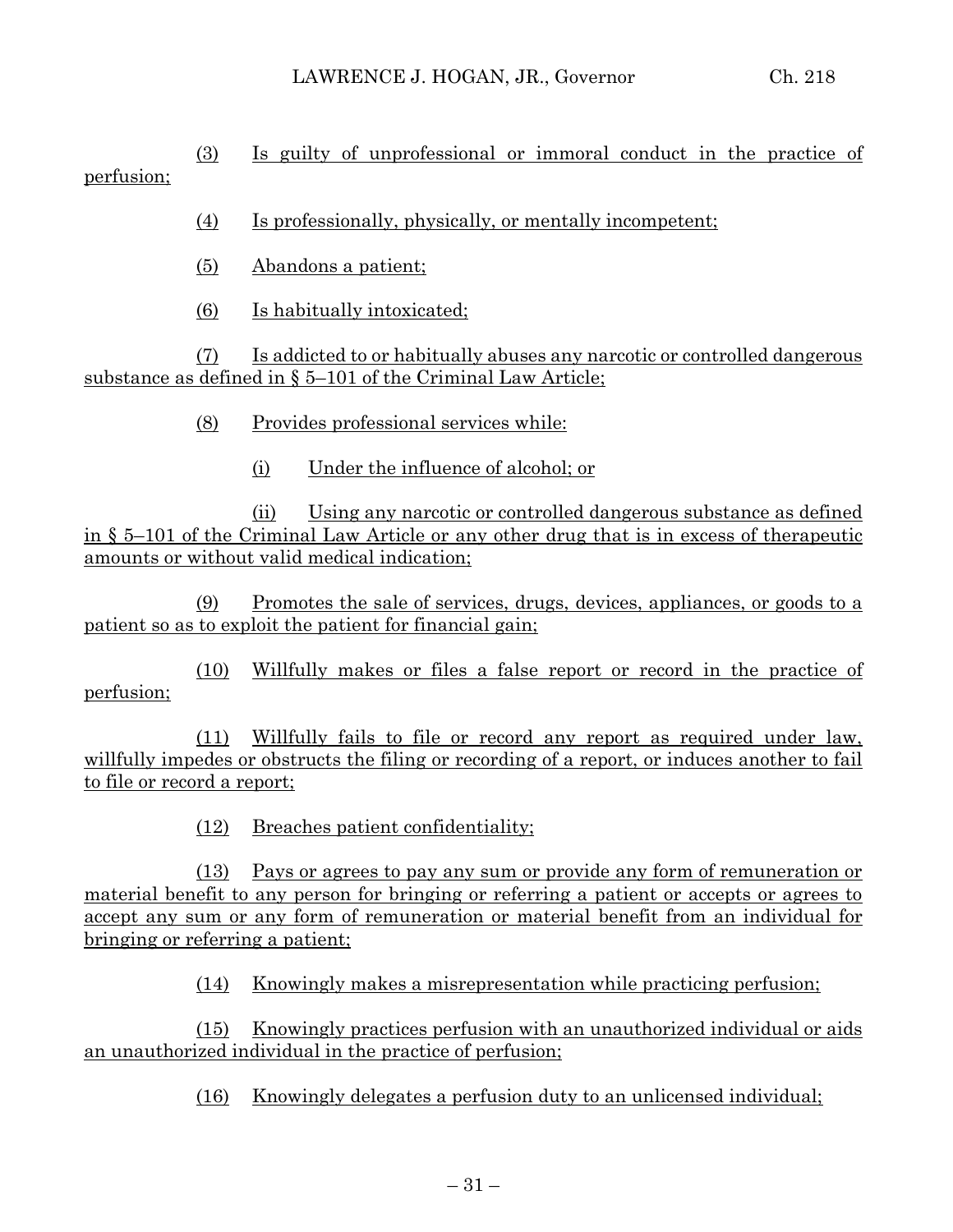(17) Offers, undertakes, or agrees to cure or treat disease by a secret method, treatment, or medicine;

(18) Is disciplined by a licensing or disciplinary authority or is convicted or disciplined by a court of any state or country or is disciplined by any branch of the United States uniformed services or the U.S. Department of Veterans Affairs for an act that would be grounds for disciplinary action under the Board's disciplinary statutes;

(19) Fails to meet appropriate standards for the delivery of perfusion services;

(20) Knowingly submits false statements to collect fees for which services are not provided;

(21) (i) Has been subject to investigation or disciplinary action by a licensing or disciplinary authority or by a court of any state or country for an act that would be grounds for disciplinary action under the Board's disciplinary statutes; and

(ii) Has:

1. Surrendered the license, if any, issued by the state or

country; or

2. Allowed the license, if any, issued by the state or country

to expire or lapse;

(22) Knowingly fails to report suspected child abuse in violation of  $\S 5-704$ of the Family Law Article;

(23) Sells, prescribes, gives away, or administers drugs for illegal or illegitimate medical purposes;

(24) Practices or attempts to practice beyond the authorized scope of practice;

(25) Is convicted of or pleads guilty or nolo contendere to a felony or to a crime involving moral turpitude, whether or not any appeal or other proceeding is pending to have the conviction or plea set aside;

(26) Refuses, withholds from, denies, or discriminates against an individual with regard to the provision of professional services for which the licensee is licensed and qualified to render because the individual is HIV positive;

(27) Practices or attempts to practice a perfusion procedure or uses or attempts to use perfusion equipment if the applicant or licensee has not received education and training in the performance of the procedure or the use of the equipment;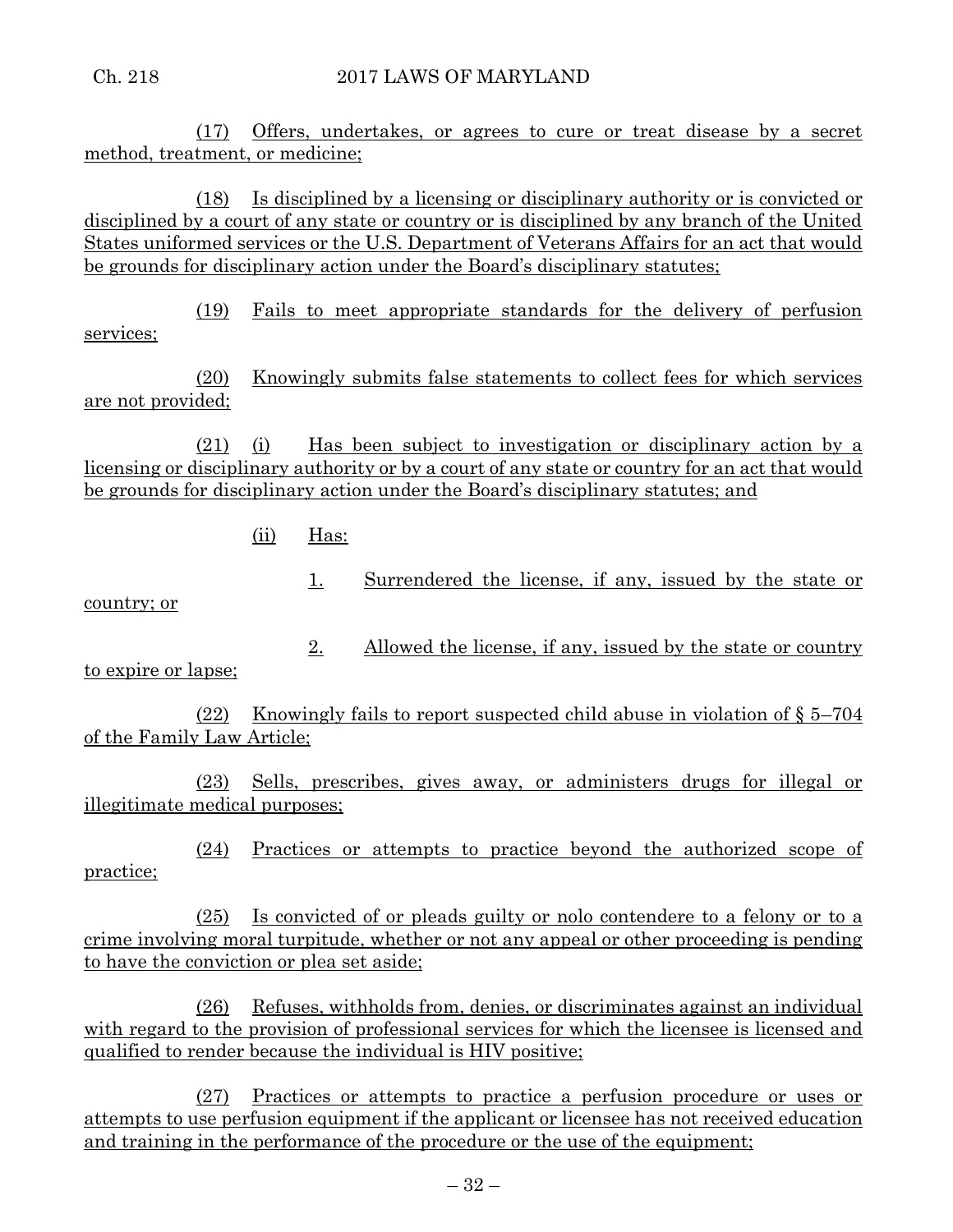(28) Fails to cooperate with a lawful investigation of the Board or a disciplinary panel; or

(29) Fails to submit to a criminal history records check under § 14–308.1 of this title.

## $14-5E-23.$

(b) A person who violates any provision of this subtitle is subject to a civil fine of not more than \$5,000 to be levied by **[**the Board**] A DISCIPLINARY PANEL**.

14–5E–25.

Subject to the evaluation and reestablishment provisions of the Maryland Program Evaluation Act and subject to the termination of this title under § 14–702 of this title, this subtitle and all regulations adopted under this subtitle shall terminate and be of no effect after July 1, **[**2018**] 2023**.

#### 14–5F–15.

(d) (1) Beginning October 1, 2016, the Board shall require a criminal history records check in accordance with § 14–308.1 of this title for:

(i) Annual renewal applicants as determined by regulations adopted by the Board; and

(ii) Each former licensee who files for reinstatement under § 14–5F–16(b) of this subtitle after failing to renew the license for a period of 1 year or more.

(2) On receipt of the criminal history record information of a licensee forwarded to the Board in accordance with § 14–308.1 of this title, in determining whether **[**to renew or reinstate a license**] DISCIPLINARY ACTION SHOULD BE TAKEN, BASED ON THE CRIMINAL HISTORY RECORD INFORMATION, AGAINST A LICENSEE WHO RENEWED OR REINSTATED A LICENSE**, the Board shall consider:

- (i) The age at which the crime was committed;
- (ii) The nature of the crime;
- (iii) The circumstances surrounding the crime;
- (iv) The length of time that has passed since the crime;
- (v) Subsequent work history;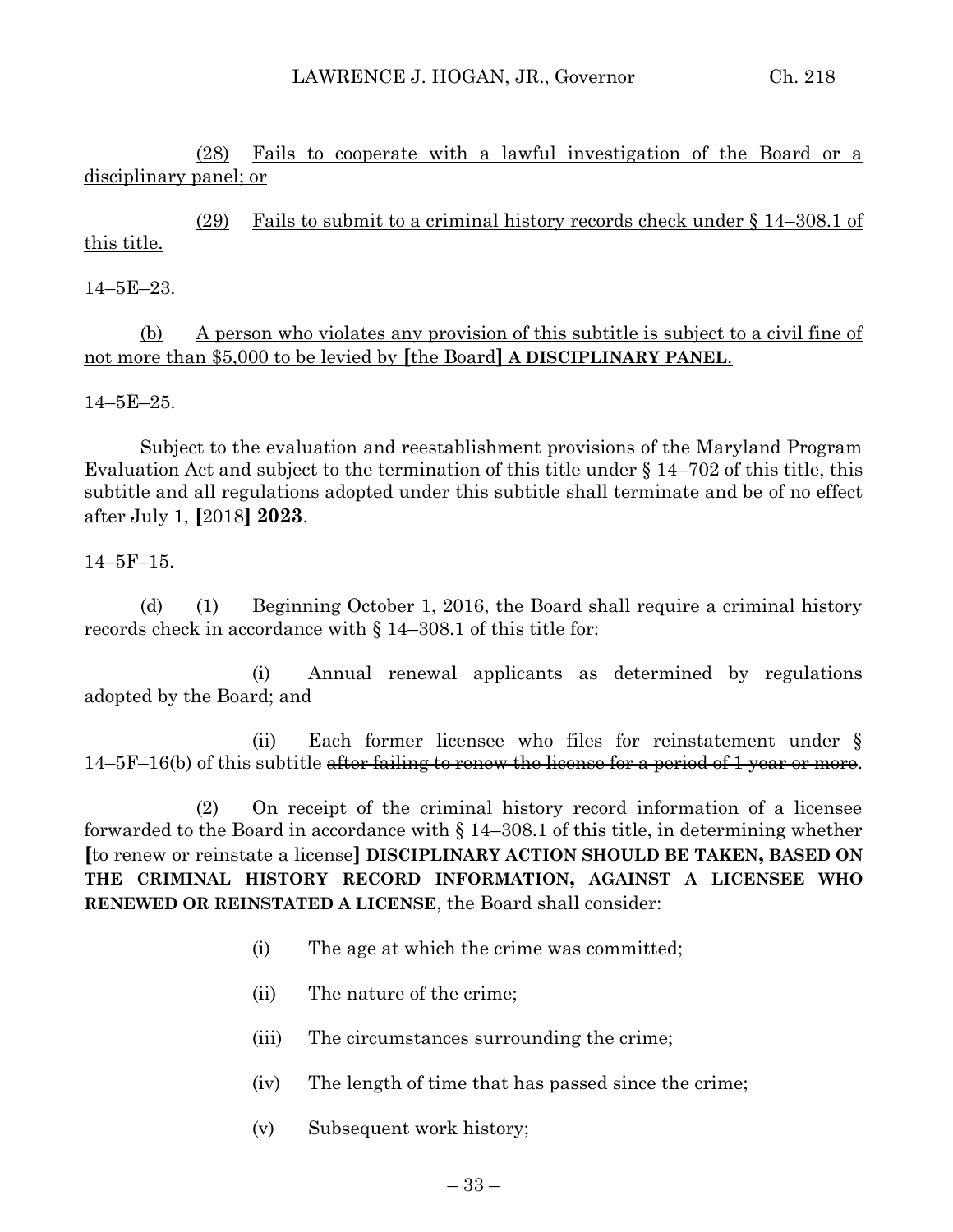## Ch. 218 2017 LAWS OF MARYLAND

(vi) Employment and character references; and

(vii) Other evidence that demonstrates whether the licensee poses a threat to the public health or safety.

(3) The Board may not renew or reinstate a license *ONLY* if the *LICENSEE OR APPLICANT ATTESTS THAT THE LICENSEE OR APPLICANT HAS SUBMITTED TO A* criminal history record *RECORDS CHECK* information required under § 14–308.1 of this title has not been received.

# **14–5F–15.1.**

# **(A) A LICENSEE SHALL NOTIFY THE BOARD IN WRITING OF A CHANGE IN NAME OR ADDRESS WITHIN 60 DAYS AFTER THE CHANGE.**

# **(B) A LICENSEE WHO FAILS TO COMPLY WITH SUBSECTION (A) OF THIS SECTION IS SUBJECT TO AN ADMINISTRATIVE PENALTY OF \$100.**

14–5F–18.

(a) Subject to the hearing provisions of § 14–405 of this title, **[**the Board**] A DISCIPLINARY PANEL**, on the affirmative vote of a majority of a quorum of the **[**Board**] DISCIPLINARY PANEL**, may deny a license to any applicant, **[**or a disciplinary panel, on the affirmative vote of a majority of a quorum of the disciplinary panel, may**]** reprimand any licensee, place any licensee on probation, or suspend or revoke a license of any licensee if the applicant or licensee:

(1) Is habitually intoxicated, or is addicted to or habitually abuses any narcotic or controlled dangerous substance, as defined in § 5–101 of the Criminal Law Article, or any drug without a valid prescription or indication, or provides professional services while under the influence of alcohol or using any narcotic or controlled dangerous substance, as defined in § 5–101 of the Criminal Law Article;

(2) Has been found to be mentally incompetent by a physician if the mental incompetence impairs the ability of the applicant or licensee to undertake the practice of naturopathic medicine in a manner consistent with the safety of the public;

(3) Has entered into a consent agreement with or has been assessed an administrative penalty by a licensing authority in another state;

(4) Fraudulently or deceptively obtains, attempts to obtain, or uses a license for the applicant, the licensee, or another;

(5) Has a license revoked or suspended, or was otherwise acted against, including the denial of licensure, by the licensing authority of another state;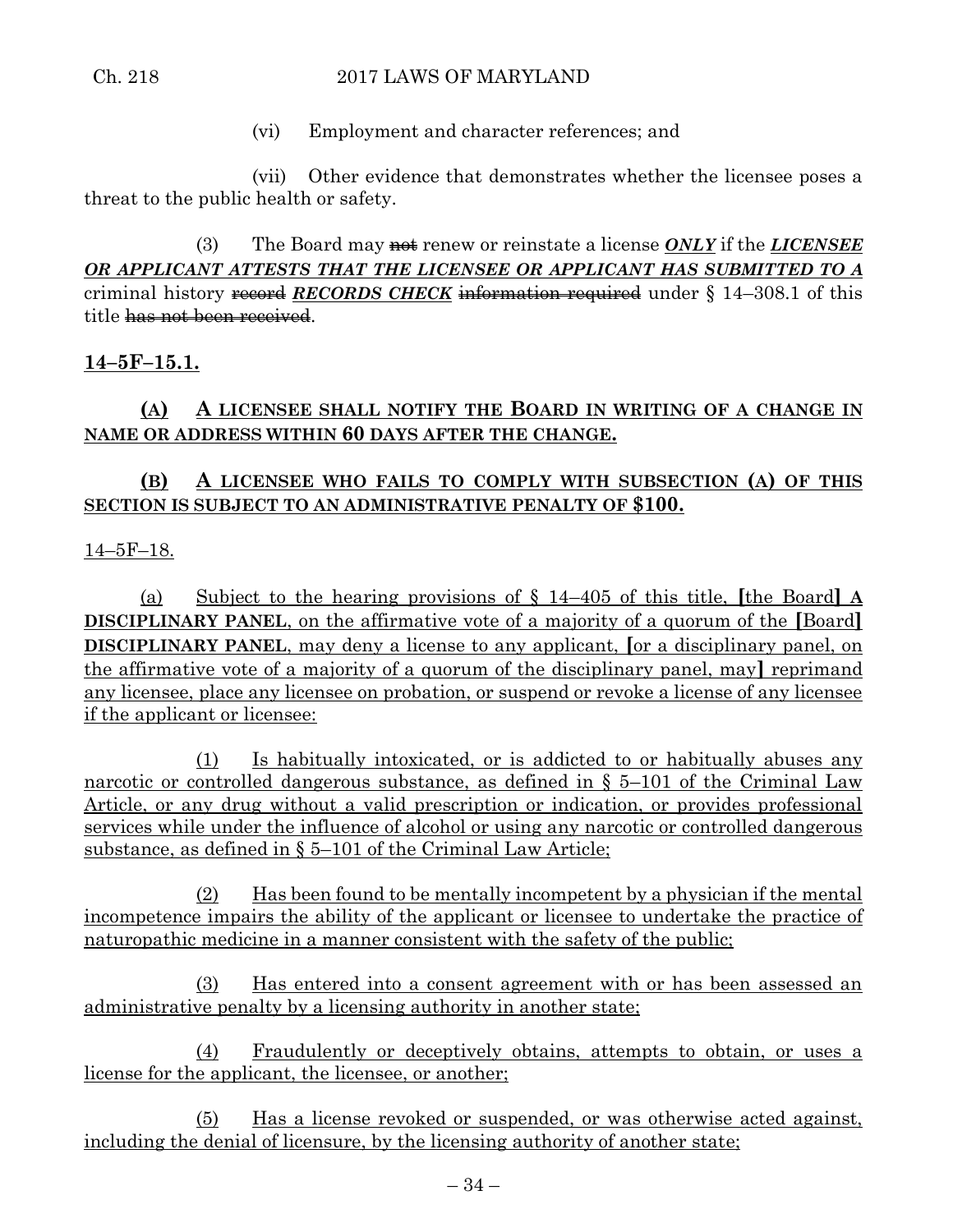(6) Uses false, deceptive, or misleading advertising;

(7) Advertises, practices, or attempts to practice under a name other than the applicant's or licensee's own name;

(8) Aids, assists, employs, or advises any unlicensed individual to practice naturopathic medicine in violation of this subtitle;

(9) Willfully makes or files a false report or record in the practice of naturopathic medicine;

(10) Willfully or negligently fails to file a report or record as required by law, willfully impedes or obstructs the filing or recording of a report, or induces another to fail to file or record a report;

(11) Pays or receives any commission, bonus, kickback, or rebate, or engages in any split–fee arrangement in any form with a licensed physician, organization, agency, or other person, either directly or indirectly, for patients referred to health care providers;

(12) Exercises influence within a patient–doctor relationship for purposes of engaging a patient in sexual activity;

(13) Engages in sexual misconduct with a patient;

(14) Fails to keep written medical records justifying the course of treatment of a patient;

(15) Engages in an act or omission that does not meet generally accepted standards of practice of naturopathic medicine or of safe care of patients, whether or not actual injury to a patient is established;

(16) Delegates professional responsibilities to an individual when the licensee delegating the responsibilities knows or has reason to know that the individual is not qualified by training, experience, or licensure to perform the responsibilities;

(17) Promotes the sale of services, drugs, devices, appliances, or goods to a patient so as to exploit the patient for financial gain;

(18) Breaches patient confidentiality;

(19) Is guilty of unprofessional or immoral conduct in the practice of naturopathic medicine;

(20) Offers, undertakes, or agrees to cure or treat a disease by a secret method, treatment, or medicine;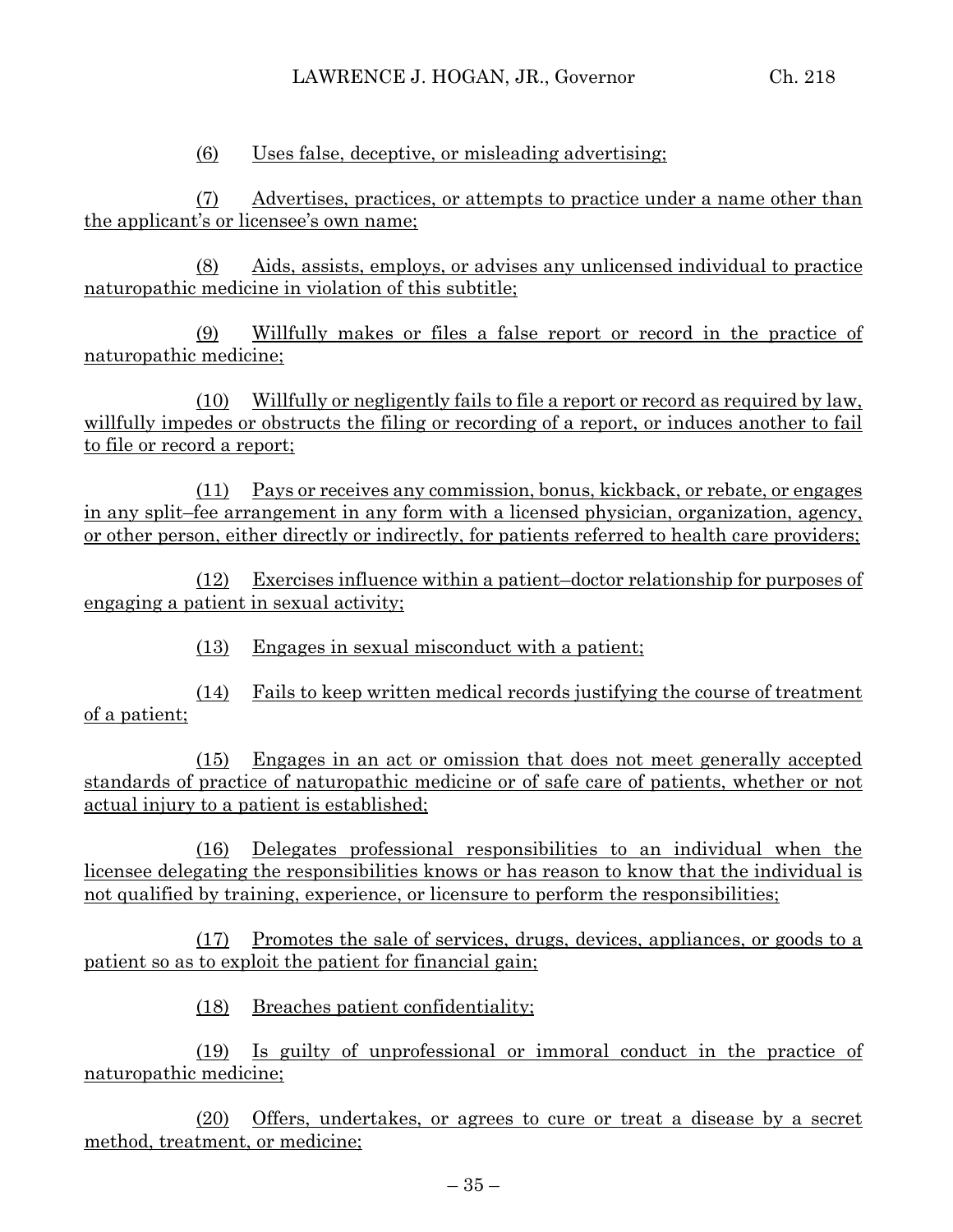(21) Knowingly fails to report suspected child abuse in violation of  $\S 5-704$ of the Family Law Article;

(22) Sells, prescribes, gives away, or administers drugs for illegal or illegitimate purposes;

(23) Denies or discriminates against an individual with regard to the provision of professional services for which the licensee is licensed and qualified to render because the individual is HIV positive;

(24) Fails to cooperate with a lawful investigation of the Board;

(25) Abandons a patient;

(26) Violates any provision of this title or any regulation adopted by the Board; or

(27) Fails to submit to a criminal history records check under § 14–308.1 of this title.

14–5F–25.

**[**The Board**] A DISCIPLINARY PANEL** may issue a cease and desist order for:

(1) Practicing naturopathic medicine without a license or with an unauthorized person; or

(2) Supervising or aiding an unauthorized person in the practice of naturopathic medicine.

14–5F–29.

(a) Except as otherwise provided in this subtitle, an individual may not practice, attempt to practice, or offer to practice naturopathic medicine in this State without a license.

(b) An individual who violates **[**this section**] ANY PROVISION OF THIS SUBTITLE** is guilty of a felony and on conviction is subject to**[**:

(1) A**] A** fine not exceeding \$10,000 or imprisonment not exceeding 5 years or both**[**; and

(2) A civil fine of no more than \$50,000 to be levied by the Board**]**.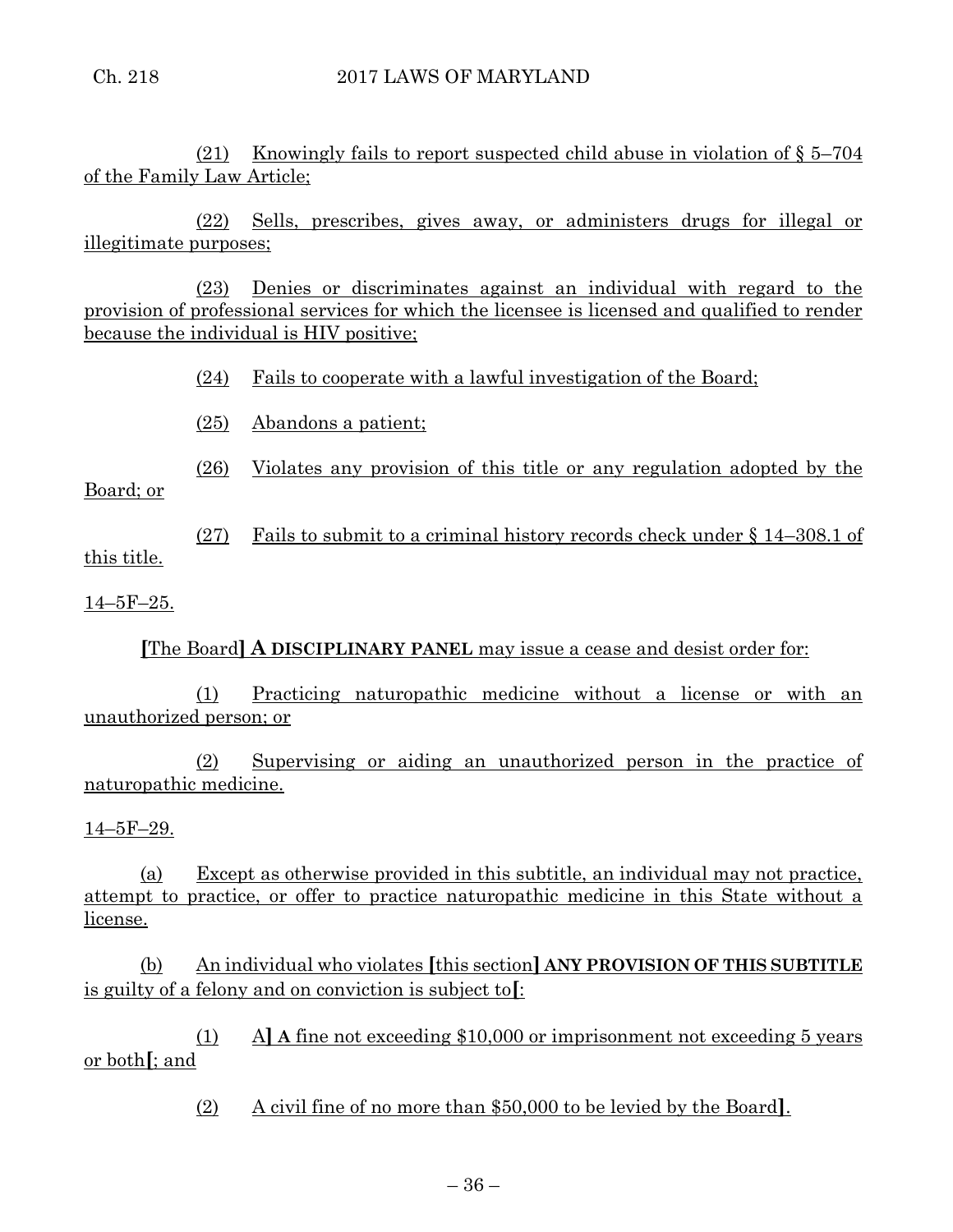# **(C) ANY INDIVIDUAL WHO VIOLATES A PROVISION OF THIS SUBTITLE IS SUBJECT TO A CIVIL FINE OF NOT MORE THAN \$50,000 TO BE LEVIED BY A DISCIPLINARY PANEL.**

# **(D) THE BOARD SHALL PAY ANY PENALTY COLLECTED UNDER THIS SECTION INTO THE BOARD OF PHYSICIANS FUND.**

14–5F–32.

Subject to the evaluation and reestablishment provisions of the Program Evaluation Act, this subtitle and all rules and regulations adopted under this subtitle shall terminate and be of no effect after July 1, **[**2018**] 2023**.

14–602.

(c) An unlicensed individual who acts under § 14–302**, § 14–302.2,** or § 14–306 of this title may use the word "physician" together with another word to describe the occupation of the individual as in phrases such as "physician's assistant" or "physician's aide".

14–606.

(a) (4) Except as provided in paragraph (5) of this subsection, a person who violates § 14–601 or § 14–602 of this subtitle is:

(i) Guilty of a felony and on conviction is subject to a fine not exceeding \$10,000 or imprisonment not exceeding 5 years or both; and

(ii) Subject to a civil fine of not more than \$50,000 to be levied by the Board **A DISCIPLINARY PANEL**.

(5) The provisions of paragraph (4) of this subsection do not apply to a **FORMER** licensee who has failed to renew a license under § 14–316 of this title if:

(i) Less than 60 days have elapsed since the expiration of the license; and

(ii) The **FORMER** licensee has applied for license **[**renewal**] REINSTATEMENT**, including payment of the **[**renewal**] REINSTATEMENT** fee.

14–702.

Subject to the evaluation and reestablishment provisions of the Program Evaluation Act, this title and all rules and regulations adopted under this title shall terminate and be of no effect after July 1, **[**2018**] 2023**.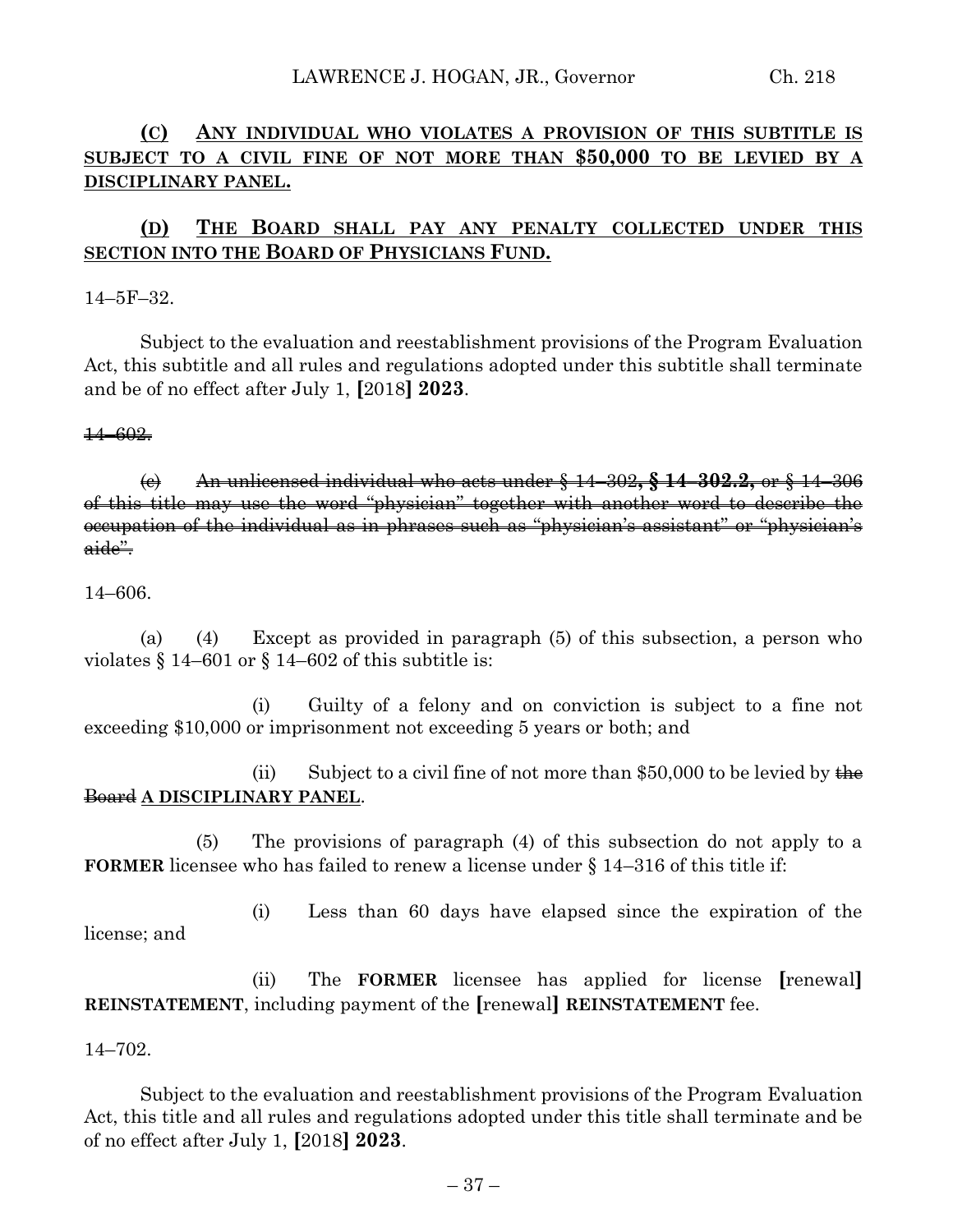15–307.

(g) (1) Beginning October 1, 2016, the Board shall require a criminal history records check in accordance with § 14–308.1 of this article for:

(i) Annual renewal applicants as determined by regulations adopted by the Board; and

(ii) Each former licensee who files for reinstatement under this title after failing to renew the license for a period of 1 year or more.

(2) On receipt of the criminal history record information of a licensee forwarded to the Board in accordance with  $\S$  14–308.1 of this article, in determining whether **[**to renew or reinstate a license**] DISCIPLINARY ACTION SHOULD BE TAKEN, BASED ON THE CRIMINAL HISTORY RECORD INFORMATION, AGAINST A LICENSEE WHO RENEWED OR REINSTATED A LICENSE**, the Board shall consider:

- (i) The age at which the crime was committed;
- (ii) The nature of the crime;
- (iii) The circumstances surrounding the crime;
- (iv) The length of time that has passed since the crime;
- (v) Subsequent work history;
- (vi) Employment and character references; and

(vii) Other evidence that demonstrates whether the licensee poses a threat to the public health or safety.

(3) The Board may **not** renew or reinstate a license *ONLY* if the *LICENSEE OR APPLICANT ATTESTS THAT THE LICENSEE OR APPLICANT HAS SUBMITTED TO A* criminal history record *RECORDS CHECK* information required under § 14–308.1 of this article has not been received.

## 15–311.

Subject to the hearing provisions of § 15–313 *§ 15–315* of this subtitle, **[**the Board**] A DISCIPLINARY PANEL**, on the affirmative vote of a majority of a quorum, may deny a license to any applicant for: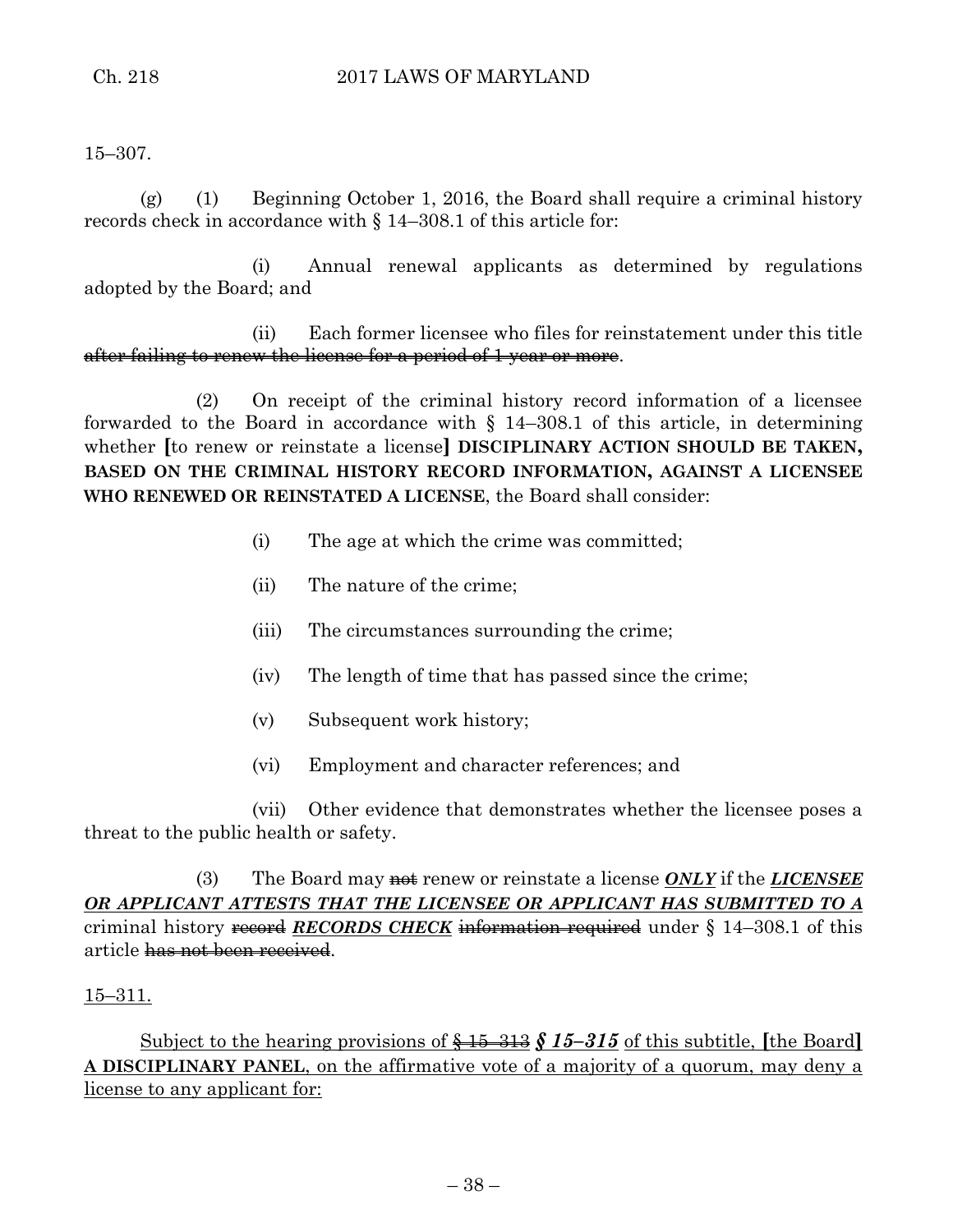(1) Any of the reasons that are grounds for disciplinary action under § 15–314 of this subtitle; and

(2) Failure to submit to a criminal history records check in accordance with § 14–308.1 of this article.

# 15–313.

(a) (1) Except as otherwise provided under  $\S 10-226$  of the State Government Article, before the Board takes any action **[**to deny a license or**]** to reject or modify a delegation agreement or advanced duty **OR A DISCIPLINARY PANEL TAKES ANY ACTION TO DENY A LICENSE**, the Board **OR THE DISCIPLINARY PANEL** shall give the applicant or licensee the opportunity for a hearing before the Board **OR THE DISCIPLINARY PANEL***, THE BOARD SHALL GIVE THE LICENSEE THE OPPORTUNITY FOR A HEARING BEFORE THE BOARD*.

(2) The Board **OR DISCIPLINARY PANEL** shall give notice and hold the hearing under Title 10, Subtitle 2 of the State Government Article.

(3) The Board **OR DISCIPLINARY PANEL** may administer oaths in connection with any proceeding under this section.

(4) At least 14 days before the hearing, the hearing notice shall be sent to the last known address of the applicant or licensee.

(b) Any applicant *LICENSEE* aggrieved under this subtitle by a final decision of the Board **[**denying a license or**]** rejecting or modifying a delegation agreement or advanced duty **OR A DISCIPLINARY PANEL DENYING A LICENSE** may petition for judicial review as allowed by the Administrative Procedure Act.

## *15–315.*

*(a) (1) Except as otherwise provided under § 10–226 of the State Government Article, before a disciplinary panel takes any action under § 15–311 OR § 15–314(a) of this subtitle, the disciplinary panel shall give the individual against whom the action is contemplated an opportunity for a hearing before a hearing officer.*

## 15–502.

Subject to the evaluation and reestablishment provisions of the Maryland Program Evaluation Act, this title and all regulations adopted under this title shall terminate and be of no effect after July 1, **[**2018**] 2023**.

## **Article – Insurance**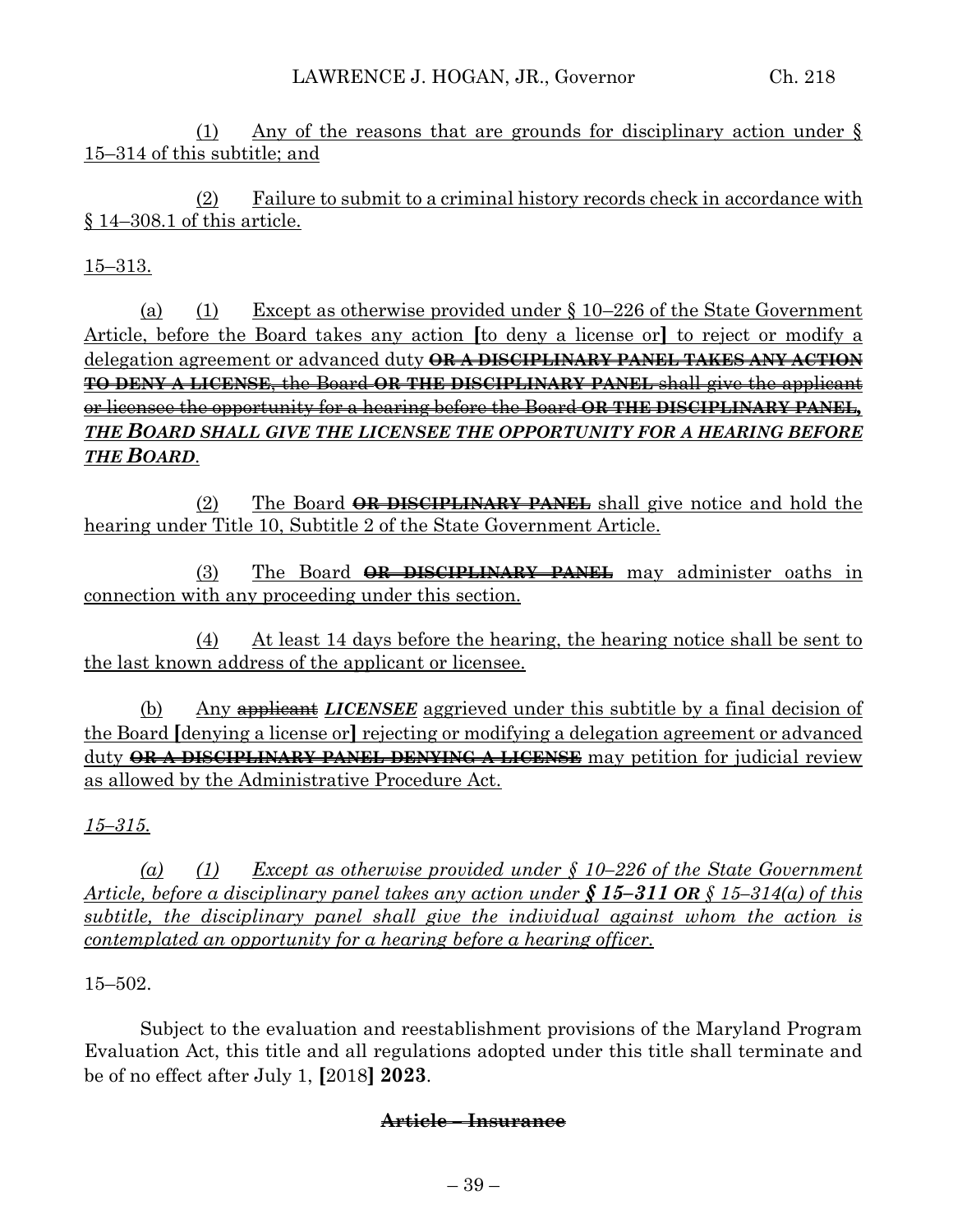#### $24 - 201$ .

- $\omega$  In this subtitle the following words have the meanings indicated.
- (d) "Physician" means an individual who:
	- (1) is licensed to practice medicine in the State; or

(2) lawfully practices medicine without a license under **[**§ 14–302(1) through (4)**] § 14–302(1) THROUGH (3) OR § 14–302.2** of the Health Occupations Article.

**Article – State Government**

8–405.

(a) The Department shall:

(1) conduct a full evaluation of each governmental activity or unit to be evaluated under this section; and

(2) prepare a report on each full evaluation conducted.

(b) Each of the following governmental activities or units and the statutes and regulations that relate to the governmental activities or units are subject to full evaluation, in the evaluation year specified, without the need for a preliminary evaluation:

(5) Physicians, State Board of (§ 14–201 of the Health Occupations Article: **[**2016**] 2021**), including:

(i) Athletic Training Advisory Committee (§ 14–5D–04 of the Health Occupations Article: **[**2016**] 2021**);

(ii) Naturopathic Medicine Advisory Committee (§ 14–5F–04 of the Health Occupations Article: **[**2016**] 2021**);

(iii) Perfusion Advisory Committee (§ 14–5E–05 of the Health Occupations Article: **[**2016**] 2021**);

(iv) Physician Assistant Advisory Committee (§ 15–201 of the Health Occupations Article: **[**2016**] 2021**);

(v) Polysomnography Professional Standards Committee (§ 14–5C–05 of the Health Occupations Article: **[**2016**] 2021**);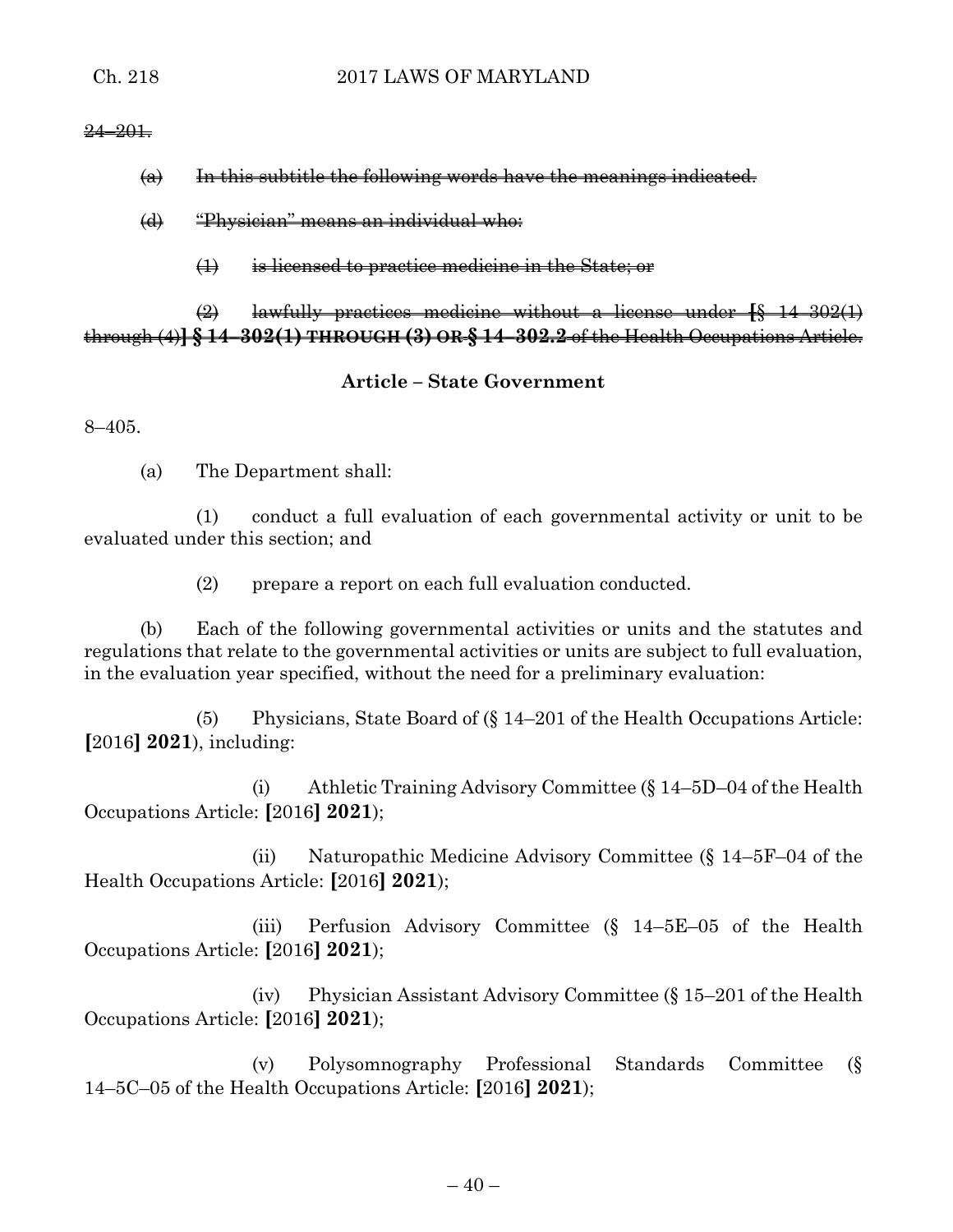(vi) Radiation Therapy, Radiography, Nuclear Medicine Technology Advisory, and Radiology Assistance Committee (§ 14–5B–05 of the Health Occupations Article: **[**2016**] 2021**); and

(vii) Respiratory Care Professional Standards Committee (§ 14–5A–05 of the Health Occupations Article: **[**2016**] 2021**).

## **Chapter 539 of the Acts of 2007**

**[**SECTION 4. AND BE IT FURTHER ENACTED, That the Chief Administrative Law Judge shall designate a pool of administrative law judges in the Office of Administrative Hearings to hear cases referred to it by the State Board of Physicians.**]**

**[**SECTION 5. AND BE IT FURTHER ENACTED, That the State Board of Physicians shall provide training at least annually to the personnel of the Office of Administrative Hearings in order to improve the quality and efficiency of the hearings in physician discipline cases. The training shall include medical terminology, medical ethics, and, to the extent practicable, descriptions of basic medical and surgical procedures currently in use.**]**

## **Chapter 109 of the Acts of 1988, as amended by Chapter 271 of the Acts of 1992 and Chapter 662 of the Acts of 1994**

**[**SECTION 5. AND BE IT FURTHER ENACTED, That the Department, on or before October 1, of each year, shall report to the Legislative Policy committee Committee for the previous fiscal year regarding:

 $(1)$  Relevant disciplinary indicators, including which may include:

(i) The number of physicians investigated under each of the disciplinary grounds enumerated under § 14–404 of the Health Occupations Article;

(ii) The number of physicians who were reprimanded or placed on probation or who had their licenses suspended or revoked;

(iii) The number of cases prosecuted and dismissed and on what grounds;

(iv) The criteria used to accept and reject cases for prosecution; and

(v) The number of unresolved allegations pending before the Board;

(2) The average length of the time spent investigating allegations brought against physicians under each of the disciplinary grounds enumerated under § 14–404 of the Health Occupations Article;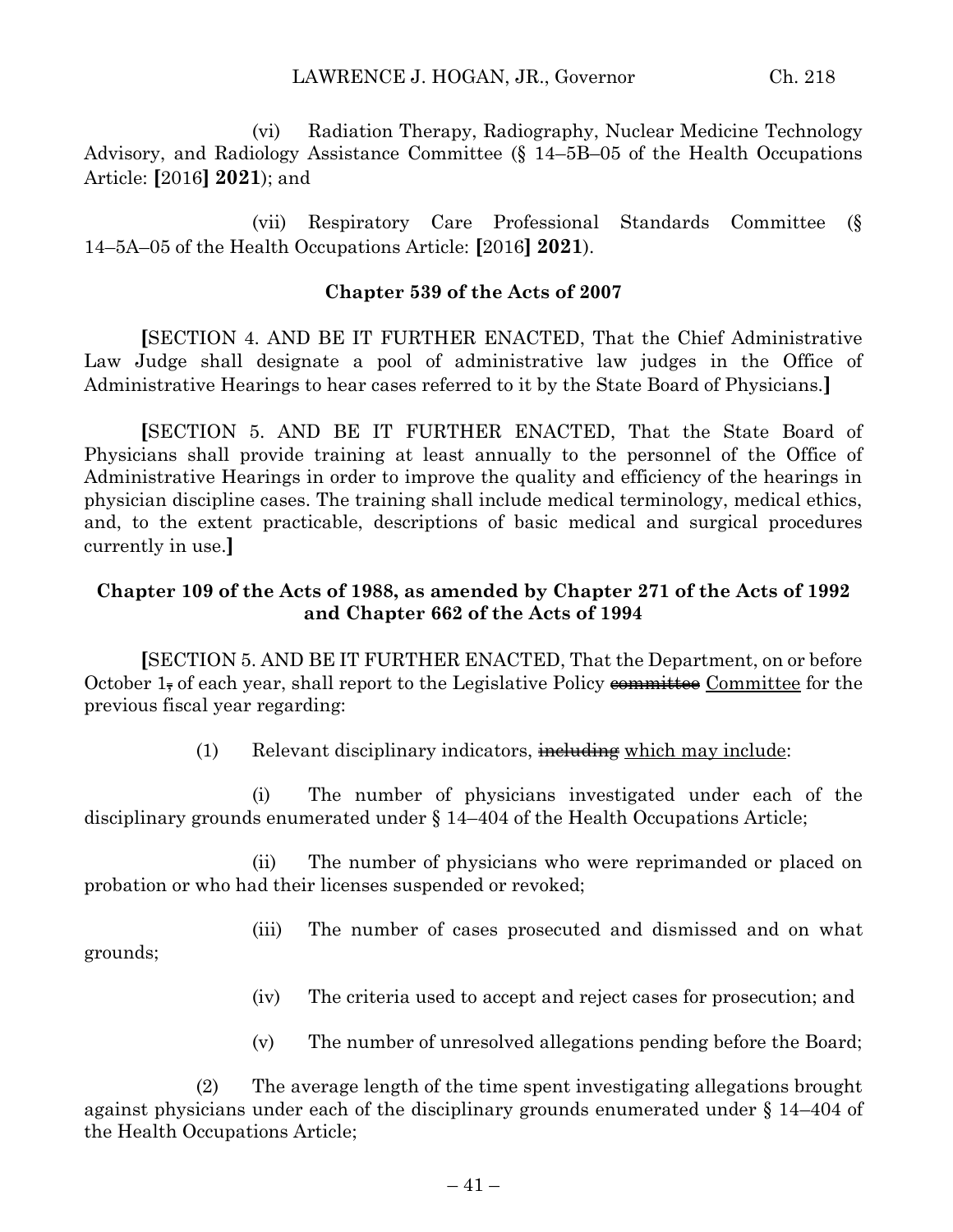(3) The number of cases not completed within 18 months and the reasons for the failure to complete the cases in 18 months;

(4) The number and nature of allegations filed with the Board concerning cardiac rescue technicians, aviation trauma technicians, emergency medical technicians, medical radiation technicians, and physician assistants; and

- Board.**]**
- (5) The adequacy of current Board staffing in meeting the workload of the

SECTION 2. AND BE IT FURTHER ENACTED, That, in the annual report the State Board of Physicians is required to submit under § 14–205.1 of the Health Occupations Article, as enacted by Section 1 of this Act, on or before October 1, 2017, the Board shall include:

(1) a description of the efforts the Board has taken to meet the goal of issuing licenses within 10 days after the receipt of the last qualifying document, especially for the allied health professionals;

 $\left( 2\right)$  the findings and recommendations of the Board and the Physician Assistant Advisory Committee regarding ways to expedite the process for physician assistants to assume the duties under a delegation agreement; and

 $\left(\frac{3}{2}\right)$  whether it is feasible to describe any underlying sexual misconduct in order summaries and, if it is not feasible, a description of other steps that the Board can take to make it easier for the public to determine whether a case involved sexual misconduct.

SECTION 3. AND BE IT FURTHER ENACTED, That, in the annual report the State Board of Physicians is required to submit under § 14–205.1 of the Health Occupations Article, as enacted by Section 1 of this Act, on or before October 1, 2018 2019, the Board shall include:

(1) the results of the internal fiscal analysis and reassessment of fees that was recommended by the Department of Legislative Services in the December 2016 publication "Sunset Review: Evaluation of the State Board of Physicians and the Related Allied Health Advisory Committees", including any possible changes to the fee schedules for physicians and allied health professionals;

(2) comments on the Board's fund balance in light of the additional retained revenue that resulted from Chapter 178 of the Acts of the General Assembly of 2016; and

(3) steps the Board has taken to address ongoing issues with filling staff vacancies and the impact that filling vacancies will have on Board expenditures and the Board's fund balance.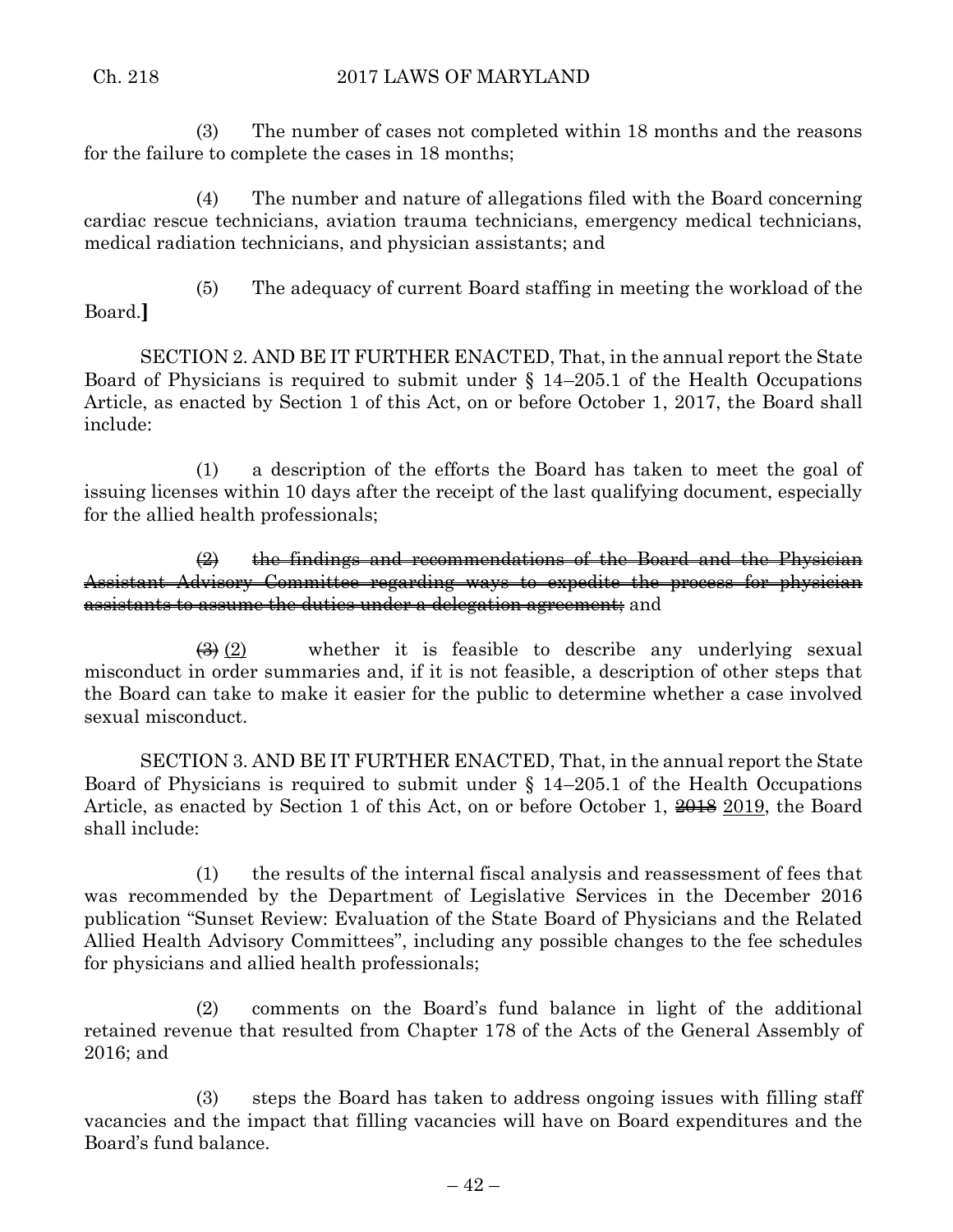SECTION 4. AND BE IT FURTHER ENACTED, That, in the annual report the State Board of Physicians is required to submit under § 14–205.1 of the Health Occupations Article, as enacted by Section 1 of this Act, on or before December *October* 1, 2019, the Board shall report:

(1) whether criminal history records checks are causing delays in licensure;

(2) whether existing Board staff are able to manage the criminal history records checks workload; and

(3) any other concerns the Board has regarding the criminal history records checks requirement.

SECTION 5. AND BE IT FURTHER ENACTED, That, if the State Board of Physicians determines it is practicable to move certain cases that are under the jurisdiction of the full Board to the jurisdiction of the disciplinary panels, the Board shall submit to the Senate Education, Health, and Environmental Affairs Committee and the House Health and Government Operations Committee, in accordance with § 2–1246 of the State Government Article, a proposal that includes the following:

- (1) a list of the types of cases that should be moved;
- $\left(\frac{1}{2}\right)$  the reasons that justify moving the cases; and
- (3) any necessary draft legislation.

SECTION  $\epsilon$ , 5. AND BE IT FURTHER ENACTED, That, notwithstanding § 8–405(e) of the State Government Article, the full evaluation required to be conducted by the Department of Legislative Services on or before December 1, 2021, shall be limited to evaluating:

(1) the implementation of recommendations made by the Department in the December 2016 publication "Sunset Review: Evaluation of the State Board of Physicians and the Related Allied Health Advisory Committees";

(2) the efficacy of the two–panel disciplinary system; *and*

(3) if a proposal is not submitted under Section 5 of this Act by April 1, 2021, whether certain cases should be moved from the jurisdiction of the full State Board of Physicians to the jurisdiction of the disciplining panels; and

 $\leftrightarrow$  the impact of the criminal history records checks on the State Board of Physicians and its licensees.